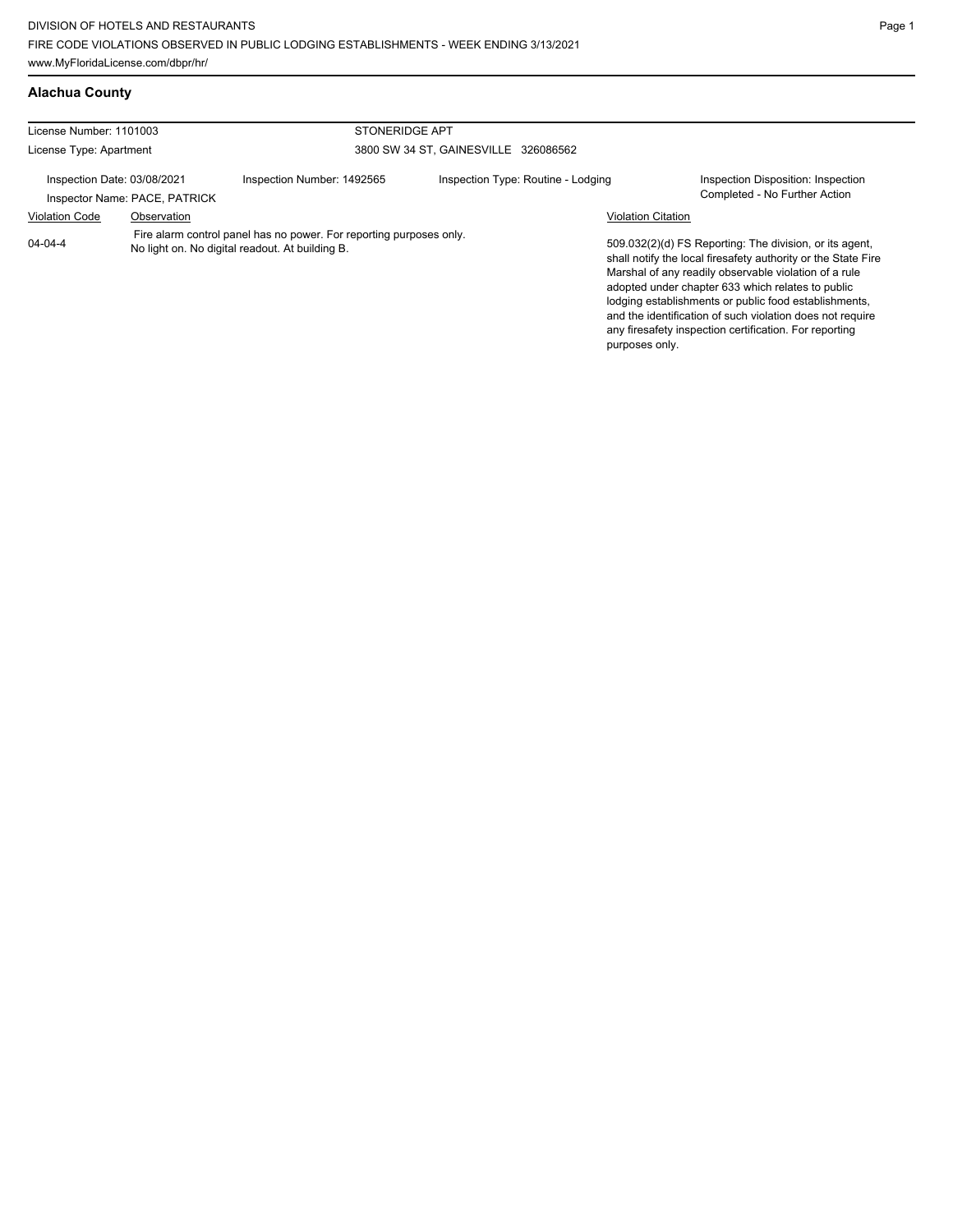**Brevard County**

License Number: 1505813

food establishments, and the identification of such violation does not require any firesafety inspection certification. For reporting purposes only.

| License Type: Apartment                                            |                                                                | 200 BUCHANAN AVE, CAPE CANAVERAL 32920                                                                                                                                                                                                 |                                    |                                                                                                                                                                                                                                                                                                                                                                                                                                              |                                                                                                                                                                                                                                                                                                                                                                                                                                                                                                                                   |  |
|--------------------------------------------------------------------|----------------------------------------------------------------|----------------------------------------------------------------------------------------------------------------------------------------------------------------------------------------------------------------------------------------|------------------------------------|----------------------------------------------------------------------------------------------------------------------------------------------------------------------------------------------------------------------------------------------------------------------------------------------------------------------------------------------------------------------------------------------------------------------------------------------|-----------------------------------------------------------------------------------------------------------------------------------------------------------------------------------------------------------------------------------------------------------------------------------------------------------------------------------------------------------------------------------------------------------------------------------------------------------------------------------------------------------------------------------|--|
| Inspection Date: 03/10/2021<br>Inspector Name: HICKS, GEORGE RANDY |                                                                | Inspection Number: 1494979                                                                                                                                                                                                             | Inspection Type: Routine - Lodging |                                                                                                                                                                                                                                                                                                                                                                                                                                              | Inspection Disposition: Inspection<br>Completed - No Further Action                                                                                                                                                                                                                                                                                                                                                                                                                                                               |  |
| <b>Violation Code</b>                                              | Observation                                                    |                                                                                                                                                                                                                                        |                                    | <b>Violation Citation</b>                                                                                                                                                                                                                                                                                                                                                                                                                    |                                                                                                                                                                                                                                                                                                                                                                                                                                                                                                                                   |  |
| $01 - 03 - 4$                                                      |                                                                | Portable fire extinguisher missing from it's designated location (sign present<br>indicating designated location). For reporting purposes only. Porch of unit 200.                                                                     |                                    | purposes only.                                                                                                                                                                                                                                                                                                                                                                                                                               | 509.032(2)(d) FS Reporting: (d) The division, or its<br>agent, shall notify the local firesafety authority or the<br>State Fire Marshal of any readily observable violation of<br>a rule adopted under chapter 633 which relates to public<br>lodging establishments or public food establishments,<br>and the identification of such violation does not require<br>any firesafety inspection certification. For reporting                                                                                                        |  |
| License Number: 1501012                                            |                                                                |                                                                                                                                                                                                                                        | COCOA AFFORDABLE LIVING CENTER     |                                                                                                                                                                                                                                                                                                                                                                                                                                              |                                                                                                                                                                                                                                                                                                                                                                                                                                                                                                                                   |  |
| License Type: Motel                                                |                                                                |                                                                                                                                                                                                                                        | 900 FRIDAY RD, COCOA 32926         |                                                                                                                                                                                                                                                                                                                                                                                                                                              |                                                                                                                                                                                                                                                                                                                                                                                                                                                                                                                                   |  |
|                                                                    | Inspection Date: 03/11/2021<br>Inspector Name: WILSON, LANETTE | Inspection Number: 1215697                                                                                                                                                                                                             | Inspection Type: Routine - Lodging |                                                                                                                                                                                                                                                                                                                                                                                                                                              | Inspection Disposition: Warning<br>Issued                                                                                                                                                                                                                                                                                                                                                                                                                                                                                         |  |
| <b>Violation Code</b>                                              | Observation                                                    |                                                                                                                                                                                                                                        |                                    | <b>Violation Citation</b>                                                                                                                                                                                                                                                                                                                                                                                                                    |                                                                                                                                                                                                                                                                                                                                                                                                                                                                                                                                   |  |
| $01-02-4$                                                          |                                                                | Portable fire extinguisher pressure gauge indicates the extinguisher is in need of<br>recharge. For reporting purposes only. Between units 219 and 217                                                                                 |                                    | 509.032(2)(d) FS Reporting: (d) The division, or its<br>agent, shall notify the local firesafety authority or the<br>State Fire Marshal of any readily observable violation of<br>a rule adopted under chapter 633 which relates to public<br>lodging establishments or public food establishments,<br>and the identification of such violation does not require<br>any firesafety inspection certification. For reporting<br>purposes only. |                                                                                                                                                                                                                                                                                                                                                                                                                                                                                                                                   |  |
| $05-02-5$                                                          | purposes only.                                                 | Hearing-impaired smoke detector is not functioning when tested. For reporting<br>Strobe not coming on, sound only<br>Manager ordered new, **Corrective Action Taken**                                                                  |                                    | purposes only.                                                                                                                                                                                                                                                                                                                                                                                                                               | 509.032(2)(d) FS Reporting: The division, or its agent,<br>shall notify the local firesafety authority or the State Fire<br>Marshal of any readily observable violation of a rule<br>adopted under chapter 633 which relates to public<br>lodging establishments or public food establishments,<br>and the identification of such violation does not require<br>any firesafety inspection certification. For reporting                                                                                                            |  |
| License Number: 1503844                                            |                                                                |                                                                                                                                                                                                                                        | <b>HOLIDAY INN MELBORNE</b>        |                                                                                                                                                                                                                                                                                                                                                                                                                                              |                                                                                                                                                                                                                                                                                                                                                                                                                                                                                                                                   |  |
| License Type: Hotel                                                |                                                                |                                                                                                                                                                                                                                        | 8298 N WICKHAM RD, MELBOURNE 32940 |                                                                                                                                                                                                                                                                                                                                                                                                                                              |                                                                                                                                                                                                                                                                                                                                                                                                                                                                                                                                   |  |
|                                                                    | Inspection Date: 03/10/2021<br>Inspector Name: FRANZ, LINDA    | Inspection Number: 1158064                                                                                                                                                                                                             | Inspection Type: Routine - Lodging |                                                                                                                                                                                                                                                                                                                                                                                                                                              | Inspection Disposition: Inspection<br>Completed - No Further Action                                                                                                                                                                                                                                                                                                                                                                                                                                                               |  |
| Violation Code Observation                                         |                                                                |                                                                                                                                                                                                                                        |                                    | <b>Violation Citation</b>                                                                                                                                                                                                                                                                                                                                                                                                                    |                                                                                                                                                                                                                                                                                                                                                                                                                                                                                                                                   |  |
| $08-01-4$                                                          |                                                                | Boiler certificate or insurance inspector's boiler report expired. For reporting<br>purposes only. Only paperwork available has expired 2-6-2021/ stated boilers were<br>inspected previous week, no paperwork available at this time. |                                    |                                                                                                                                                                                                                                                                                                                                                                                                                                              | 61C-1.004(10) FAC and 509.032(2)(d) FS Reporting:<br>61C-1.004(10) The insurance inpector's boiler report is<br>required annually for power boilers and high<br>pressure/high temperature boilers and biannually for low<br>pressure steam or vapor heating boilers. 509.032(2)(d)<br>The division, or its agent, shall notify the local firesafety<br>authority or the State Fire Marshal of any readily<br>observable violation of a rule adopted under chapter 633<br>which relates to public lodging establishments or public |  |

SAI PROPERTY INVESTMENTS INC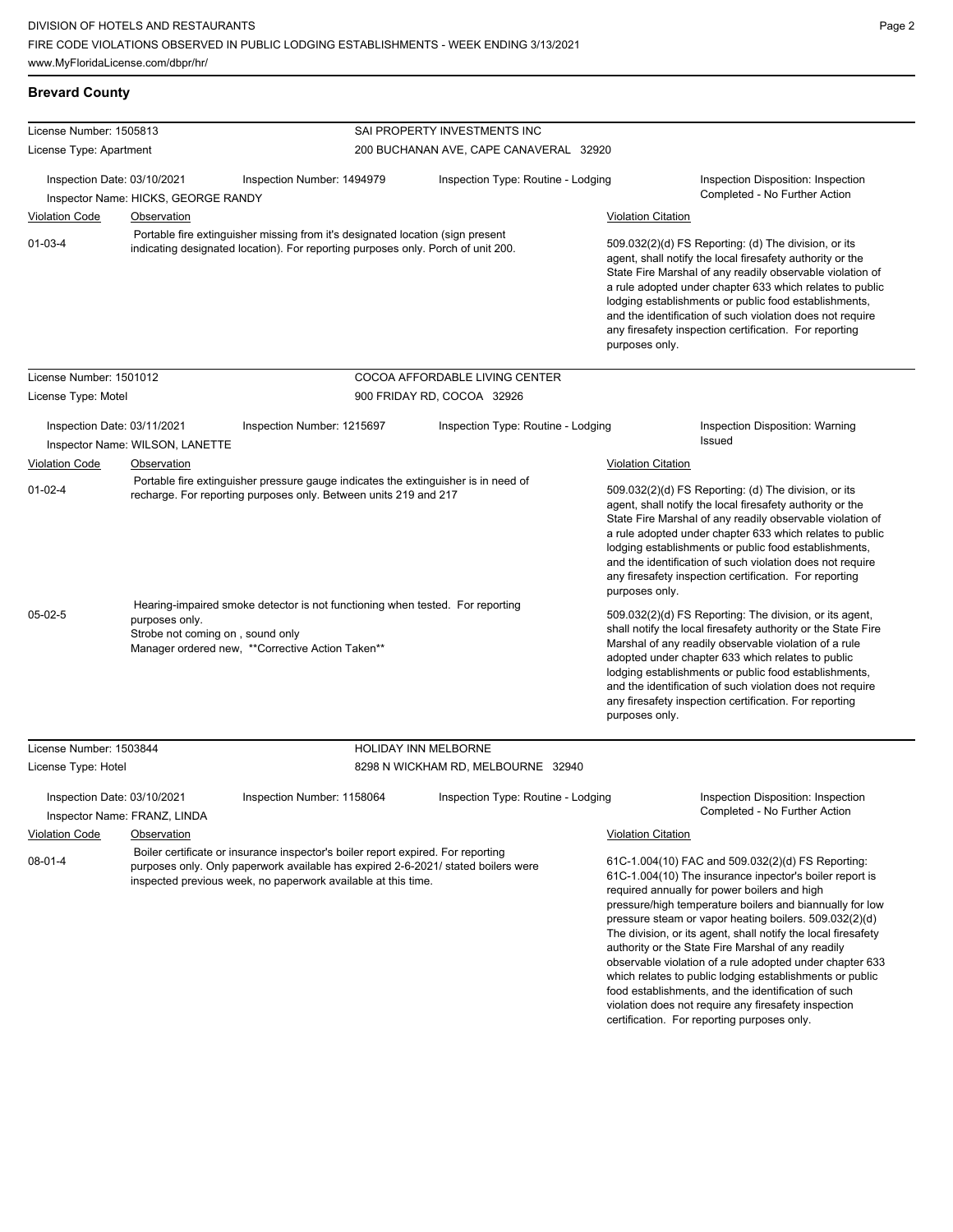## **Broward County**

| License Number: 1620861<br>License Type: Hotel |                                 |                                                                                                                                               | FOUR POINT BY SHERATON FORT LAUDERDALE AIRPORT-DANIA BEACH<br>1900 STIRLING RD, DANIA BEACH 33004 |                                                                                                                                                                                                                                                                                                                                                                                                                                              |
|------------------------------------------------|---------------------------------|-----------------------------------------------------------------------------------------------------------------------------------------------|---------------------------------------------------------------------------------------------------|----------------------------------------------------------------------------------------------------------------------------------------------------------------------------------------------------------------------------------------------------------------------------------------------------------------------------------------------------------------------------------------------------------------------------------------------|
|                                                |                                 |                                                                                                                                               |                                                                                                   |                                                                                                                                                                                                                                                                                                                                                                                                                                              |
| Inspection Date: 03/08/2021                    | Inspector Name: LONDONO, GLORIA | Inspection Number: 1157649                                                                                                                    | Inspection Type: Routine - Lodging                                                                | Inspection Disposition: Inspection<br>Completed - No Further Action                                                                                                                                                                                                                                                                                                                                                                          |
| <b>Violation Code</b>                          | Observation                     |                                                                                                                                               |                                                                                                   | <b>Violation Citation</b>                                                                                                                                                                                                                                                                                                                                                                                                                    |
| $04 - 01 - 4$<br>purposes only.                |                                 | Trouble/alarm light illuminated on the fire alarm control panel. For reporting                                                                |                                                                                                   | 509.032(2)(d) FS Reporting: The division, or its agent,<br>shall notify the local firesafety authority or the State Fire<br>Marshal of any readily observable violation of a rule<br>adopted under chapter 633 which relates to public<br>lodging establishments or public food establishments,<br>and the identification of such violation does not require<br>any firesafety inspection certification. For reporting<br>purposes only.     |
| License Number: 1620910                        |                                 |                                                                                                                                               | HYDE BEACH HOUSE RESORT & RESIDENCES                                                              |                                                                                                                                                                                                                                                                                                                                                                                                                                              |
| License Type: Hotel                            |                                 |                                                                                                                                               | 4010 S OCEAN DR, HOLLYWOOD 33019                                                                  |                                                                                                                                                                                                                                                                                                                                                                                                                                              |
| Inspection Date: 03/09/2021                    | Inspector Name: LONDONO, GLORIA | Inspection Number: 1155209<br>Inspection Type: Routine - Lodging                                                                              |                                                                                                   | Inspection Disposition: Administrative<br>complaint recommended                                                                                                                                                                                                                                                                                                                                                                              |
| <b>Violation Code</b>                          | Observation                     |                                                                                                                                               |                                                                                                   | <b>Violation Citation</b>                                                                                                                                                                                                                                                                                                                                                                                                                    |
| $04 - 01 - 4$                                  | purposes only. Fault            | Trouble/alarm light illuminated on the fire alarm control panel. For reporting                                                                |                                                                                                   | 509.032(2)(d) FS Reporting: The division, or its agent,<br>shall notify the local firesafety authority or the State Fire<br>Marshal of any readily observable violation of a rule<br>adopted under chapter 633 which relates to public<br>lodging establishments or public food establishments,<br>and the identification of such violation does not require<br>any firesafety inspection certification. For reporting<br>purposes only.     |
| License Number: 1617346                        |                                 |                                                                                                                                               | 2435 PIERCE LLC APARTMENTS                                                                        |                                                                                                                                                                                                                                                                                                                                                                                                                                              |
| License Type: Apartment                        |                                 |                                                                                                                                               | 2435 PIERCE ST, HOLLYWOOD 33020                                                                   |                                                                                                                                                                                                                                                                                                                                                                                                                                              |
| Inspection Date: 03/12/2021                    | Inspector Name: SMITH, CORETTA  | Inspection Number: 1508126                                                                                                                    | Inspection Type: Routine - Lodging                                                                | Inspection Disposition: Inspection<br>Completed - No Further Action                                                                                                                                                                                                                                                                                                                                                                          |
| <b>Violation Code</b>                          | Observation                     |                                                                                                                                               |                                                                                                   | <b>Violation Citation</b>                                                                                                                                                                                                                                                                                                                                                                                                                    |
| $01 - 02 - 4$                                  |                                 | Portable fire extinguisher pressure gauge indicates the extinguisher is in need of<br>recharge by apt 23 and 28. For reporting purposes only. |                                                                                                   | 509.032(2)(d) FS Reporting: (d) The division, or its<br>agent, shall notify the local firesafety authority or the<br>State Fire Marshal of any readily observable violation of<br>a rule adopted under chapter 633 which relates to public<br>lodging establishments or public food establishments,<br>and the identification of such violation does not require<br>any firesafety inspection certification. For reporting<br>purposes only. |
| License Number: 1601293                        |                                 | HANNA & HANNA APT                                                                                                                             |                                                                                                   |                                                                                                                                                                                                                                                                                                                                                                                                                                              |
| License Type: Apartment                        |                                 |                                                                                                                                               | 1908 SHERIDAN ST, HOLLYWOOD 33020-2119                                                            |                                                                                                                                                                                                                                                                                                                                                                                                                                              |
| Inspection Date: 03/08/2021                    | Inspector Name: CHRISTGEN, THOM | Inspection Number: 1493416                                                                                                                    | Inspection Type: Routine - Lodging                                                                | <b>Inspection Disposition: Administrative</b><br>complaint recommended                                                                                                                                                                                                                                                                                                                                                                       |
| <b>Violation Code</b>                          | Observation                     |                                                                                                                                               |                                                                                                   | <b>Violation Citation</b>                                                                                                                                                                                                                                                                                                                                                                                                                    |
| $01 - 04 - 4$                                  | only.                           | No portable fire extinguisher present on the premises. For reporting purposes                                                                 |                                                                                                   | 509.032(2)(d) FS Reporting: (d) The division, or its<br>agent, shall notify the local firesafety authority or the<br>State Fire Marshal of any readily observable violation of<br>a rule adopted under chapter 633 which relates to public<br>lodging establishments or public food establishments,<br>and the identification of such violation does not require<br>any firesafety inspection certification. For reporting<br>purposes only. |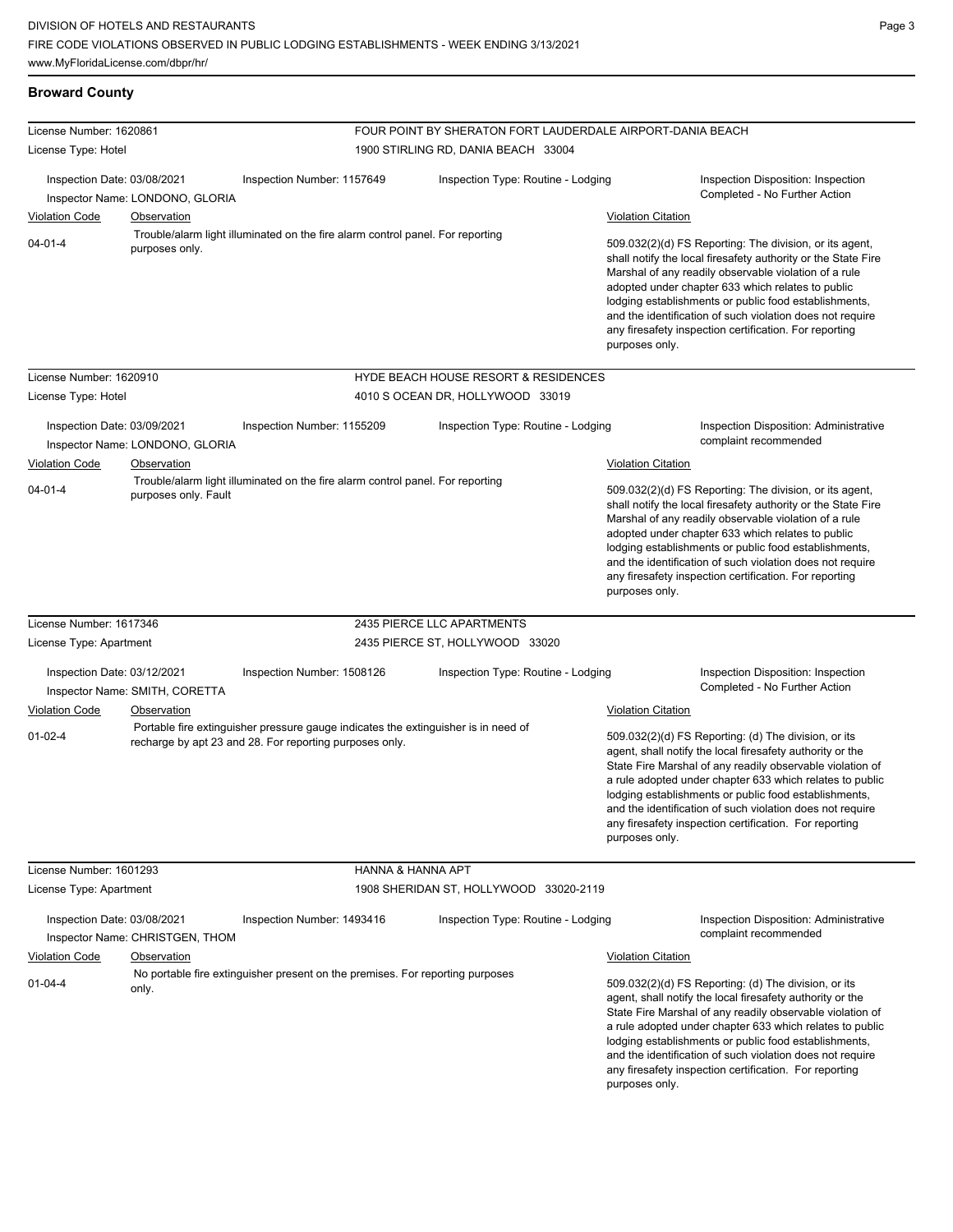## **Broward County**

| License Number: 1620670     |                                                                                                                                                                                       |                                                                                    | THE HAMPTONS ON HERON BAY                          |                                                                                                                                                                                                                                                                                                                                                                                                                                                                                                                                                                                                                                                                                                 |                                                                                                                                                                                                                                                                                                                                                                                                                                              |  |
|-----------------------------|---------------------------------------------------------------------------------------------------------------------------------------------------------------------------------------|------------------------------------------------------------------------------------|----------------------------------------------------|-------------------------------------------------------------------------------------------------------------------------------------------------------------------------------------------------------------------------------------------------------------------------------------------------------------------------------------------------------------------------------------------------------------------------------------------------------------------------------------------------------------------------------------------------------------------------------------------------------------------------------------------------------------------------------------------------|----------------------------------------------------------------------------------------------------------------------------------------------------------------------------------------------------------------------------------------------------------------------------------------------------------------------------------------------------------------------------------------------------------------------------------------------|--|
| License Type: Apartment     |                                                                                                                                                                                       |                                                                                    | 11100 HERON BAY BLVD, CORAL SPRINGS 33076          |                                                                                                                                                                                                                                                                                                                                                                                                                                                                                                                                                                                                                                                                                                 |                                                                                                                                                                                                                                                                                                                                                                                                                                              |  |
|                             |                                                                                                                                                                                       |                                                                                    |                                                    |                                                                                                                                                                                                                                                                                                                                                                                                                                                                                                                                                                                                                                                                                                 |                                                                                                                                                                                                                                                                                                                                                                                                                                              |  |
| Inspection Date: 03/09/2021 | Inspector Name: MATTIELLO-ATASSI, MARIA                                                                                                                                               | Inspection Number: 1500761                                                         | Inspection Type: Routine - Lodging                 |                                                                                                                                                                                                                                                                                                                                                                                                                                                                                                                                                                                                                                                                                                 | Inspection Disposition: Inspection<br>Completed - No Further Action                                                                                                                                                                                                                                                                                                                                                                          |  |
| <b>Violation Code</b>       | Observation                                                                                                                                                                           |                                                                                    |                                                    | <b>Violation Citation</b>                                                                                                                                                                                                                                                                                                                                                                                                                                                                                                                                                                                                                                                                       |                                                                                                                                                                                                                                                                                                                                                                                                                                              |  |
| $01 - 02 - 4$               | recharge. For reporting purposes only.<br>Apt 2424 and 2222                                                                                                                           | Portable fire extinguisher pressure gauge indicates the extinguisher is in need of |                                                    | purposes only.                                                                                                                                                                                                                                                                                                                                                                                                                                                                                                                                                                                                                                                                                  | 509.032(2)(d) FS Reporting: (d) The division, or its<br>agent, shall notify the local firesafety authority or the<br>State Fire Marshal of any readily observable violation of<br>a rule adopted under chapter 633 which relates to public<br>lodging establishments or public food establishments,<br>and the identification of such violation does not require<br>any firesafety inspection certification. For reporting                   |  |
| License Number: 1621442     |                                                                                                                                                                                       |                                                                                    | THE MARIN BY ARIUM                                 |                                                                                                                                                                                                                                                                                                                                                                                                                                                                                                                                                                                                                                                                                                 |                                                                                                                                                                                                                                                                                                                                                                                                                                              |  |
| License Type: Apartment     |                                                                                                                                                                                       |                                                                                    | 3880 W BROWARD BLVD STE 10, FT LAUDERDALE 33312    |                                                                                                                                                                                                                                                                                                                                                                                                                                                                                                                                                                                                                                                                                                 |                                                                                                                                                                                                                                                                                                                                                                                                                                              |  |
|                             |                                                                                                                                                                                       |                                                                                    |                                                    |                                                                                                                                                                                                                                                                                                                                                                                                                                                                                                                                                                                                                                                                                                 |                                                                                                                                                                                                                                                                                                                                                                                                                                              |  |
| Inspection Date: 03/09/2021 |                                                                                                                                                                                       | Inspection Number: 1509157                                                         | Inspection Type: Routine - Lodging                 |                                                                                                                                                                                                                                                                                                                                                                                                                                                                                                                                                                                                                                                                                                 | Inspection Disposition: Warning<br><b>Issued</b>                                                                                                                                                                                                                                                                                                                                                                                             |  |
| <b>Violation Code</b>       | Inspector Name: BARTON, GEOFFREY<br>Observation                                                                                                                                       |                                                                                    |                                                    |                                                                                                                                                                                                                                                                                                                                                                                                                                                                                                                                                                                                                                                                                                 |                                                                                                                                                                                                                                                                                                                                                                                                                                              |  |
|                             |                                                                                                                                                                                       | Portable fire extinguisher pressure gauge indicates the extinguisher is            |                                                    | <b>Violation Citation</b>                                                                                                                                                                                                                                                                                                                                                                                                                                                                                                                                                                                                                                                                       |                                                                                                                                                                                                                                                                                                                                                                                                                                              |  |
|                             | $01 - 01 - 4$<br>overcharged. For reporting purposes only.<br>Observed beside door to unit 204 Bld. 3980                                                                              |                                                                                    |                                                    |                                                                                                                                                                                                                                                                                                                                                                                                                                                                                                                                                                                                                                                                                                 | 509.032(2)(d) FS Reporting: (d) The division, or its<br>agent, shall notify the local firesafety authority or the<br>State Fire Marshal of any readily observable violation of<br>a rule adopted under chapter 633 which relates to public<br>lodging establishments or public food establishments,<br>and the identification of such violation does not require<br>any firesafety inspection certification. For reporting<br>purposes only. |  |
| $01 - 02 - 4$               | recharge. For reporting purposes only.<br>Observed extinguishers in recharge zone<br>1) outside door to unit 101 Bld.3860<br>2) outside door to unit 111 Bld. 3980<br>3) between unit | Portable fire extinguisher pressure gauge indicates the extinguisher is in need of |                                                    | 509.032(2)(d) FS Reporting: (d) The division, or its<br>agent, shall notify the local firesafety authority or the<br>State Fire Marshal of any readily observable violation of<br>a rule adopted under chapter 633 which relates to public<br>lodging establishments or public food establishments,<br>and the identification of such violation does not require<br>any firesafety inspection certification. For reporting<br>purposes only.                                                                                                                                                                                                                                                    |                                                                                                                                                                                                                                                                                                                                                                                                                                              |  |
| License Number: 1618409     |                                                                                                                                                                                       |                                                                                    | EXTENDED STAY AMERICA #328                         |                                                                                                                                                                                                                                                                                                                                                                                                                                                                                                                                                                                                                                                                                                 |                                                                                                                                                                                                                                                                                                                                                                                                                                              |  |
| License Type: Hotel         |                                                                                                                                                                                       |                                                                                    | 1200 FAU RESEARCH PARK BLVD, DEERFIELD BEACH 33441 |                                                                                                                                                                                                                                                                                                                                                                                                                                                                                                                                                                                                                                                                                                 |                                                                                                                                                                                                                                                                                                                                                                                                                                              |  |
| Inspection Date: 03/10/2021 | Inspector Name: LEWIS, LYNDEN                                                                                                                                                         | Inspection Number: 1157488                                                         | Inspection Type: Routine - Lodging                 |                                                                                                                                                                                                                                                                                                                                                                                                                                                                                                                                                                                                                                                                                                 | Inspection Disposition: Inspection<br>Completed - No Further Action                                                                                                                                                                                                                                                                                                                                                                          |  |
| Violation Code              | Observation                                                                                                                                                                           |                                                                                    |                                                    | <b>Violation Citation</b>                                                                                                                                                                                                                                                                                                                                                                                                                                                                                                                                                                                                                                                                       |                                                                                                                                                                                                                                                                                                                                                                                                                                              |  |
| $08-01-4$                   | Boiler certificate or insurance inspector's boiler report expired. For reporting<br>purposes only.                                                                                    |                                                                                    |                                                    | 61C-1.004(10) FAC and 509.032(2)(d) FS Reporting:<br>61C-1.004(10) The insurance inpector's boiler report is<br>required annually for power boilers and high<br>pressure/high temperature boilers and biannually for low<br>pressure steam or vapor heating boilers. 509.032(2)(d)<br>The division, or its agent, shall notify the local firesafety<br>authority or the State Fire Marshal of any readily<br>observable violation of a rule adopted under chapter 633<br>which relates to public lodging establishments or public<br>food establishments, and the identification of such<br>violation does not require any firesafety inspection<br>certification. For reporting purposes only. |                                                                                                                                                                                                                                                                                                                                                                                                                                              |  |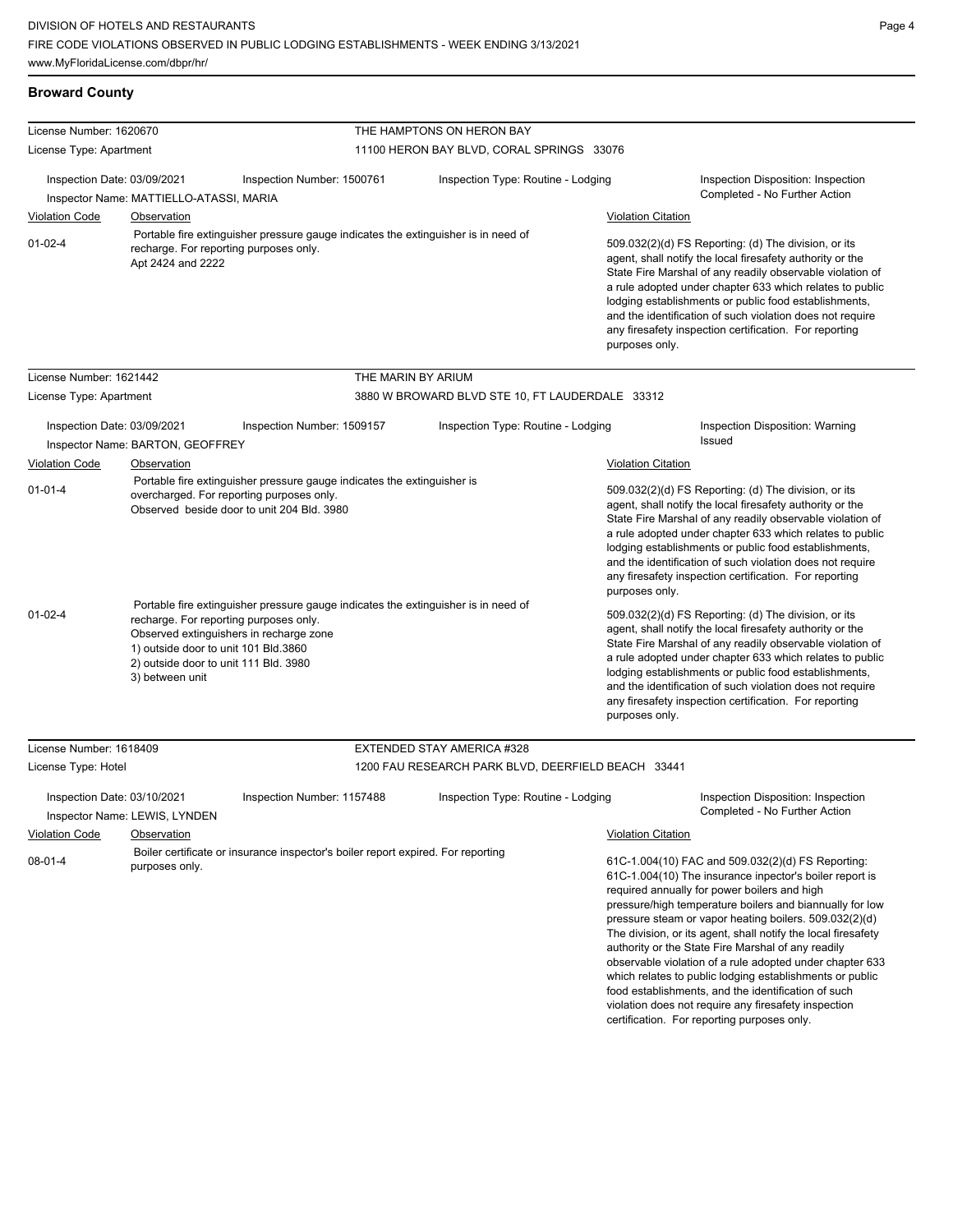| License Number: 2000674                                                                                                                                                                              |                              | <b>ZEN LIVING SUITES</b>                                                       |                                                                                                                                                                                                                                                                                                                                                                                                                                                                                                                         |                                                                                                                                                                                                                                                                                                                                                                                                                        |                                                                     |
|------------------------------------------------------------------------------------------------------------------------------------------------------------------------------------------------------|------------------------------|--------------------------------------------------------------------------------|-------------------------------------------------------------------------------------------------------------------------------------------------------------------------------------------------------------------------------------------------------------------------------------------------------------------------------------------------------------------------------------------------------------------------------------------------------------------------------------------------------------------------|------------------------------------------------------------------------------------------------------------------------------------------------------------------------------------------------------------------------------------------------------------------------------------------------------------------------------------------------------------------------------------------------------------------------|---------------------------------------------------------------------|
| License Type: Motel                                                                                                                                                                                  |                              |                                                                                | 150 PARK AVE, ORANGE PARK 32073                                                                                                                                                                                                                                                                                                                                                                                                                                                                                         |                                                                                                                                                                                                                                                                                                                                                                                                                        |                                                                     |
| Inspection Date: 03/11/2021<br>Inspector Name: BIAVA, GRANT                                                                                                                                          |                              | Inspection Number: 1215801                                                     | Inspection Type: Routine - Lodging                                                                                                                                                                                                                                                                                                                                                                                                                                                                                      |                                                                                                                                                                                                                                                                                                                                                                                                                        | Inspection Disposition: Warning<br>Issued                           |
| <b>Violation Code</b><br>08-04-4                                                                                                                                                                     | Observation                  | Boiler certificate not posted in the boiler room. For reporting purposes only. |                                                                                                                                                                                                                                                                                                                                                                                                                                                                                                                         | <b>Violation Citation</b>                                                                                                                                                                                                                                                                                                                                                                                              | 61C-1.004(10) FAC and 509.032(2)(d) FS Reporting:                   |
| Operator has a copy of the boiler certification on his phone but not posted                                                                                                                          |                              |                                                                                | 61C-1.004(10) The insurance inspector's boiler report<br>shall be posted in the boiler room. 509.032(2)(d) The<br>division, or its agent, shall notify the local firesafety<br>authority or the State Fire Marshal of any readily<br>observable violation of a rule adopted under chapter 633<br>which relates to public lodging establishments or public<br>food establishments, and the identification of such<br>violation does not require any firesafety inspection<br>certification. For reporting purposes only. |                                                                                                                                                                                                                                                                                                                                                                                                                        |                                                                     |
| License Number: 2000407                                                                                                                                                                              |                              |                                                                                | INN OF WINTERBOURNE                                                                                                                                                                                                                                                                                                                                                                                                                                                                                                     |                                                                                                                                                                                                                                                                                                                                                                                                                        |                                                                     |
| License Type: Bed and Breakfast                                                                                                                                                                      |                              | 2104 W WINTERBOURNE, ORANGE PARK 320735603                                     |                                                                                                                                                                                                                                                                                                                                                                                                                                                                                                                         |                                                                                                                                                                                                                                                                                                                                                                                                                        |                                                                     |
| Inspection Date: 03/08/2021                                                                                                                                                                          | Inspector Name: BIAVA, GRANT | Inspection Number: 1094111                                                     | Inspection Type: Routine - Lodging                                                                                                                                                                                                                                                                                                                                                                                                                                                                                      |                                                                                                                                                                                                                                                                                                                                                                                                                        | Inspection Disposition: Inspection<br>Completed - No Further Action |
| <b>Violation Code</b>                                                                                                                                                                                | Observation                  |                                                                                |                                                                                                                                                                                                                                                                                                                                                                                                                                                                                                                         | <b>Violation Citation</b>                                                                                                                                                                                                                                                                                                                                                                                              |                                                                     |
| Trouble/alarm light illuminated on the fire alarm control panel. For reporting<br>$04 - 01 - 4$<br>purposes only.<br>Trouble light on fire panel located in small back room connected to the kitchen |                              |                                                                                |                                                                                                                                                                                                                                                                                                                                                                                                                                                                                                                         | 509.032(2)(d) FS Reporting: The division, or its agent,<br>shall notify the local firesafety authority or the State Fire<br>Marshal of any readily observable violation of a rule<br>adopted under chapter 633 which relates to public<br>lodging establishments or public food establishments,<br>and the identification of such violation does not require<br>any firesafety inspection certification. For reporting |                                                                     |

purposes only.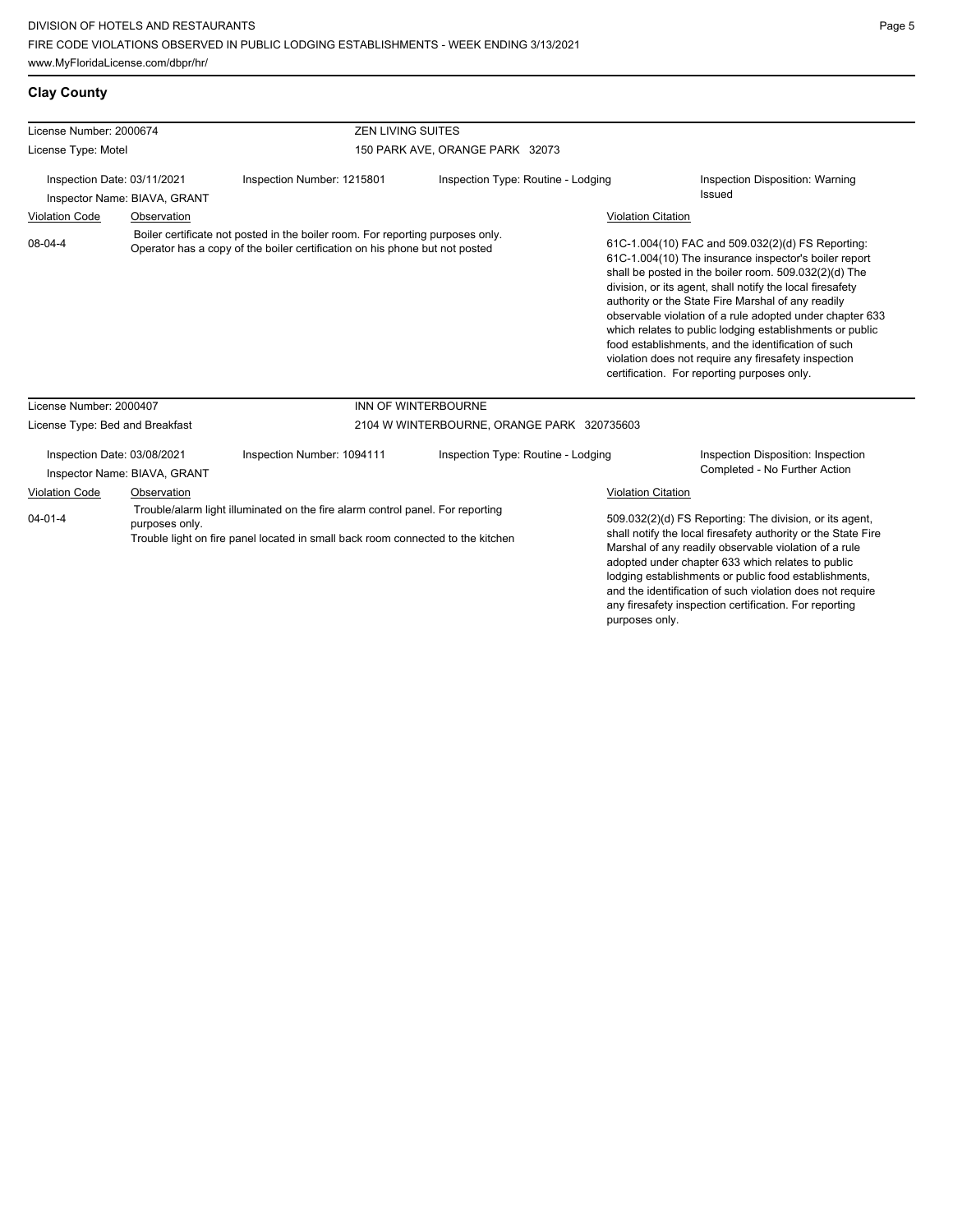| License Number: 2300112     |                                                                                                                                                                             |                                                                                                                                                                         | <b>ALEGRIA APARTMENTS</b>                                                                                                                                                                                                                                                                                                                                                                                                                    |                           |                                                                                                                                                                                                                                                                                                                                                                                                                            |
|-----------------------------|-----------------------------------------------------------------------------------------------------------------------------------------------------------------------------|-------------------------------------------------------------------------------------------------------------------------------------------------------------------------|----------------------------------------------------------------------------------------------------------------------------------------------------------------------------------------------------------------------------------------------------------------------------------------------------------------------------------------------------------------------------------------------------------------------------------------------|---------------------------|----------------------------------------------------------------------------------------------------------------------------------------------------------------------------------------------------------------------------------------------------------------------------------------------------------------------------------------------------------------------------------------------------------------------------|
| License Type: Apartment     |                                                                                                                                                                             |                                                                                                                                                                         | 365 W 10 ST, HIALEAH 33010                                                                                                                                                                                                                                                                                                                                                                                                                   |                           |                                                                                                                                                                                                                                                                                                                                                                                                                            |
| Inspection Date: 03/11/2021 | Inspector Name: PRIETO, EDGAR                                                                                                                                               | Inspection Number: 1508160                                                                                                                                              | Inspection Type: Routine - Lodging                                                                                                                                                                                                                                                                                                                                                                                                           |                           | Inspection Disposition: Inspection<br>Completed - No Further Action                                                                                                                                                                                                                                                                                                                                                        |
| <b>Violation Code</b>       | Observation                                                                                                                                                                 |                                                                                                                                                                         |                                                                                                                                                                                                                                                                                                                                                                                                                                              | <b>Violation Citation</b> |                                                                                                                                                                                                                                                                                                                                                                                                                            |
| $01 - 06 - 4$               | Portable fire extinguisher locked in a box with no means of access to the fire<br>extinguisher. For reporting purposes only. Between apartments #2 and #3 building<br>#365. |                                                                                                                                                                         | 509.032(2)(d) FS Reporting: (d) The division, or its<br>agent, shall notify the local firesafety authority or the<br>State Fire Marshal of any readily observable violation of<br>a rule adopted under chapter 633 which relates to public<br>lodging establishments or public food establishments,<br>and the identification of such violation does not require<br>any firesafety inspection certification. For reporting<br>purposes only. |                           |                                                                                                                                                                                                                                                                                                                                                                                                                            |
| License Number: 2329182     |                                                                                                                                                                             | <b>ALFONSO RAMOS</b>                                                                                                                                                    |                                                                                                                                                                                                                                                                                                                                                                                                                                              |                           |                                                                                                                                                                                                                                                                                                                                                                                                                            |
| License Type: Apartment     |                                                                                                                                                                             |                                                                                                                                                                         | 270 E 7 STREET, HIALEAH 33010                                                                                                                                                                                                                                                                                                                                                                                                                |                           |                                                                                                                                                                                                                                                                                                                                                                                                                            |
| Inspection Date: 03/11/2021 | Inspector Name: PRIETO, EDGAR                                                                                                                                               | Inspection Number: 1498014                                                                                                                                              | Inspection Type: Routine - Lodging                                                                                                                                                                                                                                                                                                                                                                                                           |                           | Inspection Disposition: Inspection<br>Completed - No Further Action                                                                                                                                                                                                                                                                                                                                                        |
| Violation Code              | Observation                                                                                                                                                                 |                                                                                                                                                                         |                                                                                                                                                                                                                                                                                                                                                                                                                                              | <b>Violation Citation</b> |                                                                                                                                                                                                                                                                                                                                                                                                                            |
| $01 - 02 - 4$               | #7.                                                                                                                                                                         | Portable fire extinguisher pressure gauge indicates the extinguisher is in need of<br>recharge. For reporting purposes only. Located on the front side of the apartment |                                                                                                                                                                                                                                                                                                                                                                                                                                              | purposes only.            | 509.032(2)(d) FS Reporting: (d) The division, or its<br>agent, shall notify the local firesafety authority or the<br>State Fire Marshal of any readily observable violation of<br>a rule adopted under chapter 633 which relates to public<br>lodging establishments or public food establishments,<br>and the identification of such violation does not require<br>any firesafety inspection certification. For reporting |
| License Number: 2300430     |                                                                                                                                                                             | <b>BEL INN</b>                                                                                                                                                          |                                                                                                                                                                                                                                                                                                                                                                                                                                              |                           |                                                                                                                                                                                                                                                                                                                                                                                                                            |
| License Type: Motel         |                                                                                                                                                                             |                                                                                                                                                                         | 1202 N KROME AVE, HOMESTEAD 33030                                                                                                                                                                                                                                                                                                                                                                                                            |                           |                                                                                                                                                                                                                                                                                                                                                                                                                            |
| Inspection Date: 03/11/2021 | Inspector Name: ORDONEZ, CATALINA                                                                                                                                           | Inspection Number: 1215870                                                                                                                                              | Inspection Type: Routine - Lodging                                                                                                                                                                                                                                                                                                                                                                                                           |                           | Inspection Disposition: Warning<br>Issued                                                                                                                                                                                                                                                                                                                                                                                  |
| <b>Violation Code</b>       | Observation                                                                                                                                                                 |                                                                                                                                                                         |                                                                                                                                                                                                                                                                                                                                                                                                                                              | <b>Violation Citation</b> |                                                                                                                                                                                                                                                                                                                                                                                                                            |
| $01 - 06 - 4$               |                                                                                                                                                                             | Portable fire extinguisher locked in a box with no means of access to the fire<br>extinguisher. For reporting purposes only. By room 2 and 3.                           |                                                                                                                                                                                                                                                                                                                                                                                                                                              | purposes only.            | 509.032(2)(d) FS Reporting: (d) The division, or its<br>agent, shall notify the local firesafety authority or the<br>State Fire Marshal of any readily observable violation of<br>a rule adopted under chapter 633 which relates to public<br>lodging establishments or public food establishments,<br>and the identification of such violation does not require<br>any firesafety inspection certification. For reporting |
| License Number: 2308299     |                                                                                                                                                                             | PARK MOTEL                                                                                                                                                              |                                                                                                                                                                                                                                                                                                                                                                                                                                              |                           |                                                                                                                                                                                                                                                                                                                                                                                                                            |
| License Type: Motel         |                                                                                                                                                                             |                                                                                                                                                                         | 600 S KROME AVE, HOMESTEAD 33030                                                                                                                                                                                                                                                                                                                                                                                                             |                           |                                                                                                                                                                                                                                                                                                                                                                                                                            |
| Inspection Date: 03/11/2021 | Inspector Name: ORDONEZ, CATALINA                                                                                                                                           | Inspection Number: 1216019                                                                                                                                              | Inspection Type: Routine - Lodging                                                                                                                                                                                                                                                                                                                                                                                                           |                           | Inspection Disposition: Warning<br>Issued                                                                                                                                                                                                                                                                                                                                                                                  |
| <b>Violation Code</b>       | Observation                                                                                                                                                                 |                                                                                                                                                                         |                                                                                                                                                                                                                                                                                                                                                                                                                                              | <b>Violation Citation</b> |                                                                                                                                                                                                                                                                                                                                                                                                                            |
| $01 - 06 - 4$               | Violation**                                                                                                                                                                 | Portable fire extinguisher locked in a box with no means of access to the fire<br>extinguisher. For reporting purposes only. Between room 18 and 19. **Repeat           |                                                                                                                                                                                                                                                                                                                                                                                                                                              | purposes only.            | 509.032(2)(d) FS Reporting: (d) The division, or its<br>agent, shall notify the local firesafety authority or the<br>State Fire Marshal of any readily observable violation of<br>a rule adopted under chapter 633 which relates to public<br>lodging establishments or public food establishments,<br>and the identification of such violation does not require<br>any firesafety inspection certification. For reporting |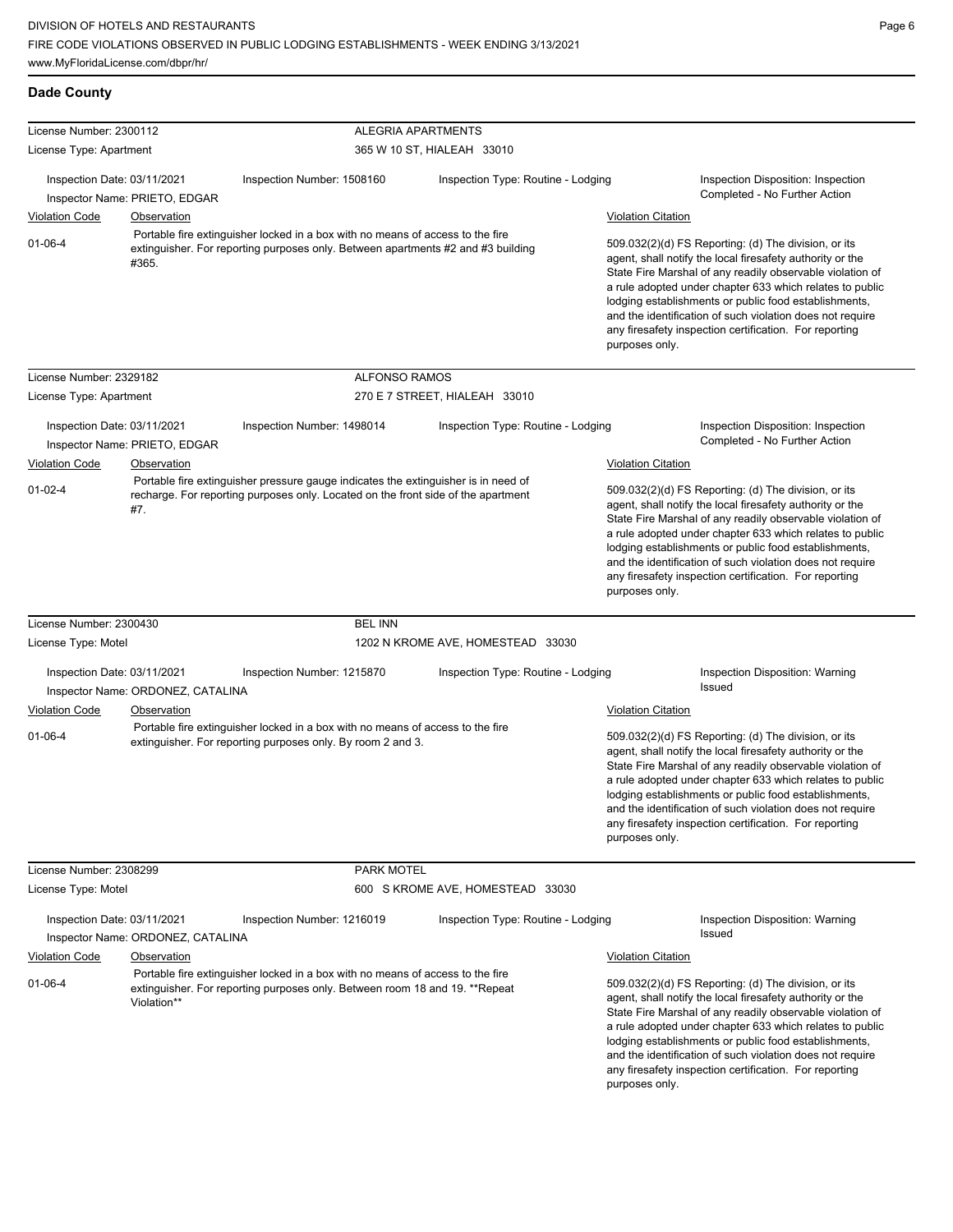| License Number: 2329137                              |                                                                |                                                                                                                                                                                                                                                      | <b>HOLIDAY INN EXPRESS</b>                                                     |                                                                                                                                                                                                                                                                                                                                                                                                                                              |                                                                                                                                                                                                                                                                                                                                                                                                                                              |  |
|------------------------------------------------------|----------------------------------------------------------------|------------------------------------------------------------------------------------------------------------------------------------------------------------------------------------------------------------------------------------------------------|--------------------------------------------------------------------------------|----------------------------------------------------------------------------------------------------------------------------------------------------------------------------------------------------------------------------------------------------------------------------------------------------------------------------------------------------------------------------------------------------------------------------------------------|----------------------------------------------------------------------------------------------------------------------------------------------------------------------------------------------------------------------------------------------------------------------------------------------------------------------------------------------------------------------------------------------------------------------------------------------|--|
| License Type: Hotel                                  |                                                                |                                                                                                                                                                                                                                                      | 35200 SOUTH DIXIE HWY, FLORIDA CITY 33034                                      |                                                                                                                                                                                                                                                                                                                                                                                                                                              |                                                                                                                                                                                                                                                                                                                                                                                                                                              |  |
|                                                      |                                                                |                                                                                                                                                                                                                                                      |                                                                                |                                                                                                                                                                                                                                                                                                                                                                                                                                              |                                                                                                                                                                                                                                                                                                                                                                                                                                              |  |
| Inspection Date: 03/11/2021                          |                                                                | Inspection Number: 1157897                                                                                                                                                                                                                           | Inspection Type: Routine - Lodging                                             |                                                                                                                                                                                                                                                                                                                                                                                                                                              | Inspection Disposition: Warning<br>Issued                                                                                                                                                                                                                                                                                                                                                                                                    |  |
|                                                      | Inspector Name: AZPURUA, JULIO                                 |                                                                                                                                                                                                                                                      |                                                                                |                                                                                                                                                                                                                                                                                                                                                                                                                                              |                                                                                                                                                                                                                                                                                                                                                                                                                                              |  |
| <b>Violation Code</b>                                | Observation                                                    |                                                                                                                                                                                                                                                      |                                                                                | <b>Violation Citation</b>                                                                                                                                                                                                                                                                                                                                                                                                                    |                                                                                                                                                                                                                                                                                                                                                                                                                                              |  |
| $04 - 01 - 4$<br>purposes only. **Repeat Violation** |                                                                | Trouble/alarm light illuminated on the fire alarm control panel. For reporting                                                                                                                                                                       |                                                                                | purposes only.                                                                                                                                                                                                                                                                                                                                                                                                                               | 509.032(2)(d) FS Reporting: The division, or its agent,<br>shall notify the local firesafety authority or the State Fire<br>Marshal of any readily observable violation of a rule<br>adopted under chapter 633 which relates to public<br>lodging establishments or public food establishments,<br>and the identification of such violation does not require<br>any firesafety inspection certification. For reporting                       |  |
| License Number: 2304562                              |                                                                | JJF INVESTMENT.                                                                                                                                                                                                                                      |                                                                                |                                                                                                                                                                                                                                                                                                                                                                                                                                              |                                                                                                                                                                                                                                                                                                                                                                                                                                              |  |
| License Type: Apartment                              |                                                                |                                                                                                                                                                                                                                                      | 1515 NW 19 ST, MIAMI 33125                                                     |                                                                                                                                                                                                                                                                                                                                                                                                                                              |                                                                                                                                                                                                                                                                                                                                                                                                                                              |  |
| Inspection Date: 03/08/2021                          | Inspector Name: VILCHEZ, NABEL                                 | Inspection Number: 1504387                                                                                                                                                                                                                           | Inspection Type: Routine - Lodging                                             |                                                                                                                                                                                                                                                                                                                                                                                                                                              | <b>Inspection Disposition: Administrative</b><br>complaint recommended                                                                                                                                                                                                                                                                                                                                                                       |  |
| <b>Violation Code</b>                                | Observation                                                    |                                                                                                                                                                                                                                                      |                                                                                | <b>Violation Citation</b>                                                                                                                                                                                                                                                                                                                                                                                                                    |                                                                                                                                                                                                                                                                                                                                                                                                                                              |  |
| $01 - 06 - 4$                                        |                                                                | Portable fire extinguisher locked in a box with no means of access to the fire                                                                                                                                                                       |                                                                                |                                                                                                                                                                                                                                                                                                                                                                                                                                              | 509.032(2)(d) FS Reporting: (d) The division, or its                                                                                                                                                                                                                                                                                                                                                                                         |  |
|                                                      | extinguisher. For reporting purposes only. On the first floor. |                                                                                                                                                                                                                                                      |                                                                                |                                                                                                                                                                                                                                                                                                                                                                                                                                              | agent, shall notify the local firesafety authority or the<br>State Fire Marshal of any readily observable violation of<br>a rule adopted under chapter 633 which relates to public<br>lodging establishments or public food establishments,<br>and the identification of such violation does not require<br>any firesafety inspection certification. For reporting<br>purposes only.                                                         |  |
| License Number: 2329915                              |                                                                | <b>ALVAREZ RENTAL</b>                                                                                                                                                                                                                                |                                                                                |                                                                                                                                                                                                                                                                                                                                                                                                                                              |                                                                                                                                                                                                                                                                                                                                                                                                                                              |  |
| License Type: Apartment                              |                                                                |                                                                                                                                                                                                                                                      | 1636 NW 16 ST, MIAMI 33125                                                     |                                                                                                                                                                                                                                                                                                                                                                                                                                              |                                                                                                                                                                                                                                                                                                                                                                                                                                              |  |
| Inspection Date: 03/08/2021                          | Inspector Name: VILCHEZ, NABEL                                 | Inspection Number: 1501464                                                                                                                                                                                                                           | Inspection Type: Routine - Lodging                                             |                                                                                                                                                                                                                                                                                                                                                                                                                                              | Inspection Disposition: Administrative<br>complaint recommended                                                                                                                                                                                                                                                                                                                                                                              |  |
| <b>Violation Code</b>                                | Observation                                                    |                                                                                                                                                                                                                                                      |                                                                                | <b>Violation Citation</b>                                                                                                                                                                                                                                                                                                                                                                                                                    |                                                                                                                                                                                                                                                                                                                                                                                                                                              |  |
| $01 - 06 - 4$                                        |                                                                | extinguisher. For reporting purposes only. On the first floor.                                                                                                                                                                                       | Portable fire extinguisher locked in a box with no means of access to the fire |                                                                                                                                                                                                                                                                                                                                                                                                                                              | 509.032(2)(d) FS Reporting: (d) The division, or its<br>agent, shall notify the local firesafety authority or the<br>State Fire Marshal of any readily observable violation of<br>a rule adopted under chapter 633 which relates to public<br>lodging establishments or public food establishments,<br>and the identification of such violation does not require<br>any firesafety inspection certification. For reporting<br>purposes only. |  |
| License Number: 2301452                              |                                                                | 269 BUILDING                                                                                                                                                                                                                                         |                                                                                |                                                                                                                                                                                                                                                                                                                                                                                                                                              |                                                                                                                                                                                                                                                                                                                                                                                                                                              |  |
| License Type: Apartment                              |                                                                |                                                                                                                                                                                                                                                      | 269 NW 30 ST, MIAMI 33127                                                      |                                                                                                                                                                                                                                                                                                                                                                                                                                              |                                                                                                                                                                                                                                                                                                                                                                                                                                              |  |
| Inspection Date: 03/08/2021                          | Inspector Name: GONZALEZ, ERIK                                 | Inspection Number: 1511371                                                                                                                                                                                                                           | Inspection Type: Lodging-Licensing<br>Inspection                               |                                                                                                                                                                                                                                                                                                                                                                                                                                              | Inspection Disposition: Inspection<br>Completed - No Further Action                                                                                                                                                                                                                                                                                                                                                                          |  |
| <b>Violation Code</b>                                | Observation                                                    |                                                                                                                                                                                                                                                      |                                                                                | <b>Violation Citation</b>                                                                                                                                                                                                                                                                                                                                                                                                                    |                                                                                                                                                                                                                                                                                                                                                                                                                                              |  |
| $01 - 02 - 4$<br>ones. **Correc                      |                                                                | Portable fire extinguisher pressure gauge indicates the extinguisher is in need of<br>recharge. For reporting purposes only. Observed extinguishers in recharge zone<br>located by unit 2, and between units 5 and 6. Operator replaced them for new |                                                                                | 509.032(2)(d) FS Reporting: (d) The division, or its<br>agent, shall notify the local firesafety authority or the<br>State Fire Marshal of any readily observable violation of<br>a rule adopted under chapter 633 which relates to public<br>lodging establishments or public food establishments,<br>and the identification of such violation does not require<br>any firesafety inspection certification. For reporting<br>purposes only. |                                                                                                                                                                                                                                                                                                                                                                                                                                              |  |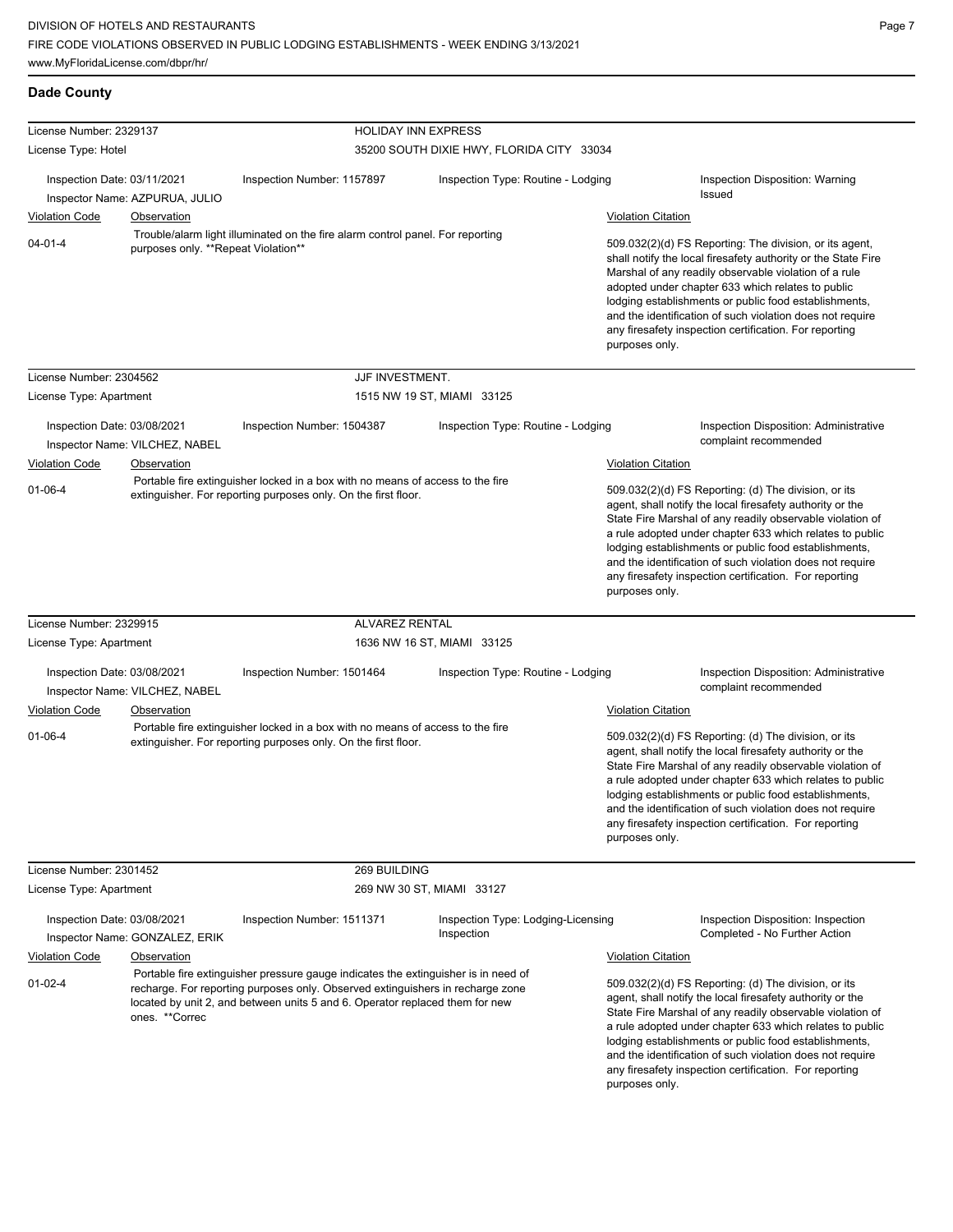| <b>Dade County</b> |  |
|--------------------|--|
|--------------------|--|

| License Number: 2329343                                                                                                                                                                             |                                  | <b>SLS BRICKELL HOTEL</b>                                                                                                                                                                                                                                                                                                                                                                                                  |                                      |                           |                                                                                                                                                                                                                                                                                                                                                                                                                                                                                                                                                                                                                                                                                                 |
|-----------------------------------------------------------------------------------------------------------------------------------------------------------------------------------------------------|----------------------------------|----------------------------------------------------------------------------------------------------------------------------------------------------------------------------------------------------------------------------------------------------------------------------------------------------------------------------------------------------------------------------------------------------------------------------|--------------------------------------|---------------------------|-------------------------------------------------------------------------------------------------------------------------------------------------------------------------------------------------------------------------------------------------------------------------------------------------------------------------------------------------------------------------------------------------------------------------------------------------------------------------------------------------------------------------------------------------------------------------------------------------------------------------------------------------------------------------------------------------|
| License Type: Hotel                                                                                                                                                                                 |                                  |                                                                                                                                                                                                                                                                                                                                                                                                                            | 1300 S MIAMI AVE, MIAMI 33130        |                           |                                                                                                                                                                                                                                                                                                                                                                                                                                                                                                                                                                                                                                                                                                 |
| Inspection Date: 03/08/2021                                                                                                                                                                         | Inspector Name: CABANAS, NATALIE | Inspection Number: 1157521                                                                                                                                                                                                                                                                                                                                                                                                 | Inspection Type: Routine - Lodging   |                           | Inspection Disposition: Inspection<br>Completed - No Further Action                                                                                                                                                                                                                                                                                                                                                                                                                                                                                                                                                                                                                             |
| <b>Violation Code</b>                                                                                                                                                                               | <b>Observation</b>               |                                                                                                                                                                                                                                                                                                                                                                                                                            |                                      | <b>Violation Citation</b> |                                                                                                                                                                                                                                                                                                                                                                                                                                                                                                                                                                                                                                                                                                 |
| $08 - 01 - 4$                                                                                                                                                                                       | purposes only.                   | Boiler certificate or insurance inspector's boiler report expired. For reporting                                                                                                                                                                                                                                                                                                                                           |                                      |                           | 61C-1.004(10) FAC and 509.032(2)(d) FS Reporting:<br>61C-1.004(10) The insurance inpector's boiler report is<br>required annually for power boilers and high<br>pressure/high temperature boilers and biannually for low<br>pressure steam or vapor heating boilers. 509.032(2)(d)<br>The division, or its agent, shall notify the local firesafety<br>authority or the State Fire Marshal of any readily<br>observable violation of a rule adopted under chapter 633<br>which relates to public lodging establishments or public<br>food establishments, and the identification of such<br>violation does not require any firesafety inspection<br>certification. For reporting purposes only. |
| License Number: 2307362                                                                                                                                                                             |                                  | <b>MARIA APARTMENTS</b>                                                                                                                                                                                                                                                                                                                                                                                                    |                                      |                           |                                                                                                                                                                                                                                                                                                                                                                                                                                                                                                                                                                                                                                                                                                 |
| License Type: Apartment                                                                                                                                                                             |                                  |                                                                                                                                                                                                                                                                                                                                                                                                                            | 930 SW 5 ST, MIAMI 331302569         |                           |                                                                                                                                                                                                                                                                                                                                                                                                                                                                                                                                                                                                                                                                                                 |
| Inspection Date: 03/10/2021                                                                                                                                                                         | Inspector Name: CRUZ, EDGAR      | Inspection Number: 1502417                                                                                                                                                                                                                                                                                                                                                                                                 | Inspection Type: Routine - Lodging   |                           | Inspection Disposition: Inspection<br>Completed - No Further Action                                                                                                                                                                                                                                                                                                                                                                                                                                                                                                                                                                                                                             |
| Violation Code                                                                                                                                                                                      | Observation                      |                                                                                                                                                                                                                                                                                                                                                                                                                            |                                      | <b>Violation Citation</b> |                                                                                                                                                                                                                                                                                                                                                                                                                                                                                                                                                                                                                                                                                                 |
| Portable fire extinguisher pressure gauge indicates the extinguisher is in need of<br>$01 - 02 - 4$<br>recharge. For reporting purposes only.<br>Observed by unit 1 and by unit 8<br>purposes only. |                                  | 509.032(2)(d) FS Reporting: (d) The division, or its<br>agent, shall notify the local firesafety authority or the<br>State Fire Marshal of any readily observable violation of<br>a rule adopted under chapter 633 which relates to public<br>lodging establishments or public food establishments,<br>and the identification of such violation does not require<br>any firesafety inspection certification. For reporting |                                      |                           |                                                                                                                                                                                                                                                                                                                                                                                                                                                                                                                                                                                                                                                                                                 |
| License Number: 2307900                                                                                                                                                                             |                                  | S C 93                                                                                                                                                                                                                                                                                                                                                                                                                     |                                      |                           |                                                                                                                                                                                                                                                                                                                                                                                                                                                                                                                                                                                                                                                                                                 |
| License Type: Apartment                                                                                                                                                                             |                                  |                                                                                                                                                                                                                                                                                                                                                                                                                            | 2120 - 2140 SW 1 ST, MIAMI 331351684 |                           |                                                                                                                                                                                                                                                                                                                                                                                                                                                                                                                                                                                                                                                                                                 |
| Inspection Date: 03/10/2021                                                                                                                                                                         | Inspector Name: GARCIA, B OSCAR  | Inspection Number: 1490860                                                                                                                                                                                                                                                                                                                                                                                                 | Inspection Type: Routine - Lodging   |                           | Inspection Disposition: Warning<br>Issued                                                                                                                                                                                                                                                                                                                                                                                                                                                                                                                                                                                                                                                       |
| <b>Violation Code</b>                                                                                                                                                                               | Observation                      |                                                                                                                                                                                                                                                                                                                                                                                                                            |                                      | <b>Violation Citation</b> |                                                                                                                                                                                                                                                                                                                                                                                                                                                                                                                                                                                                                                                                                                 |
| $04 - 01 - 4$                                                                                                                                                                                       | purposes only. **Warning**       | Trouble/alarm light illuminated on the fire alarm control panel. For reporting                                                                                                                                                                                                                                                                                                                                             |                                      | purposes only.            | 509.032(2)(d) FS Reporting: The division, or its agent,<br>shall notify the local firesafety authority or the State Fire<br>Marshal of any readily observable violation of a rule<br>adopted under chapter 633 which relates to public<br>lodging establishments or public food establishments,<br>and the identification of such violation does not require<br>any firesafety inspection certification. For reporting                                                                                                                                                                                                                                                                          |
| License Number: 2313107                                                                                                                                                                             |                                  | <b>SCORPIO APARTMENTS</b>                                                                                                                                                                                                                                                                                                                                                                                                  |                                      |                           |                                                                                                                                                                                                                                                                                                                                                                                                                                                                                                                                                                                                                                                                                                 |
| License Type: Apartment                                                                                                                                                                             |                                  |                                                                                                                                                                                                                                                                                                                                                                                                                            | 1515 NW NO RIVER DR, MIAMI 33136     |                           |                                                                                                                                                                                                                                                                                                                                                                                                                                                                                                                                                                                                                                                                                                 |
| Inspection Date: 03/11/2021                                                                                                                                                                         | Inspector Name: HENLEY, LATONYA  | Inspection Number: 1497519                                                                                                                                                                                                                                                                                                                                                                                                 | Inspection Type: Routine - Lodging   |                           | Inspection Disposition: Inspection<br>Completed - No Further Action                                                                                                                                                                                                                                                                                                                                                                                                                                                                                                                                                                                                                             |
| <b>Violation Code</b>                                                                                                                                                                               | Observation                      |                                                                                                                                                                                                                                                                                                                                                                                                                            |                                      | <b>Violation Citation</b> |                                                                                                                                                                                                                                                                                                                                                                                                                                                                                                                                                                                                                                                                                                 |
| $01 - 06 - 4$                                                                                                                                                                                       |                                  | Portable fire extinguisher locked in a box with no means of access to the fire<br>extinguisher. For reporting purposes only. By apartment 4.                                                                                                                                                                                                                                                                               |                                      | purposes only.            | 509.032(2)(d) FS Reporting: (d) The division, or its<br>agent, shall notify the local firesafety authority or the<br>State Fire Marshal of any readily observable violation of<br>a rule adopted under chapter 633 which relates to public<br>lodging establishments or public food establishments,<br>and the identification of such violation does not require<br>any firesafety inspection certification. For reporting                                                                                                                                                                                                                                                                      |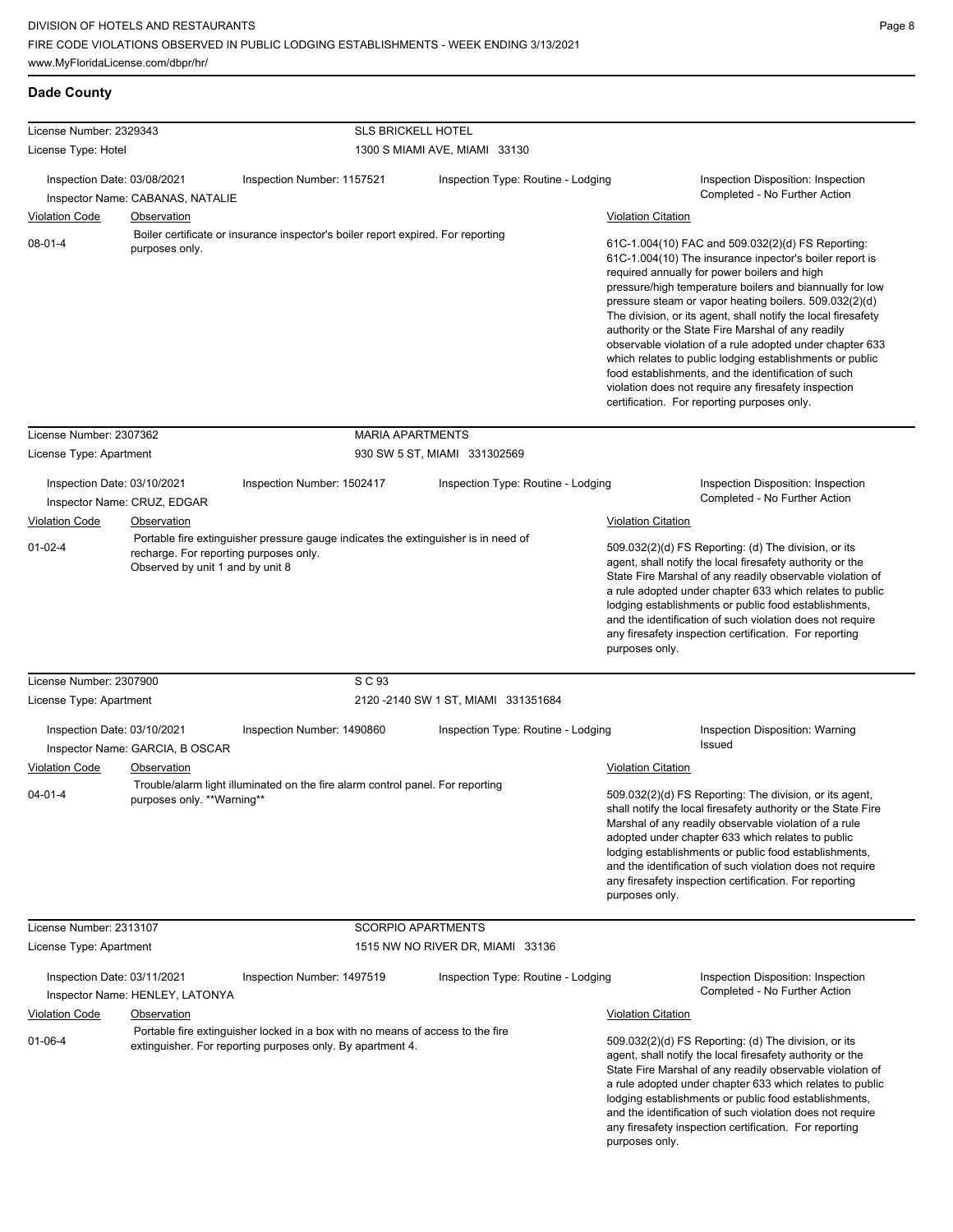| License Number: 2327558                |                                                                                                                                                                                                                                                                      |                                                                                                                                                                        | LOEWS MIAMI BCH HOTEL                  |                                                                                                                                                                                                                                                                                                                                                                                                                                                                                                                                                                                                                                                                                                 |                                                                                                                                                                                                                                                                                                                                                                                                                            |
|----------------------------------------|----------------------------------------------------------------------------------------------------------------------------------------------------------------------------------------------------------------------------------------------------------------------|------------------------------------------------------------------------------------------------------------------------------------------------------------------------|----------------------------------------|-------------------------------------------------------------------------------------------------------------------------------------------------------------------------------------------------------------------------------------------------------------------------------------------------------------------------------------------------------------------------------------------------------------------------------------------------------------------------------------------------------------------------------------------------------------------------------------------------------------------------------------------------------------------------------------------------|----------------------------------------------------------------------------------------------------------------------------------------------------------------------------------------------------------------------------------------------------------------------------------------------------------------------------------------------------------------------------------------------------------------------------|
| License Type: Hotel                    |                                                                                                                                                                                                                                                                      |                                                                                                                                                                        | 1601 COLLINS AVE, MIAMI BEACH 33139    |                                                                                                                                                                                                                                                                                                                                                                                                                                                                                                                                                                                                                                                                                                 |                                                                                                                                                                                                                                                                                                                                                                                                                            |
| Inspection Date: 03/10/2021            | Inspector Name: HODGE, KRISTEN                                                                                                                                                                                                                                       | Inspection Number: 1156941                                                                                                                                             | Inspection Type: Routine - Lodging     |                                                                                                                                                                                                                                                                                                                                                                                                                                                                                                                                                                                                                                                                                                 | Inspection Disposition: Inspection<br>Completed - No Further Action                                                                                                                                                                                                                                                                                                                                                        |
| <b>Violation Code</b>                  |                                                                                                                                                                                                                                                                      |                                                                                                                                                                        |                                        | <b>Violation Citation</b>                                                                                                                                                                                                                                                                                                                                                                                                                                                                                                                                                                                                                                                                       |                                                                                                                                                                                                                                                                                                                                                                                                                            |
| $08 - 01 - 4$                          | Observation<br>Boiler certificate or insurance inspector's boiler report expired. For reporting<br>purposes only. Observed boiler jurisdiction number's 086663, 133030, 133393,<br>131418, 131417, 130721, 086664, 086665, 095285, 095284 All expired on<br>1/10/21. |                                                                                                                                                                        |                                        | 61C-1.004(10) FAC and 509.032(2)(d) FS Reporting:<br>61C-1.004(10) The insurance inpector's boiler report is<br>required annually for power boilers and high<br>pressure/high temperature boilers and biannually for low<br>pressure steam or vapor heating boilers. 509.032(2)(d)<br>The division, or its agent, shall notify the local firesafety<br>authority or the State Fire Marshal of any readily<br>observable violation of a rule adopted under chapter 633<br>which relates to public lodging establishments or public<br>food establishments, and the identification of such<br>violation does not require any firesafety inspection<br>certification. For reporting purposes only. |                                                                                                                                                                                                                                                                                                                                                                                                                            |
|                                        |                                                                                                                                                                                                                                                                      |                                                                                                                                                                        |                                        |                                                                                                                                                                                                                                                                                                                                                                                                                                                                                                                                                                                                                                                                                                 |                                                                                                                                                                                                                                                                                                                                                                                                                            |
| License Number: 2328823                |                                                                                                                                                                                                                                                                      | <b>GENEVA HOTEL</b>                                                                                                                                                    |                                        |                                                                                                                                                                                                                                                                                                                                                                                                                                                                                                                                                                                                                                                                                                 |                                                                                                                                                                                                                                                                                                                                                                                                                            |
| License Type: Hotel                    |                                                                                                                                                                                                                                                                      |                                                                                                                                                                        | 1520 COLLINS AVENUE, MIAMI BEACH 33139 |                                                                                                                                                                                                                                                                                                                                                                                                                                                                                                                                                                                                                                                                                                 |                                                                                                                                                                                                                                                                                                                                                                                                                            |
| Inspection Date: 03/12/2021            | Inspector Name: HODGE, KRISTEN                                                                                                                                                                                                                                       | Inspection Number: 1156982                                                                                                                                             | Inspection Type: Routine - Lodging     |                                                                                                                                                                                                                                                                                                                                                                                                                                                                                                                                                                                                                                                                                                 | <b>Inspection Disposition: Warning</b><br>Issued                                                                                                                                                                                                                                                                                                                                                                           |
| <b>Violation Code</b>                  | Observation                                                                                                                                                                                                                                                          |                                                                                                                                                                        |                                        | <b>Violation Citation</b>                                                                                                                                                                                                                                                                                                                                                                                                                                                                                                                                                                                                                                                                       |                                                                                                                                                                                                                                                                                                                                                                                                                            |
| $01 - 02 - 4$                          | only.                                                                                                                                                                                                                                                                | Portable fire extinguisher pressure gauge indicates the extinguisher is in need of<br>recharge located next to room number 2, on the 1st floor. For reporting purposes |                                        | purposes only.                                                                                                                                                                                                                                                                                                                                                                                                                                                                                                                                                                                                                                                                                  | 509.032(2)(d) FS Reporting: (d) The division, or its<br>agent, shall notify the local firesafety authority or the<br>State Fire Marshal of any readily observable violation of<br>a rule adopted under chapter 633 which relates to public<br>lodging establishments or public food establishments,<br>and the identification of such violation does not require<br>any firesafety inspection certification. For reporting |
| $04 - 01 - 4$                          |                                                                                                                                                                                                                                                                      | Trouble/alarm light illuminated on the fire alarm control panel located at hallway<br>area on 1st floor. For reporting purposes only.                                  |                                        | purposes only.                                                                                                                                                                                                                                                                                                                                                                                                                                                                                                                                                                                                                                                                                  | 509.032(2)(d) FS Reporting: The division, or its agent,<br>shall notify the local firesafety authority or the State Fire<br>Marshal of any readily observable violation of a rule<br>adopted under chapter 633 which relates to public<br>lodging establishments or public food establishments,<br>and the identification of such violation does not require<br>any firesafety inspection certification. For reporting     |
| License Number: 2329049                |                                                                                                                                                                                                                                                                      | HOTEL VICTOR                                                                                                                                                           |                                        |                                                                                                                                                                                                                                                                                                                                                                                                                                                                                                                                                                                                                                                                                                 |                                                                                                                                                                                                                                                                                                                                                                                                                            |
| License Type: Hotel                    |                                                                                                                                                                                                                                                                      |                                                                                                                                                                        | 1144 OCEAN DR, MIAMI BEACH 33139       |                                                                                                                                                                                                                                                                                                                                                                                                                                                                                                                                                                                                                                                                                                 |                                                                                                                                                                                                                                                                                                                                                                                                                            |
| Inspection Date: 03/09/2021            |                                                                                                                                                                                                                                                                      | Inspection Number: 1158735                                                                                                                                             | Inspection Type: Complaint Full        |                                                                                                                                                                                                                                                                                                                                                                                                                                                                                                                                                                                                                                                                                                 | <b>Inspection Disposition: Warning</b><br>Issued                                                                                                                                                                                                                                                                                                                                                                           |
|                                        | Inspector Name: WILLIAMS, ALFREDA                                                                                                                                                                                                                                    |                                                                                                                                                                        |                                        |                                                                                                                                                                                                                                                                                                                                                                                                                                                                                                                                                                                                                                                                                                 |                                                                                                                                                                                                                                                                                                                                                                                                                            |
| <b>Violation Code</b><br>$04 - 01 - 4$ | Observation<br>purposes only.                                                                                                                                                                                                                                        | Trouble/alarm light illuminated on the fire alarm control panel. For reporting                                                                                         |                                        | Violation Citation                                                                                                                                                                                                                                                                                                                                                                                                                                                                                                                                                                                                                                                                              | 509.032(2)(d) FS Reporting: The division, or its agent,<br>shall notify the local firesafety authority or the State Fire<br>Marshal of any readily observable violation of a rule<br>adopted under chapter 633 which relates to public                                                                                                                                                                                     |

lodging establishments or public food establishments, and the identification of such violation does not require any firesafety inspection certification. For reporting

purposes only.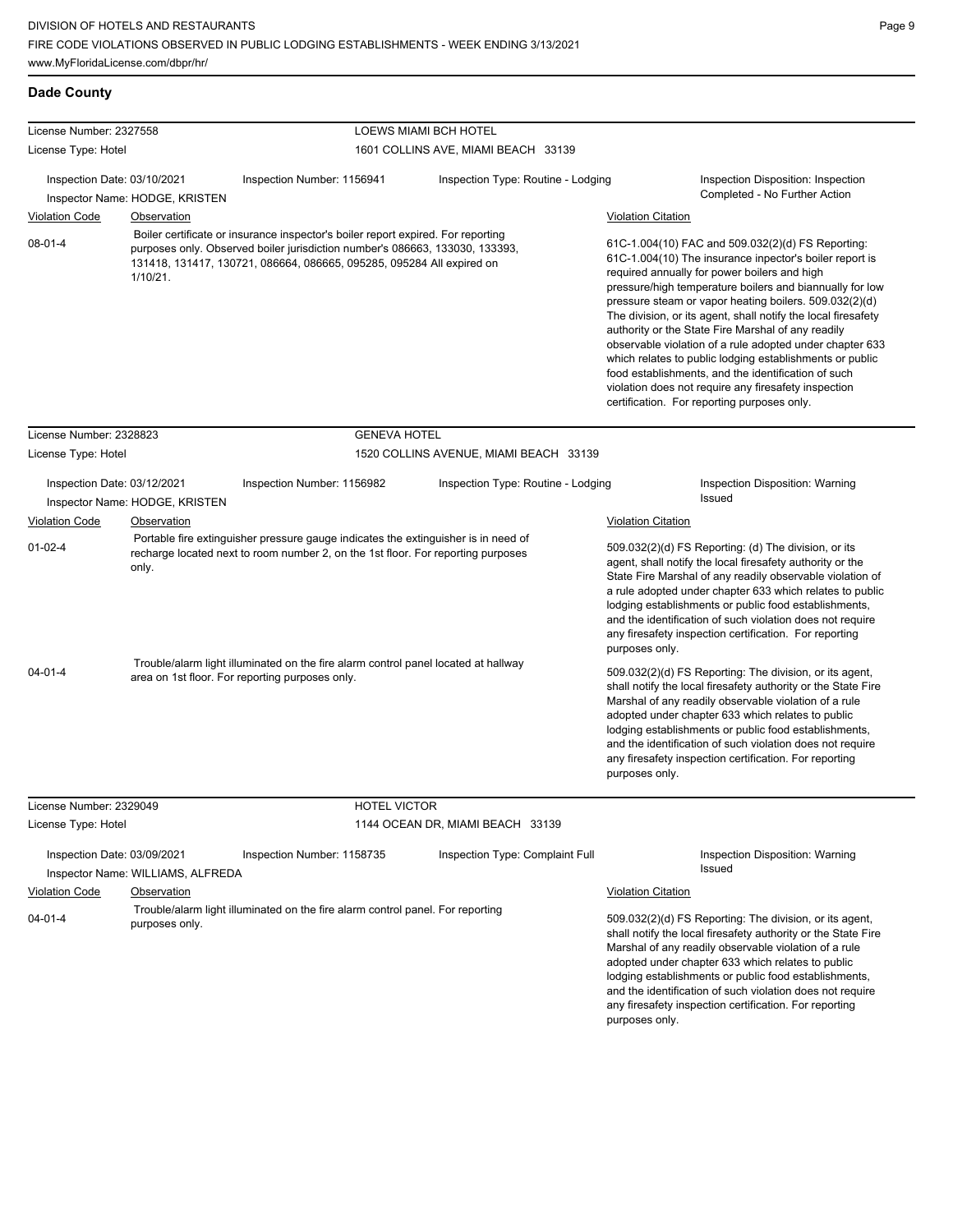| License Number: 2329400                |                                                  | <b>HENROSA HOTEL</b>                                                                                                                                                                                                                                        |                                         |                           |                                                                                                                                                                                                                                                                                                                                                                                                                                                                                                                                                                                                                                                                                                 |
|----------------------------------------|--------------------------------------------------|-------------------------------------------------------------------------------------------------------------------------------------------------------------------------------------------------------------------------------------------------------------|-----------------------------------------|---------------------------|-------------------------------------------------------------------------------------------------------------------------------------------------------------------------------------------------------------------------------------------------------------------------------------------------------------------------------------------------------------------------------------------------------------------------------------------------------------------------------------------------------------------------------------------------------------------------------------------------------------------------------------------------------------------------------------------------|
| License Type: Hotel                    |                                                  |                                                                                                                                                                                                                                                             | 1435 COLLINS AVE, MIAMI BEACH 33139     |                           |                                                                                                                                                                                                                                                                                                                                                                                                                                                                                                                                                                                                                                                                                                 |
| Inspection Date: 03/12/2021            | Inspector Name: HODGE, KRISTEN                   | Inspection Number: 1155447                                                                                                                                                                                                                                  | Inspection Type: Routine - Lodging      |                           | Inspection Disposition: Call Back -<br>Admin. complaint recommended                                                                                                                                                                                                                                                                                                                                                                                                                                                                                                                                                                                                                             |
| <b>Violation Code</b>                  | Observation                                      |                                                                                                                                                                                                                                                             |                                         | <b>Violation Citation</b> |                                                                                                                                                                                                                                                                                                                                                                                                                                                                                                                                                                                                                                                                                                 |
| $04 - 01 - 4$                          | con                                              | - From initial inspection: Trouble/alarm light illuminated on the fire alarm control<br>panel located behind front desk. For reporting purposes only. - From follow-up<br>inspection 2021-03-12: Observed Trouble/alarm light illuminated on the fire alarm |                                         | purposes only.            | 509.032(2)(d) FS Reporting: The division, or its agent,<br>shall notify the local firesafety authority or the State Fire<br>Marshal of any readily observable violation of a rule<br>adopted under chapter 633 which relates to public<br>lodging establishments or public food establishments,<br>and the identification of such violation does not require<br>any firesafety inspection certification. For reporting                                                                                                                                                                                                                                                                          |
| $04 - 01 - 4$                          | desk. For reporting purposes only.               | Trouble/alarm light illuminated on the fire alarm control panel located behind front                                                                                                                                                                        |                                         | purposes only.            | 509.032(2)(d) FS Reporting: The division, or its agent,<br>shall notify the local firesafety authority or the State Fire<br>Marshal of any readily observable violation of a rule<br>adopted under chapter 633 which relates to public<br>lodging establishments or public food establishments,<br>and the identification of such violation does not require<br>any firesafety inspection certification. For reporting                                                                                                                                                                                                                                                                          |
| License Number: 2306670                |                                                  |                                                                                                                                                                                                                                                             | SURFCOMBER HOTEL (THE)                  |                           |                                                                                                                                                                                                                                                                                                                                                                                                                                                                                                                                                                                                                                                                                                 |
| License Type: Hotel                    |                                                  |                                                                                                                                                                                                                                                             | 1717 COLLINS AVE, MIAMI BEACH 331392081 |                           |                                                                                                                                                                                                                                                                                                                                                                                                                                                                                                                                                                                                                                                                                                 |
| Inspection Date: 03/11/2021            | Inspector Name: URIBE, GUISELLA                  | Inspection Number: 1156360                                                                                                                                                                                                                                  | Inspection Type: Routine - Lodging      |                           | Inspection Disposition: Warning<br>Issued                                                                                                                                                                                                                                                                                                                                                                                                                                                                                                                                                                                                                                                       |
| <b>Violation Code</b><br>$08 - 01 - 4$ | Observation<br>purposes only.<br>Exp. 07/19/2020 | Boiler certificate or insurance inspector's boiler report expired. For reporting                                                                                                                                                                            |                                         | <b>Violation Citation</b> | 61C-1.004(10) FAC and 509.032(2)(d) FS Reporting:<br>61C-1.004(10) The insurance inpector's boiler report is<br>required annually for power boilers and high<br>pressure/high temperature boilers and biannually for low<br>pressure steam or vapor heating boilers. 509.032(2)(d)<br>The division, or its agent, shall notify the local firesafety<br>authority or the State Fire Marshal of any readily<br>observable violation of a rule adopted under chapter 633<br>which relates to public lodging establishments or public<br>food establishments, and the identification of such<br>violation does not require any firesafety inspection<br>certification. For reporting purposes only. |
| License Number: 2301114                |                                                  | LA FLORA HOTEL                                                                                                                                                                                                                                              |                                         |                           |                                                                                                                                                                                                                                                                                                                                                                                                                                                                                                                                                                                                                                                                                                 |
| License Type: Hotel                    |                                                  |                                                                                                                                                                                                                                                             | 1238 COLLINS AVE, MIAMI BEACH 331394607 |                           |                                                                                                                                                                                                                                                                                                                                                                                                                                                                                                                                                                                                                                                                                                 |
| Inspection Date: 03/09/2021            | Inspector Name: WILLIAMS, ALFREDA                | Inspection Number: 1157933                                                                                                                                                                                                                                  | Inspection Type: Routine - Lodging      |                           | Inspection Disposition: Warning<br>Issued                                                                                                                                                                                                                                                                                                                                                                                                                                                                                                                                                                                                                                                       |
| <b>Violation Code</b>                  | Observation                                      |                                                                                                                                                                                                                                                             |                                         | <b>Violation Citation</b> |                                                                                                                                                                                                                                                                                                                                                                                                                                                                                                                                                                                                                                                                                                 |
| $04 - 01 - 4$                          | purposes only.                                   | Trouble/alarm light illuminated on the fire alarm control panel. For reporting                                                                                                                                                                              |                                         | purposes only.            | 509.032(2)(d) FS Reporting: The division, or its agent,<br>shall notify the local firesafety authority or the State Fire<br>Marshal of any readily observable violation of a rule<br>adopted under chapter 633 which relates to public<br>lodging establishments or public food establishments,<br>and the identification of such violation does not require<br>any firesafety inspection certification. For reporting                                                                                                                                                                                                                                                                          |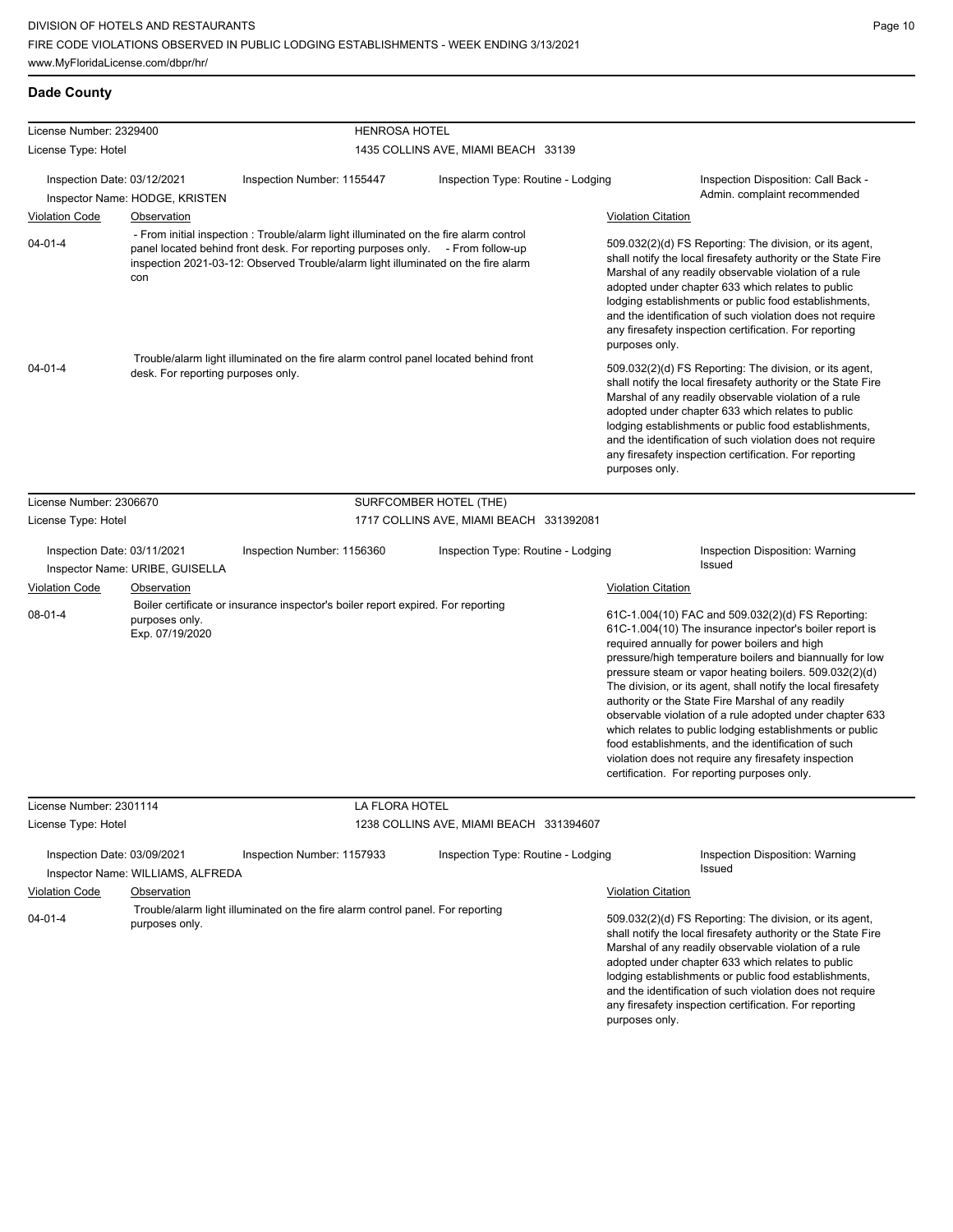| License Number: 2302009                |                                                                                                                                                                       |                                                                                                                                                                          | THE ALEXANDER HOTEL                                                                                                                                                                                                                                                                                                                                                                                                                                                                                                                                                                                                                                                                             |                                                                                                                                                                                                                                                                                                                                                                                                                                                                                                                                                                                                                                                                                                 |
|----------------------------------------|-----------------------------------------------------------------------------------------------------------------------------------------------------------------------|--------------------------------------------------------------------------------------------------------------------------------------------------------------------------|-------------------------------------------------------------------------------------------------------------------------------------------------------------------------------------------------------------------------------------------------------------------------------------------------------------------------------------------------------------------------------------------------------------------------------------------------------------------------------------------------------------------------------------------------------------------------------------------------------------------------------------------------------------------------------------------------|-------------------------------------------------------------------------------------------------------------------------------------------------------------------------------------------------------------------------------------------------------------------------------------------------------------------------------------------------------------------------------------------------------------------------------------------------------------------------------------------------------------------------------------------------------------------------------------------------------------------------------------------------------------------------------------------------|
| License Type: Hotel                    |                                                                                                                                                                       |                                                                                                                                                                          | 5225 COLLINS AVE, MIAMI BEACH 33140                                                                                                                                                                                                                                                                                                                                                                                                                                                                                                                                                                                                                                                             |                                                                                                                                                                                                                                                                                                                                                                                                                                                                                                                                                                                                                                                                                                 |
| Inspection Date: 03/09/2021            | Inspector Name: UNZAGA, MILADYS                                                                                                                                       | Inspection Number: 1158745                                                                                                                                               | Inspection Type: Lodging-Licensing<br>Inspection                                                                                                                                                                                                                                                                                                                                                                                                                                                                                                                                                                                                                                                | Inspection Disposition: Inspection<br>Completed - No Further Action                                                                                                                                                                                                                                                                                                                                                                                                                                                                                                                                                                                                                             |
| <b>Violation Code</b>                  | Observation                                                                                                                                                           |                                                                                                                                                                          |                                                                                                                                                                                                                                                                                                                                                                                                                                                                                                                                                                                                                                                                                                 | <b>Violation Citation</b>                                                                                                                                                                                                                                                                                                                                                                                                                                                                                                                                                                                                                                                                       |
| $04 - 01 - 4$                          |                                                                                                                                                                       | Trouble/alarm light illuminated on the fire alarm control panel. For reporting<br>purposes only. Observed trouble light illuminated.                                     |                                                                                                                                                                                                                                                                                                                                                                                                                                                                                                                                                                                                                                                                                                 | 509.032(2)(d) FS Reporting: The division, or its agent,<br>shall notify the local firesafety authority or the State Fire<br>Marshal of any readily observable violation of a rule<br>adopted under chapter 633 which relates to public<br>lodging establishments or public food establishments,<br>and the identification of such violation does not require<br>any firesafety inspection certification. For reporting<br>purposes only.                                                                                                                                                                                                                                                        |
| 08-03-4                                | No boiler certificate or insurance inspector's boiler report available. For reporting<br>purposes only. As per Chief Engineer, inspection is scheduled for next week. |                                                                                                                                                                          | 61C-1.004(10) FAC and 509.032(2)(d) FS Reporting:<br>61C-1.004(10) The insurance inpector's boiler report is<br>required annually for power boilers and high<br>pressure/high temperature boilers and biannually for low<br>pressure steam or vapor heating boilers. 509.032(2)(d)<br>The division, or its agent, shall notify the local firesafety<br>authority or the State Fire Marshal of any readily<br>observable violation of a rule adopted under chapter 633<br>which relates to public lodging establishments or public<br>food establishments, and the identification of such<br>violation does not require any firesafety inspection<br>certification. For reporting purposes only. |                                                                                                                                                                                                                                                                                                                                                                                                                                                                                                                                                                                                                                                                                                 |
| License Number: 2328969                |                                                                                                                                                                       |                                                                                                                                                                          | CADILLAC HOTEL & BEACH CLUB, AUTOGRAPH COLLECTION                                                                                                                                                                                                                                                                                                                                                                                                                                                                                                                                                                                                                                               |                                                                                                                                                                                                                                                                                                                                                                                                                                                                                                                                                                                                                                                                                                 |
| License Type: Hotel                    |                                                                                                                                                                       |                                                                                                                                                                          | 3925 COLLINS AVE, MIAMI BEACH 33140                                                                                                                                                                                                                                                                                                                                                                                                                                                                                                                                                                                                                                                             |                                                                                                                                                                                                                                                                                                                                                                                                                                                                                                                                                                                                                                                                                                 |
| Inspection Date: 03/10/2021            |                                                                                                                                                                       | Inspection Number: 1156395                                                                                                                                               | Inspection Type: Routine - Lodging                                                                                                                                                                                                                                                                                                                                                                                                                                                                                                                                                                                                                                                              | <b>Inspection Disposition: Warning</b><br>Issued                                                                                                                                                                                                                                                                                                                                                                                                                                                                                                                                                                                                                                                |
|                                        | Inspector Name: UNZAGA, MILADYS                                                                                                                                       |                                                                                                                                                                          |                                                                                                                                                                                                                                                                                                                                                                                                                                                                                                                                                                                                                                                                                                 |                                                                                                                                                                                                                                                                                                                                                                                                                                                                                                                                                                                                                                                                                                 |
| <b>Violation Code</b><br>$04 - 01 - 4$ | Observation<br>purposes only. **Repeat Violation**                                                                                                                    | Trouble/alarm light illuminated on the fire alarm control panel. For reporting                                                                                           |                                                                                                                                                                                                                                                                                                                                                                                                                                                                                                                                                                                                                                                                                                 | <b>Violation Citation</b><br>509.032(2)(d) FS Reporting: The division, or its agent,<br>shall notify the local firesafety authority or the State Fire<br>Marshal of any readily observable violation of a rule<br>adopted under chapter 633 which relates to public<br>lodging establishments or public food establishments,<br>and the identification of such violation does not require<br>any firesafety inspection certification. For reporting<br>purposes only.                                                                                                                                                                                                                           |
| License Number: 2329463                |                                                                                                                                                                       | DCROSS MANAGEMENT                                                                                                                                                        |                                                                                                                                                                                                                                                                                                                                                                                                                                                                                                                                                                                                                                                                                                 |                                                                                                                                                                                                                                                                                                                                                                                                                                                                                                                                                                                                                                                                                                 |
| License Type: Hotel                    |                                                                                                                                                                       |                                                                                                                                                                          | 5445 COLLINS AVENUE UNIT C17, MIAMI BEACH 33140                                                                                                                                                                                                                                                                                                                                                                                                                                                                                                                                                                                                                                                 |                                                                                                                                                                                                                                                                                                                                                                                                                                                                                                                                                                                                                                                                                                 |
| Inspection Date: 03/09/2021            | Inspector Name: UNZAGA, MILADYS                                                                                                                                       | Inspection Number: 1158116                                                                                                                                               | Inspection Type: Routine - Lodging                                                                                                                                                                                                                                                                                                                                                                                                                                                                                                                                                                                                                                                              | <b>Inspection Disposition: Warning</b><br>Issued                                                                                                                                                                                                                                                                                                                                                                                                                                                                                                                                                                                                                                                |
| <b>Violation Code</b>                  | Observation                                                                                                                                                           |                                                                                                                                                                          |                                                                                                                                                                                                                                                                                                                                                                                                                                                                                                                                                                                                                                                                                                 | <b>Violation Citation</b>                                                                                                                                                                                                                                                                                                                                                                                                                                                                                                                                                                                                                                                                       |
| $08 - 01 - 4$                          | (FL 092741)                                                                                                                                                           | Boiler certificate or insurance inspector's boiler report expired. For reporting<br>purposes only. One of the boiler has the certificate already expired since 3/6/2020. |                                                                                                                                                                                                                                                                                                                                                                                                                                                                                                                                                                                                                                                                                                 | 61C-1.004(10) FAC and 509.032(2)(d) FS Reporting:<br>61C-1.004(10) The insurance inpector's boiler report is<br>required annually for power boilers and high<br>pressure/high temperature boilers and biannually for low<br>pressure steam or vapor heating boilers. 509.032(2)(d)<br>The division, or its agent, shall notify the local firesafety<br>authority or the State Fire Marshal of any readily<br>observable violation of a rule adopted under chapter 633<br>which relates to public lodging establishments or public<br>food establishments, and the identification of such<br>violation does not require any firesafety inspection<br>certification. For reporting purposes only. |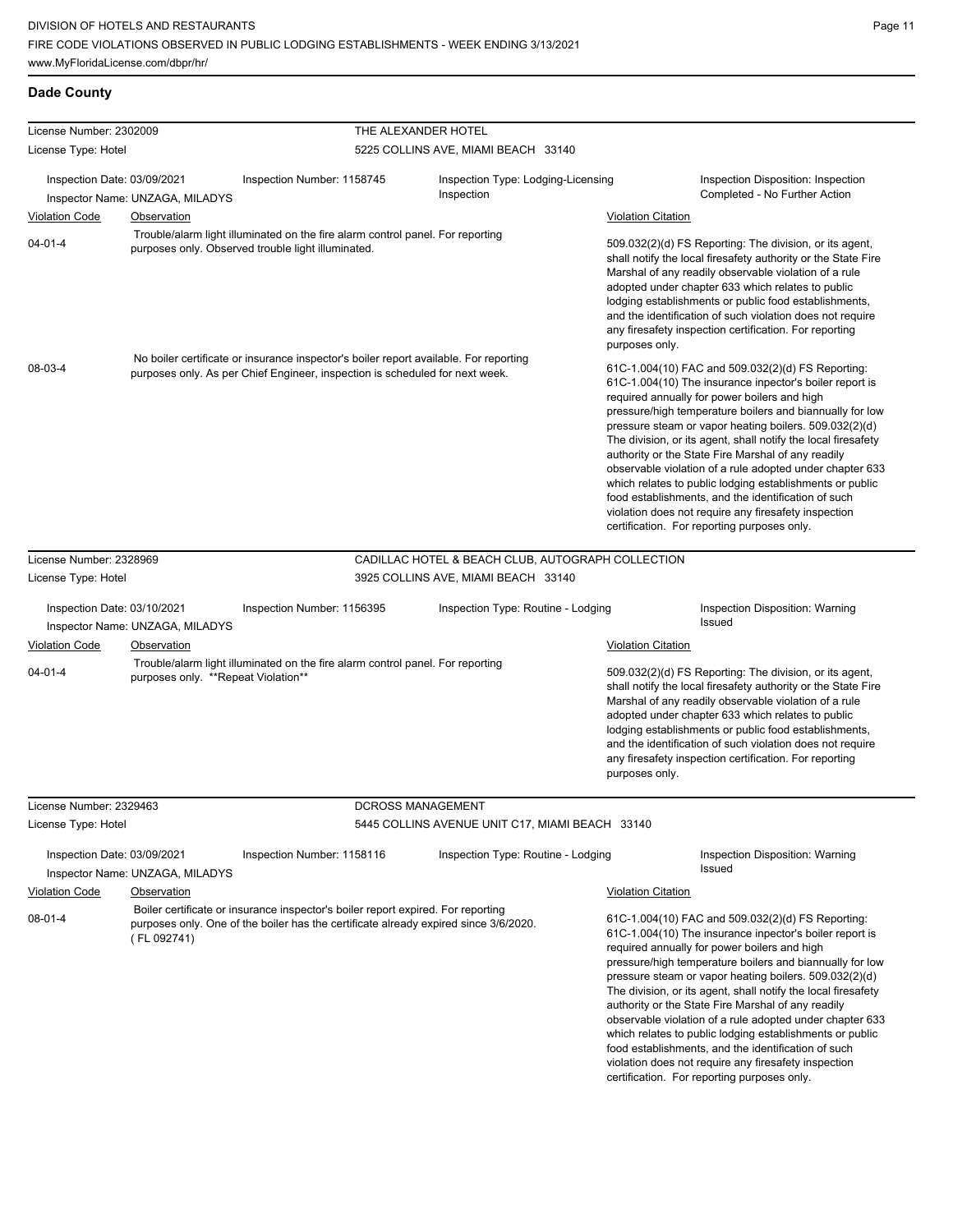| License Number: 2319938                                          |                                 |                                                                                                                                                                                                                                                    | LEXINGTON BY HOTEL RL MIAMI BEACH       |                                                                                                                                                                                                                                                                                                                                                                                                                                                                                                                                                                                                                                                                                                 |  |
|------------------------------------------------------------------|---------------------------------|----------------------------------------------------------------------------------------------------------------------------------------------------------------------------------------------------------------------------------------------------|-----------------------------------------|-------------------------------------------------------------------------------------------------------------------------------------------------------------------------------------------------------------------------------------------------------------------------------------------------------------------------------------------------------------------------------------------------------------------------------------------------------------------------------------------------------------------------------------------------------------------------------------------------------------------------------------------------------------------------------------------------|--|
| License Type: Hotel                                              |                                 |                                                                                                                                                                                                                                                    | 4299 COLLINS AVE, MIAMI BEACH 331403290 |                                                                                                                                                                                                                                                                                                                                                                                                                                                                                                                                                                                                                                                                                                 |  |
|                                                                  |                                 |                                                                                                                                                                                                                                                    |                                         |                                                                                                                                                                                                                                                                                                                                                                                                                                                                                                                                                                                                                                                                                                 |  |
| Inspection Date: 03/08/2021                                      |                                 | Inspection Number: 1158181                                                                                                                                                                                                                         | Inspection Type: Routine - Lodging      | Inspection Disposition: Warning<br><b>Issued</b>                                                                                                                                                                                                                                                                                                                                                                                                                                                                                                                                                                                                                                                |  |
|                                                                  | Inspector Name: UNZAGA, MILADYS |                                                                                                                                                                                                                                                    |                                         |                                                                                                                                                                                                                                                                                                                                                                                                                                                                                                                                                                                                                                                                                                 |  |
| <b>Violation Code</b>                                            | <b>Observation</b>              |                                                                                                                                                                                                                                                    |                                         | <b>Violation Citation</b>                                                                                                                                                                                                                                                                                                                                                                                                                                                                                                                                                                                                                                                                       |  |
| $08 - 01 - 4$                                                    |                                 | Boiler certificate or insurance inspector's boiler report expired. For reporting<br>purposes only. Boiler certificate expired on 2/11/2021.                                                                                                        |                                         | 61C-1.004(10) FAC and 509.032(2)(d) FS Reporting:<br>61C-1.004(10) The insurance inpector's boiler report is<br>required annually for power boilers and high<br>pressure/high temperature boilers and biannually for low<br>pressure steam or vapor heating boilers. 509.032(2)(d)<br>The division, or its agent, shall notify the local firesafety<br>authority or the State Fire Marshal of any readily<br>observable violation of a rule adopted under chapter 633<br>which relates to public lodging establishments or public<br>food establishments, and the identification of such<br>violation does not require any firesafety inspection<br>certification. For reporting purposes only. |  |
| 08-04-4                                                          | boiler certificate was posted.  | Boiler certificate not posted in the boiler room. For reporting purposes only. No                                                                                                                                                                  |                                         | 61C-1.004(10) FAC and 509.032(2)(d) FS Reporting:<br>61C-1.004(10) The insurance inspector's boiler report<br>shall be posted in the boiler room. 509.032(2)(d) The<br>division, or its agent, shall notify the local firesafety<br>authority or the State Fire Marshal of any readily<br>observable violation of a rule adopted under chapter 633<br>which relates to public lodging establishments or public<br>food establishments, and the identification of such<br>violation does not require any firesafety inspection<br>certification. For reporting purposes only.                                                                                                                    |  |
| License Number: 2323650                                          |                                 |                                                                                                                                                                                                                                                    | THE PALMS SOUTH BEACH HOTEL             |                                                                                                                                                                                                                                                                                                                                                                                                                                                                                                                                                                                                                                                                                                 |  |
| License Type: Hotel                                              |                                 |                                                                                                                                                                                                                                                    | 3025 COLLINS AVE, MIAMI BEACH 331404106 |                                                                                                                                                                                                                                                                                                                                                                                                                                                                                                                                                                                                                                                                                                 |  |
| Inspection Date: 03/11/2021                                      |                                 | Inspection Number: 1154147                                                                                                                                                                                                                         | Inspection Type: Routine - Lodging      | Inspection Disposition: Inspection                                                                                                                                                                                                                                                                                                                                                                                                                                                                                                                                                                                                                                                              |  |
|                                                                  | Inspector Name: UNZAGA, MILADYS |                                                                                                                                                                                                                                                    |                                         | Completed - No Further Action                                                                                                                                                                                                                                                                                                                                                                                                                                                                                                                                                                                                                                                                   |  |
| <b>Violation Code</b>                                            | <b>Observation</b>              |                                                                                                                                                                                                                                                    |                                         | <b>Violation Citation</b>                                                                                                                                                                                                                                                                                                                                                                                                                                                                                                                                                                                                                                                                       |  |
| $04 - 01 - 4$                                                    |                                 | Trouble/alarm light illuminated on the fire alarm control panel. For reporting<br>purposes only. Observed trouble light illuminated. **Repeat Violation**                                                                                          |                                         | 509.032(2)(d) FS Reporting: The division, or its agent,<br>shall notify the local firesafety authority or the State Fire<br>Marshal of any readily observable violation of a rule<br>adopted under chapter 633 which relates to public<br>lodging establishments or public food establishments,<br>and the identification of such violation does not require<br>any firesafety inspection certification. For reporting<br>purposes only.                                                                                                                                                                                                                                                        |  |
| License Number: 2307986                                          |                                 | <b>BYRON CHATEAU LLC</b>                                                                                                                                                                                                                           |                                         |                                                                                                                                                                                                                                                                                                                                                                                                                                                                                                                                                                                                                                                                                                 |  |
| License Type: Apartment                                          |                                 |                                                                                                                                                                                                                                                    | 7815 BYRON AVE, MIAMI BEACH 33141       |                                                                                                                                                                                                                                                                                                                                                                                                                                                                                                                                                                                                                                                                                                 |  |
| Inspection Date: 03/09/2021                                      |                                 | Inspection Number: 1479479                                                                                                                                                                                                                         | Inspection Type: Routine - Lodging      | Inspection Disposition: Call Back -                                                                                                                                                                                                                                                                                                                                                                                                                                                                                                                                                                                                                                                             |  |
|                                                                  | Inspector Name: PRIETO, VICENTE |                                                                                                                                                                                                                                                    |                                         | Complied                                                                                                                                                                                                                                                                                                                                                                                                                                                                                                                                                                                                                                                                                        |  |
|                                                                  |                                 |                                                                                                                                                                                                                                                    |                                         | <b>Violation Citation</b>                                                                                                                                                                                                                                                                                                                                                                                                                                                                                                                                                                                                                                                                       |  |
| <b>Violation Code</b><br>Observation<br>01-06-4<br>follow-up ins |                                 | - From initial inspection : Portable fire extinguisher locked in a box with no means<br>of access to the fire extinguisher. For reporting purposes only. Observed no<br>breaking device on fire extinguisher located between units 3 and 4. - From |                                         | 509.032(2)(d) FS Reporting: (d) The division, or its<br>agent, shall notify the local firesafety authority or the<br>State Fire Marshal of any readily observable violation of<br>a rule adopted under chapter 633 which relates to public<br>lodging establishments or public food establishments,<br>and the identification of such violation does not require                                                                                                                                                                                                                                                                                                                                |  |

any firesafety inspection certification. For reporting

purposes only.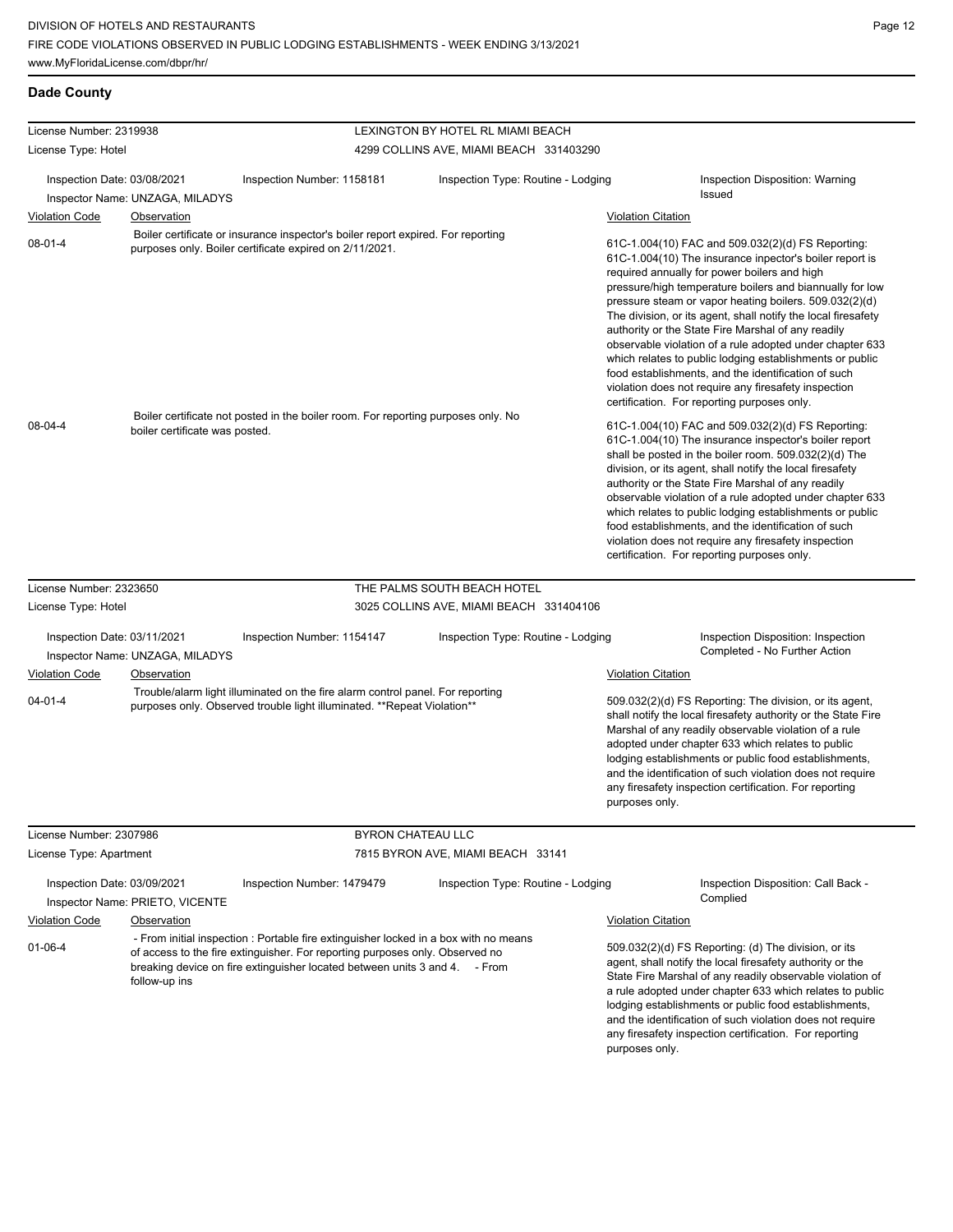| License Number: 2309545<br>License Type: Apartment              |                | CORAL127 NM LLC                                                                |                                    |                           |                                                                                                                                                                                                                                                                                                                                                                                                                        |
|-----------------------------------------------------------------|----------------|--------------------------------------------------------------------------------|------------------------------------|---------------------------|------------------------------------------------------------------------------------------------------------------------------------------------------------------------------------------------------------------------------------------------------------------------------------------------------------------------------------------------------------------------------------------------------------------------|
|                                                                 |                |                                                                                | 1595 NE 135 ST. NORTH MIAMI 33161  |                           |                                                                                                                                                                                                                                                                                                                                                                                                                        |
| Inspection Date: 03/09/2021<br>Inspector Name: SUAREZ, LEOPOLDO |                | Inspection Number: 1504060                                                     | Inspection Type: Routine - Lodging |                           | Inspection Disposition: Administrative<br>complaint recommended                                                                                                                                                                                                                                                                                                                                                        |
| <b>Violation Code</b>                                           | Observation    |                                                                                |                                    | <b>Violation Citation</b> |                                                                                                                                                                                                                                                                                                                                                                                                                        |
| $04 - 01 - 4$                                                   | purposes only. | Trouble/alarm light illuminated on the fire alarm control panel. For reporting |                                    | purposes only.            | 509.032(2)(d) FS Reporting: The division, or its agent,<br>shall notify the local firesafety authority or the State Fire<br>Marshal of any readily observable violation of a rule<br>adopted under chapter 633 which relates to public<br>lodging establishments or public food establishments,<br>and the identification of such violation does not require<br>any firesafety inspection certification. For reporting |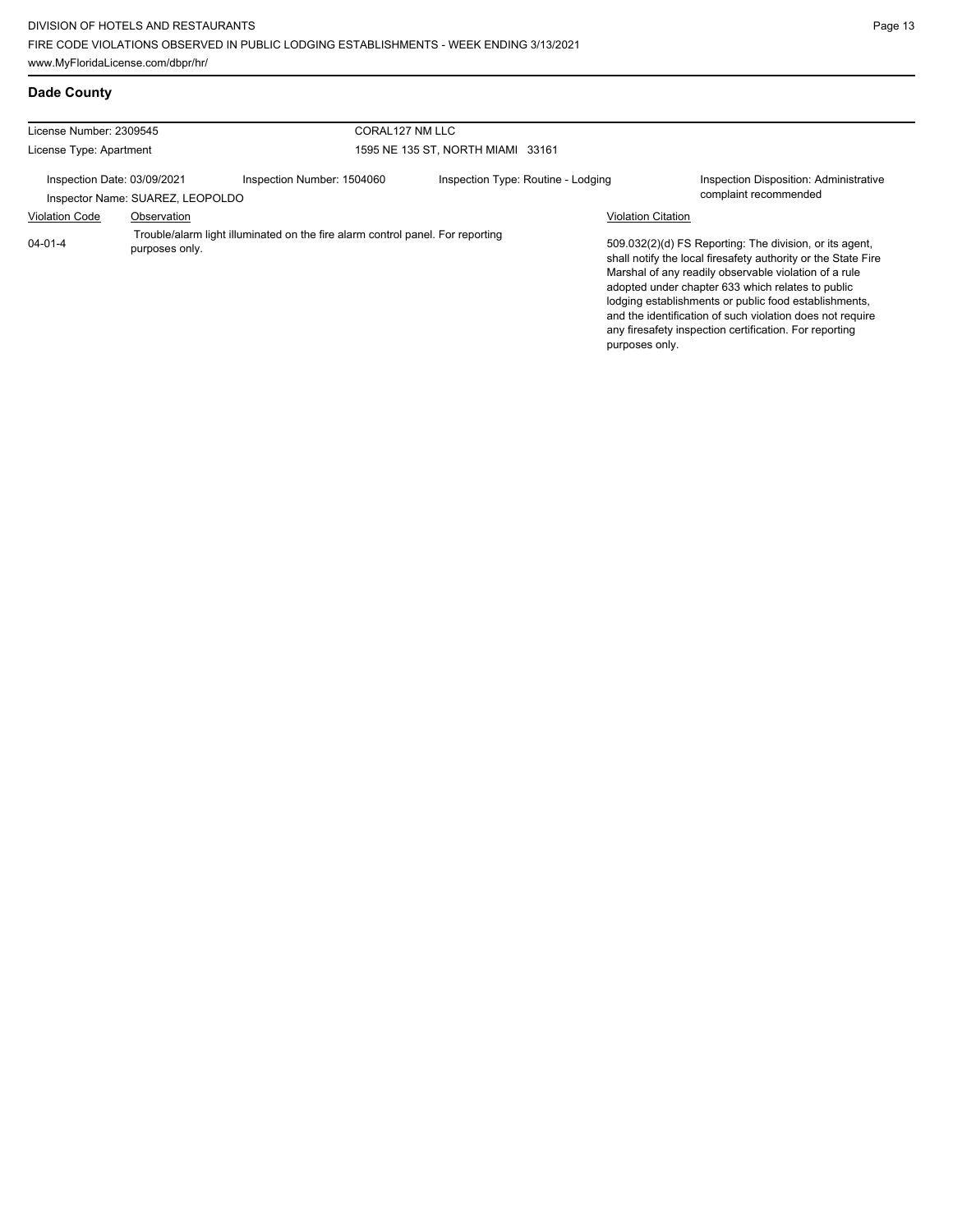# **Hillsborough County**

| License Number: 3901853        |                                                                                                                                                                                                                                                                                                                                                                              |                                                                  | PACIFICA FOXCROFT LLC      |                                  |                                                                                                                                                                                                                                                                                                                                                                                                                                                                                                                                                                                                                                                                                                                                                                                                                                                          |
|--------------------------------|------------------------------------------------------------------------------------------------------------------------------------------------------------------------------------------------------------------------------------------------------------------------------------------------------------------------------------------------------------------------------|------------------------------------------------------------------|----------------------------|----------------------------------|----------------------------------------------------------------------------------------------------------------------------------------------------------------------------------------------------------------------------------------------------------------------------------------------------------------------------------------------------------------------------------------------------------------------------------------------------------------------------------------------------------------------------------------------------------------------------------------------------------------------------------------------------------------------------------------------------------------------------------------------------------------------------------------------------------------------------------------------------------|
| License Type: Apartment        |                                                                                                                                                                                                                                                                                                                                                                              |                                                                  | 3807 TOWER RD, TAMPA 33614 |                                  |                                                                                                                                                                                                                                                                                                                                                                                                                                                                                                                                                                                                                                                                                                                                                                                                                                                          |
| Inspection Date: 03/10/2021    |                                                                                                                                                                                                                                                                                                                                                                              | Inspection Type: Routine - Lodging<br>Inspection Number: 1497251 |                            |                                  | Inspection Disposition: Inspection                                                                                                                                                                                                                                                                                                                                                                                                                                                                                                                                                                                                                                                                                                                                                                                                                       |
|                                | Inspector Name: ZHANG, JACKY                                                                                                                                                                                                                                                                                                                                                 |                                                                  |                            |                                  | Completed - No Further Action                                                                                                                                                                                                                                                                                                                                                                                                                                                                                                                                                                                                                                                                                                                                                                                                                            |
| <b>Violation Code</b>          | Observation                                                                                                                                                                                                                                                                                                                                                                  |                                                                  |                            | <b>Violation Citation</b>        |                                                                                                                                                                                                                                                                                                                                                                                                                                                                                                                                                                                                                                                                                                                                                                                                                                                          |
| $01 - 02 - 4$<br>$01 - 03 - 4$ | Portable fire extinguisher pressure gauge indicates the extinguisher is in need of<br>recharge. For reporting purposes only.<br>By unit 101 of building 3838.<br>Portable fire extinguisher missing from it's designated location (sign present<br>indicating designated location). For reporting purposes only.<br>By unit 102 building 3839, by unit 101 of building 3832. |                                                                  |                            | purposes only.<br>purposes only. | 509.032(2)(d) FS Reporting: (d) The division, or its<br>agent, shall notify the local firesafety authority or the<br>State Fire Marshal of any readily observable violation of<br>a rule adopted under chapter 633 which relates to public<br>lodging establishments or public food establishments,<br>and the identification of such violation does not require<br>any firesafety inspection certification. For reporting<br>509.032(2)(d) FS Reporting: (d) The division, or its<br>agent, shall notify the local firesafety authority or the<br>State Fire Marshal of any readily observable violation of<br>a rule adopted under chapter 633 which relates to public<br>lodging establishments or public food establishments,<br>and the identification of such violation does not require<br>any firesafety inspection certification. For reporting |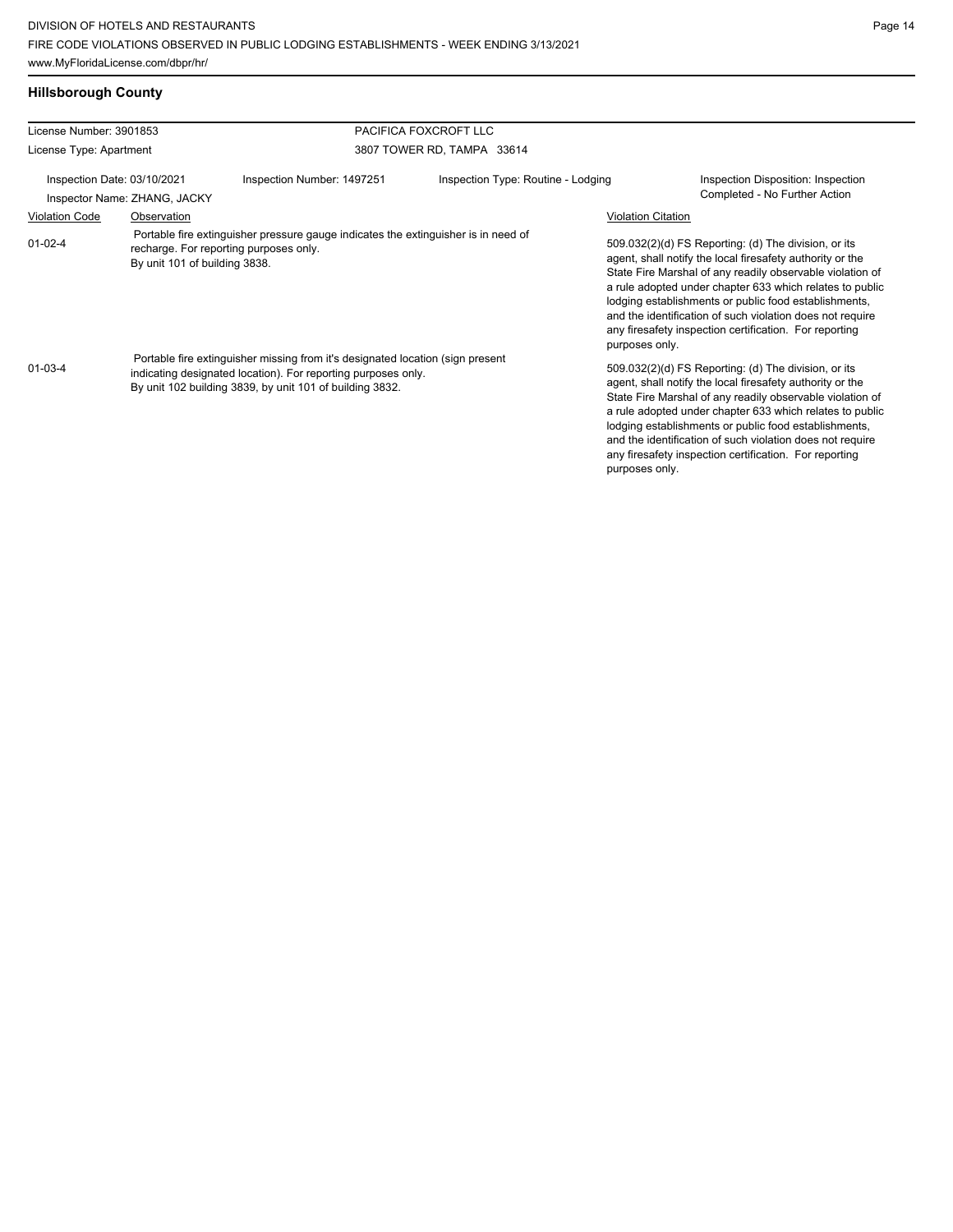## **Indian River County**

| License Number: 4101335                                      |                                                                                                                                        |                            | STAR SUITES BY RIVERSIDE THEATRE        |                           |                                                                                                                                                                                                                                                                                                                                                                                                                        |
|--------------------------------------------------------------|----------------------------------------------------------------------------------------------------------------------------------------|----------------------------|-----------------------------------------|---------------------------|------------------------------------------------------------------------------------------------------------------------------------------------------------------------------------------------------------------------------------------------------------------------------------------------------------------------------------------------------------------------------------------------------------------------|
| License Type: Hotel                                          |                                                                                                                                        |                            | 2550 FLIGHT SAFETY DR, VERO BEACH 32960 |                           |                                                                                                                                                                                                                                                                                                                                                                                                                        |
| Inspection Date: 03/10/2021<br>Inspector Name: DAVIS, DIANNA |                                                                                                                                        | Inspection Number: 1158023 | Inspection Type: Routine - Lodging      |                           | Inspection Disposition: Inspection<br>Completed - No Further Action                                                                                                                                                                                                                                                                                                                                                    |
| <b>Violation Code</b>                                        | Observation                                                                                                                            |                            |                                         | <b>Violation Citation</b> |                                                                                                                                                                                                                                                                                                                                                                                                                        |
| $05-02-5$                                                    | Hearing-impaired smoke detector is not functioning when tested. For reporting<br>purposes only. Sound didn't alert when tested in 106. |                            |                                         | purposes only.            | 509.032(2)(d) FS Reporting: The division, or its agent,<br>shall notify the local firesafety authority or the State Fire<br>Marshal of any readily observable violation of a rule<br>adopted under chapter 633 which relates to public<br>lodging establishments or public food establishments,<br>and the identification of such violation does not require<br>any firesafety inspection certification. For reporting |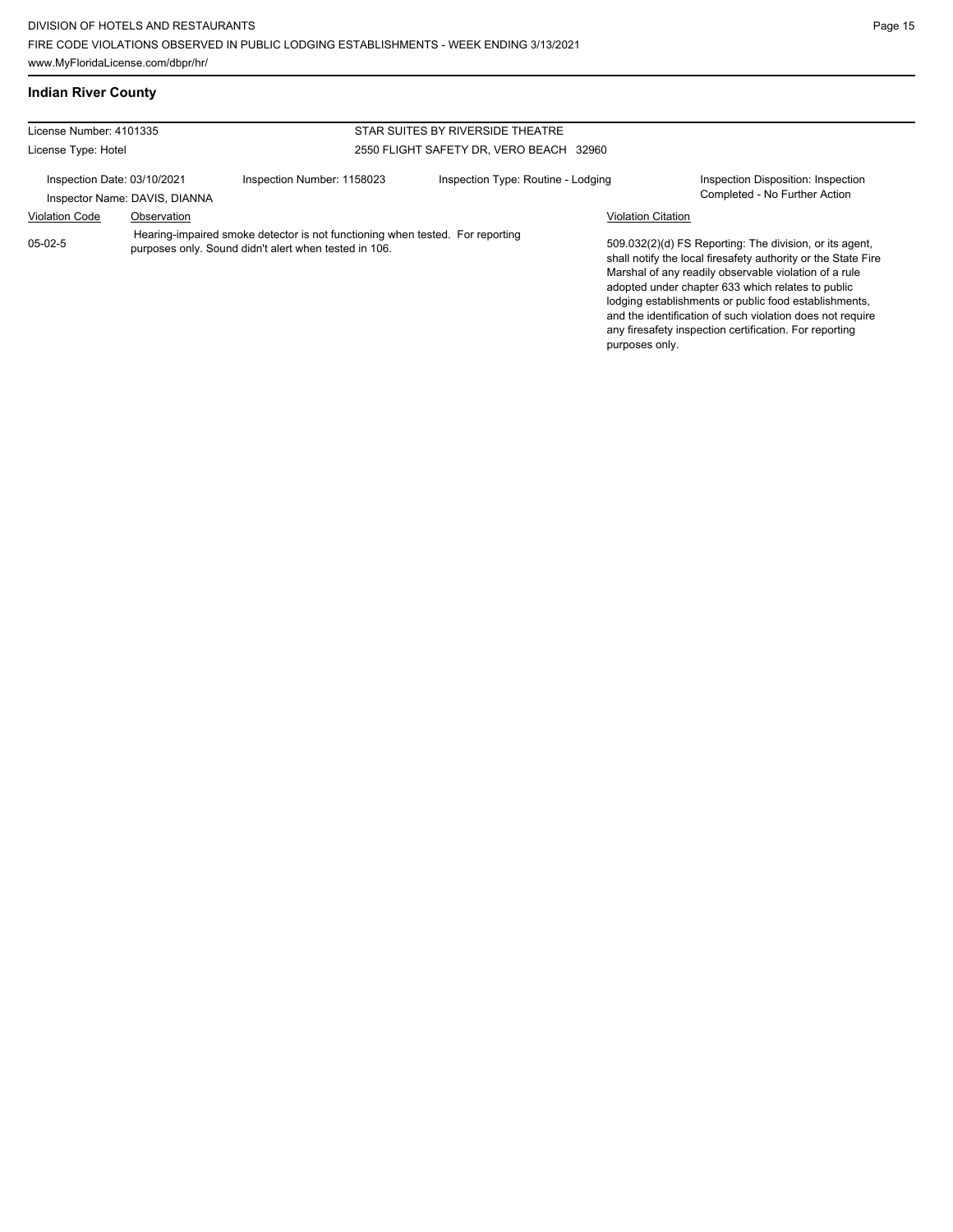| <b>Leon County</b> |  |
|--------------------|--|
|                    |  |

| License Number: 4703105                                         |                                                                                  | DAYS INN & SUITES                   |                                                                                                                                                                                                                                                                                                                                                                                                                                                                                                                                                                                                                                                                                                 |  |  |  |
|-----------------------------------------------------------------|----------------------------------------------------------------------------------|-------------------------------------|-------------------------------------------------------------------------------------------------------------------------------------------------------------------------------------------------------------------------------------------------------------------------------------------------------------------------------------------------------------------------------------------------------------------------------------------------------------------------------------------------------------------------------------------------------------------------------------------------------------------------------------------------------------------------------------------------|--|--|--|
| License Type: Hotel                                             |                                                                                  | 2900 N MONROE ST, TALLAHASSEE 32303 |                                                                                                                                                                                                                                                                                                                                                                                                                                                                                                                                                                                                                                                                                                 |  |  |  |
| Inspection Date: 03/09/2021<br>Inspector Name: TRUESDALE, CHRIS | Inspection Number: 1157752                                                       | Inspection Type: Routine - Lodging  | Inspection Disposition: Warning<br><b>Issued</b>                                                                                                                                                                                                                                                                                                                                                                                                                                                                                                                                                                                                                                                |  |  |  |
| <b>Violation Code</b><br>Observation                            |                                                                                  |                                     | <b>Violation Citation</b>                                                                                                                                                                                                                                                                                                                                                                                                                                                                                                                                                                                                                                                                       |  |  |  |
| $08-01-4$<br>purposes only.                                     | Boiler certificate or insurance inspector's boiler report expired. For reporting |                                     | 61C-1.004(10) FAC and 509.032(2)(d) FS Reporting:<br>61C-1.004(10) The insurance inpector's boiler report is<br>required annually for power boilers and high<br>pressure/high temperature boilers and biannually for low<br>pressure steam or vapor heating boilers. 509.032(2)(d)<br>The division, or its agent, shall notify the local firesafety<br>authority or the State Fire Marshal of any readily<br>observable violation of a rule adopted under chapter 633<br>which relates to public lodging establishments or public<br>food establishments, and the identification of such<br>violation does not require any firesafety inspection<br>certification. For reporting purposes only. |  |  |  |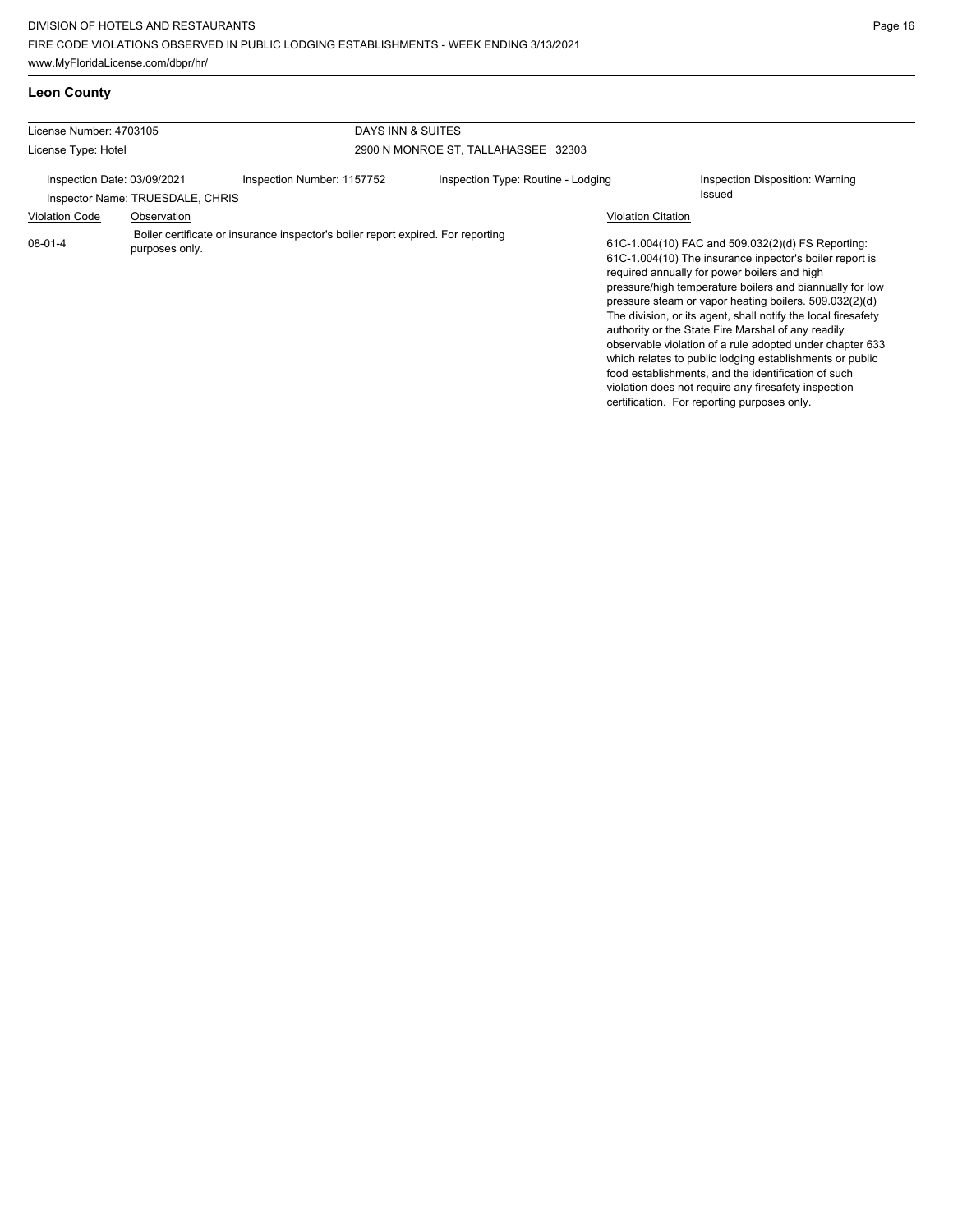License Number: 5100390 License Type: Apartment WINDMILL APARTMENTS THE 4711 U S 41 N, PALMETTO 342218513 Inspection Date: 03/12/2021 Inspection Number: 1511030 Inspection Type: Complaint Full Inspection Disposition: Call Back -Inspector Name: MCKEON, MICHAEL Violation Code Observation Violation Citation 509.032(2)(d) FS Reporting: (d) The division, or its agent, shall notify the local firesafety authority or the State Fire Marshal of any readily observable violation of a rule adopted under chapter 633 which relates to public lodging establishments or public food establishments, and the identification of such violation does not require any firesafety inspection certification. For reporting purposes only. 01-01-4 - From initial inspection : Observed: Portable fire extinguisher pressure gauge indicates the extinguisher is overcharged. For reporting purposes only, by unit 8. Priority: Reporting - From follow-up inspection 2021-01-29: \*\* Time Extended\*\* - Fr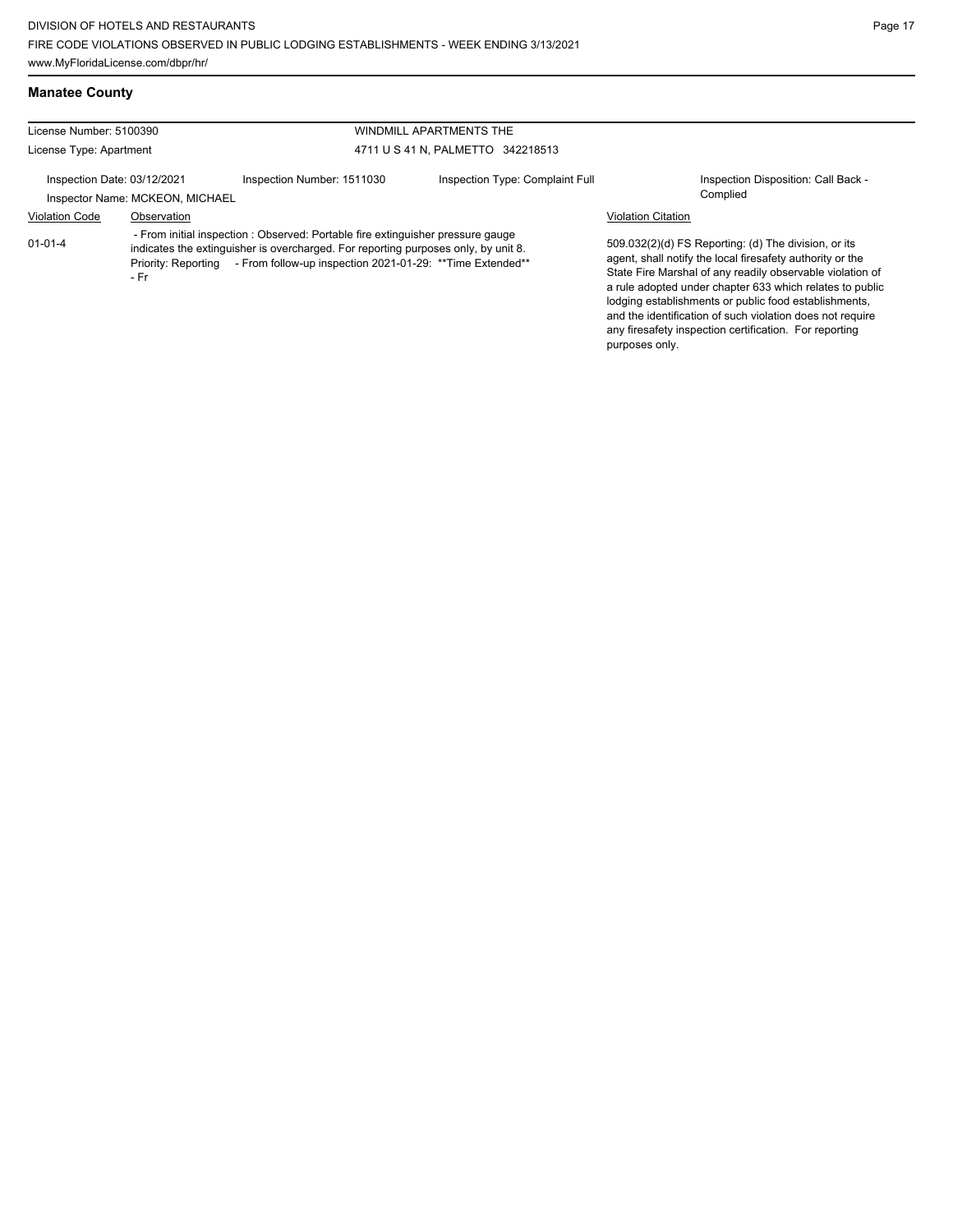### **Martin County**

### License Number: 5301447 License Type: Hotel SUBURBAN EXTENDED STAY HOTEL STUART 1900 SE FEDERAL HWY, STUART 34994 Inspection Date: 03/08/2021 Inspection Number: 1156935 Inspection Type: Routine - Lodging Inspection Disposition: Call Back -Inspector Name: PETROW, MICHAEL Violation Code Observation Violation Citation 509.215(1) and (2) and 509.032(2)(d) FS Reporting: 509.215(1) Each guest room shall be equipped with an approved listed single-station smoke detector meeting the minimum requirements of NFPA-74 Standards for the Installation, Maintenance and Use of Household Fire Warning Equipment. (2) The building has smoke detectors in each guest room individually annunciating to a panel at a supervised location. 509.032(2)(d) The division, or its agent, shall notify the local firesafety 04-02-4 - From initial inspection : No smoke detector provided in guest room/unit. For reporting purposes only. Missing in room 114. - From follow-up inspection 2021-03-08: Room is currently occupied. \*\*Time Extended\*\*

authority or the State Fire Marshal of any readily observable violation of a rule adopted under chapter 633 which relates to public lodging establishments or public food establishments, and the identification of such violation does not require any firesafety inspection certification. For reporting purposes only.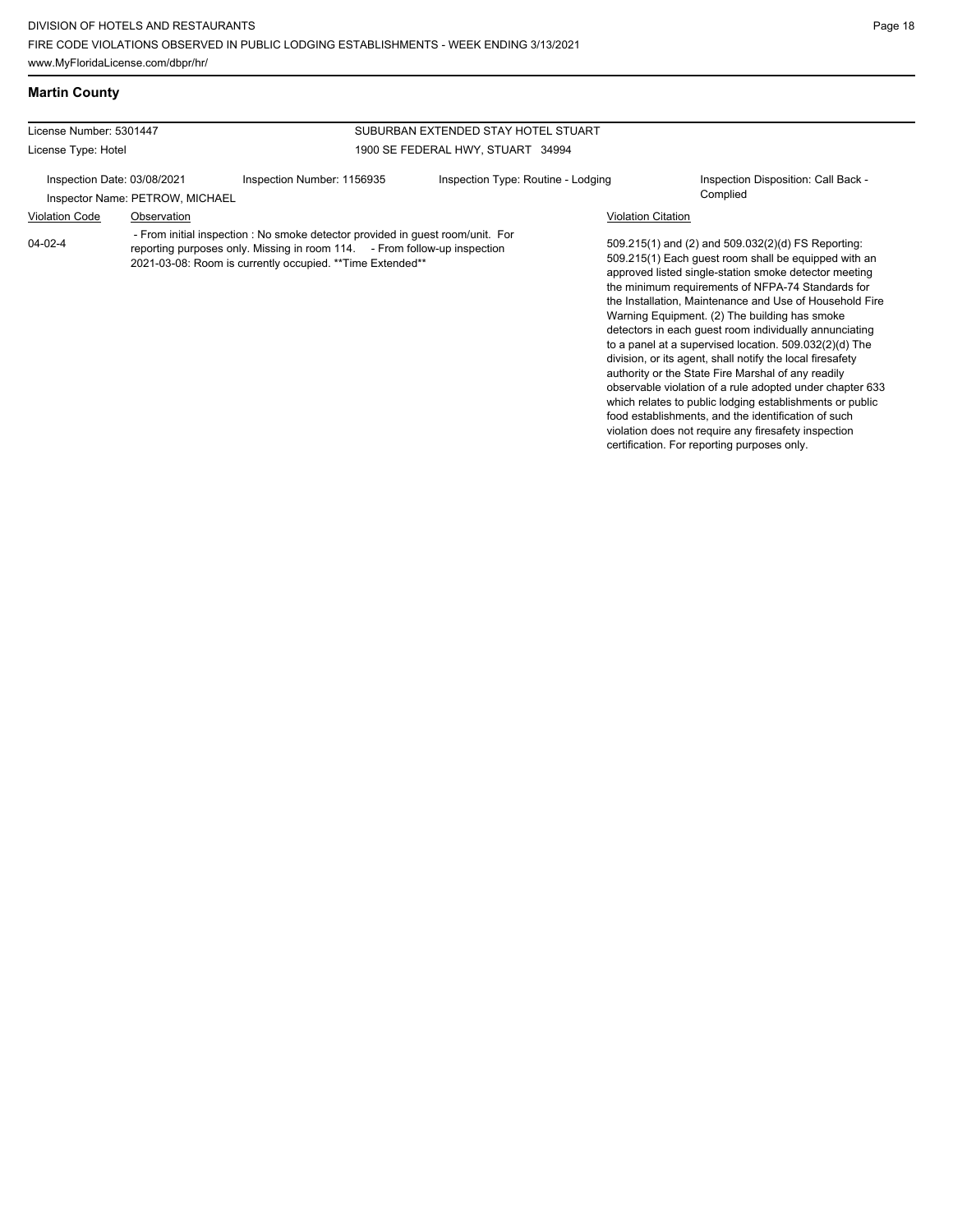| License Number: 5403240           |                            | TRADEWINDS HAMMOCKS APARTMENTS     |  |  |
|-----------------------------------|----------------------------|------------------------------------|--|--|
| License Type: Apartment           |                            | 100 HAMMOCK TRL, KEY LARGO 33037   |  |  |
| Inspection Date: 03/08/2021       | Inspection Number: 1499429 | Inspection Type: Routine - Lodging |  |  |
| Inspector Name: GONZALEZ, RICARDO |                            |                                    |  |  |

Portable fire extinguisher obstructed/not accessible. For reporting purposes only.

Observed several fire extinguishers missing breaking device.

Inspection Disposition: Inspection Completed - No Further Action

### Violation Code Observation Violation Citation

509.032(2)(d) FS Reporting: (d) The division, or its agent, shall notify the local firesafety authority or the State Fire Marshal of any readily observable violation of a rule adopted under chapter 633 which relates to public lodging establishments or public food establishments, and the identification of such violation does not require any firesafety inspection certification. For reporting purposes only.

### **Monroe County**

01-05-4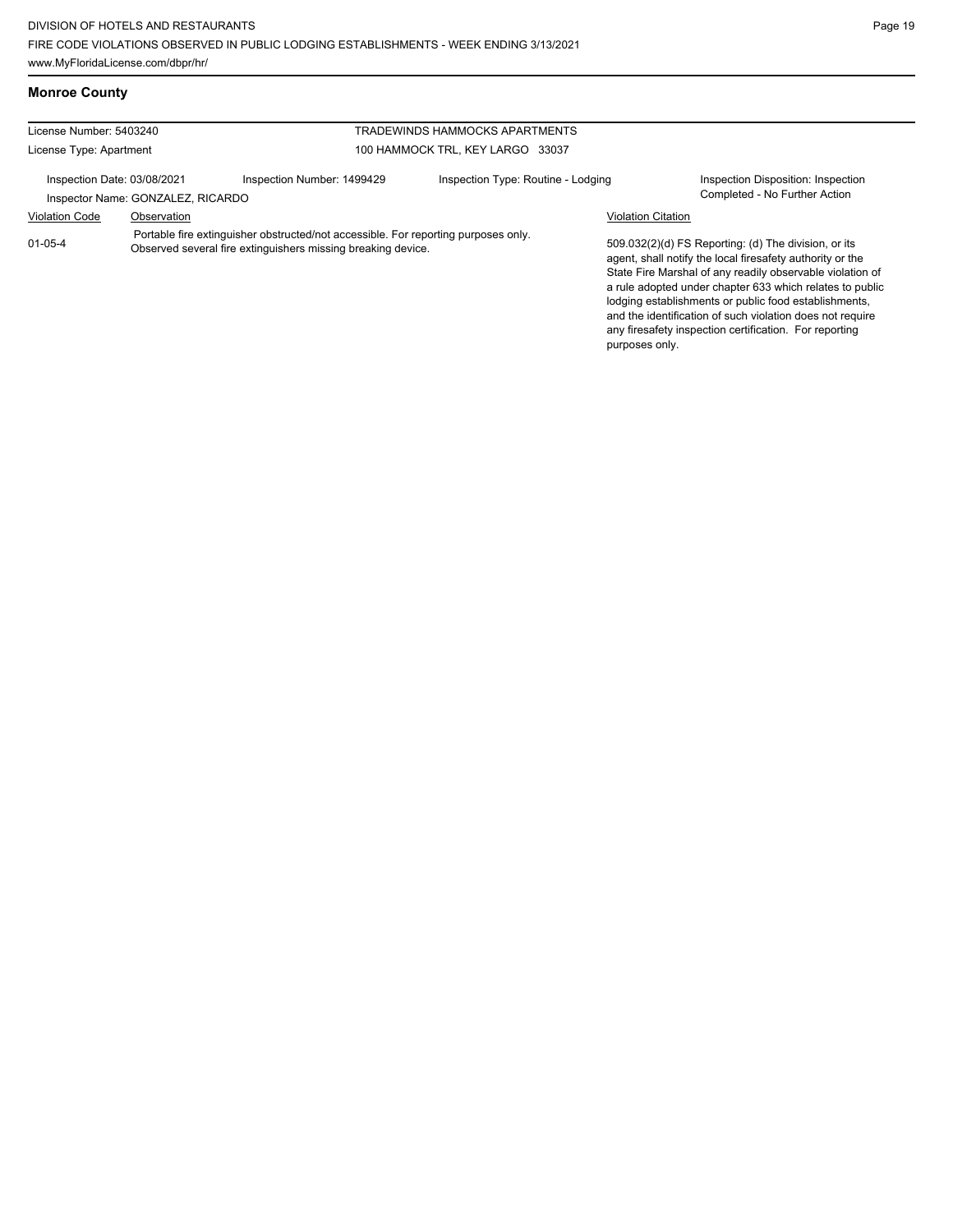# **Orange County**

| License Number: 5810954                                     |                                                                                           | <b>HERITAGE HOTEL</b>                                                                                                                                          |                                            |                                                                                                                                                                                                                                                                                                                                                                                                                                              |                                                                                                                                                                                                                                                                                                                                                                                                                                                                                                                                                                                                                                                                                                 |
|-------------------------------------------------------------|-------------------------------------------------------------------------------------------|----------------------------------------------------------------------------------------------------------------------------------------------------------------|--------------------------------------------|----------------------------------------------------------------------------------------------------------------------------------------------------------------------------------------------------------------------------------------------------------------------------------------------------------------------------------------------------------------------------------------------------------------------------------------------|-------------------------------------------------------------------------------------------------------------------------------------------------------------------------------------------------------------------------------------------------------------------------------------------------------------------------------------------------------------------------------------------------------------------------------------------------------------------------------------------------------------------------------------------------------------------------------------------------------------------------------------------------------------------------------------------------|
| License Type: Motel                                         |                                                                                           |                                                                                                                                                                | 7900 S ORANGE BLOSSOM TRAIL, ORLANDO 32809 |                                                                                                                                                                                                                                                                                                                                                                                                                                              |                                                                                                                                                                                                                                                                                                                                                                                                                                                                                                                                                                                                                                                                                                 |
| Inspection Date: 03/09/2021<br>Inspector Name: FRANZ, LISA  |                                                                                           | Inspection Number: 1213363                                                                                                                                     | Inspection Type: Routine - Lodging         |                                                                                                                                                                                                                                                                                                                                                                                                                                              | Inspection Disposition: Warning<br>Issued                                                                                                                                                                                                                                                                                                                                                                                                                                                                                                                                                                                                                                                       |
| <b>Violation Code</b>                                       | Observation                                                                               |                                                                                                                                                                |                                            | <b>Violation Citation</b>                                                                                                                                                                                                                                                                                                                                                                                                                    |                                                                                                                                                                                                                                                                                                                                                                                                                                                                                                                                                                                                                                                                                                 |
| $01-03-4$                                                   |                                                                                           | Portable fire extinguisher missing from it's designated location (sign present<br>indicating designated location). For reporting purposes only. - by room 2018 |                                            | 509.032(2)(d) FS Reporting: (d) The division, or its<br>agent, shall notify the local firesafety authority or the<br>State Fire Marshal of any readily observable violation of<br>a rule adopted under chapter 633 which relates to public<br>lodging establishments or public food establishments,<br>and the identification of such violation does not require<br>any firesafety inspection certification. For reporting<br>purposes only. |                                                                                                                                                                                                                                                                                                                                                                                                                                                                                                                                                                                                                                                                                                 |
| $08 - 01 - 4$                                               |                                                                                           | Boiler certificate or insurance inspector's boiler report expired. For reporting<br>purposes only. 51981 and 122138 expired 7/19/2018                          |                                            |                                                                                                                                                                                                                                                                                                                                                                                                                                              | 61C-1.004(10) FAC and 509.032(2)(d) FS Reporting:<br>61C-1.004(10) The insurance inpector's boiler report is<br>required annually for power boilers and high<br>pressure/high temperature boilers and biannually for low<br>pressure steam or vapor heating boilers. 509.032(2)(d)<br>The division, or its agent, shall notify the local firesafety<br>authority or the State Fire Marshal of any readily<br>observable violation of a rule adopted under chapter 633<br>which relates to public lodging establishments or public<br>food establishments, and the identification of such<br>violation does not require any firesafety inspection<br>certification. For reporting purposes only. |
| License Number: 5809885                                     |                                                                                           |                                                                                                                                                                | FAIRFIELD INN ORLANDO LK BUENA VISTA       |                                                                                                                                                                                                                                                                                                                                                                                                                                              |                                                                                                                                                                                                                                                                                                                                                                                                                                                                                                                                                                                                                                                                                                 |
| License Type: Hotel                                         |                                                                                           |                                                                                                                                                                | 8615 VINELAND AVE, ORLANDO 32821           |                                                                                                                                                                                                                                                                                                                                                                                                                                              |                                                                                                                                                                                                                                                                                                                                                                                                                                                                                                                                                                                                                                                                                                 |
| Inspection Date: 03/12/2021<br>Inspector Name: YOUNG, COLIN |                                                                                           | Inspection Number: 1154165                                                                                                                                     | Inspection Type: Routine - Lodging         |                                                                                                                                                                                                                                                                                                                                                                                                                                              | Inspection Disposition: Inspection<br>Completed - No Further Action                                                                                                                                                                                                                                                                                                                                                                                                                                                                                                                                                                                                                             |
| <b>Violation Code</b>                                       | Observation                                                                               |                                                                                                                                                                |                                            | <b>Violation Citation</b>                                                                                                                                                                                                                                                                                                                                                                                                                    |                                                                                                                                                                                                                                                                                                                                                                                                                                                                                                                                                                                                                                                                                                 |
| $08 - 01 - 4$                                               | purposes only. Expired 1/25/2021                                                          | Boiler certificate or insurance inspector's boiler report expired. For reporting                                                                               |                                            |                                                                                                                                                                                                                                                                                                                                                                                                                                              | 61C-1.004(10) FAC and 509.032(2)(d) FS Reporting:<br>61C-1.004(10) The insurance inpector's boiler report is<br>required annually for power boilers and high<br>pressure/high temperature boilers and biannually for low<br>pressure steam or vapor heating boilers. 509.032(2)(d)<br>The division, or its agent, shall notify the local firesafety<br>authority or the State Fire Marshal of any readily<br>observable violation of a rule adopted under chapter 633<br>which relates to public lodging establishments or public<br>food establishments, and the identification of such<br>violation does not require any firesafety inspection<br>certification. For reporting purposes only. |
| License Number: 5809995                                     |                                                                                           |                                                                                                                                                                | SPRINGHILL SUITES ORLANDO LK BUENA VISTA   |                                                                                                                                                                                                                                                                                                                                                                                                                                              |                                                                                                                                                                                                                                                                                                                                                                                                                                                                                                                                                                                                                                                                                                 |
| License Type: Hotel                                         |                                                                                           |                                                                                                                                                                | 8601 VINELAND AVE, ORLANDO 32821           |                                                                                                                                                                                                                                                                                                                                                                                                                                              |                                                                                                                                                                                                                                                                                                                                                                                                                                                                                                                                                                                                                                                                                                 |
|                                                             | Inspection Date: 03/12/2021<br>Inspection Number: 1154444<br>Inspector Name: YOUNG, COLIN |                                                                                                                                                                | Inspection Type: Routine - Lodging         |                                                                                                                                                                                                                                                                                                                                                                                                                                              | Inspection Disposition: Inspection<br>Completed - No Further Action                                                                                                                                                                                                                                                                                                                                                                                                                                                                                                                                                                                                                             |
| <b>Violation Code</b>                                       | Observation                                                                               |                                                                                                                                                                |                                            | <b>Violation Citation</b>                                                                                                                                                                                                                                                                                                                                                                                                                    |                                                                                                                                                                                                                                                                                                                                                                                                                                                                                                                                                                                                                                                                                                 |
| $08 - 01 - 4$                                               | purposes only. 1/25/21                                                                    | Boiler certificate or insurance inspector's boiler report expired. For reporting                                                                               |                                            |                                                                                                                                                                                                                                                                                                                                                                                                                                              | 61C-1.004(10) FAC and 509.032(2)(d) FS Reporting:<br>61C-1.004(10) The insurance inpector's boiler report is<br>required annually for power boilers and high<br>pressure/high temperature boilers and biannually for low<br>pressure steam or vapor heating boilers. 509.032(2)(d)<br>The division, or its agent, shall notify the local firesafety<br>authority or the State Fire Marshal of any readily<br>observable violation of a rule adopted under chapter 633<br>which relates to public lodging establishments or public<br>food establishments, and the identification of such<br>violation does not require any firesafety inspection                                                |

certification. For reporting purposes only.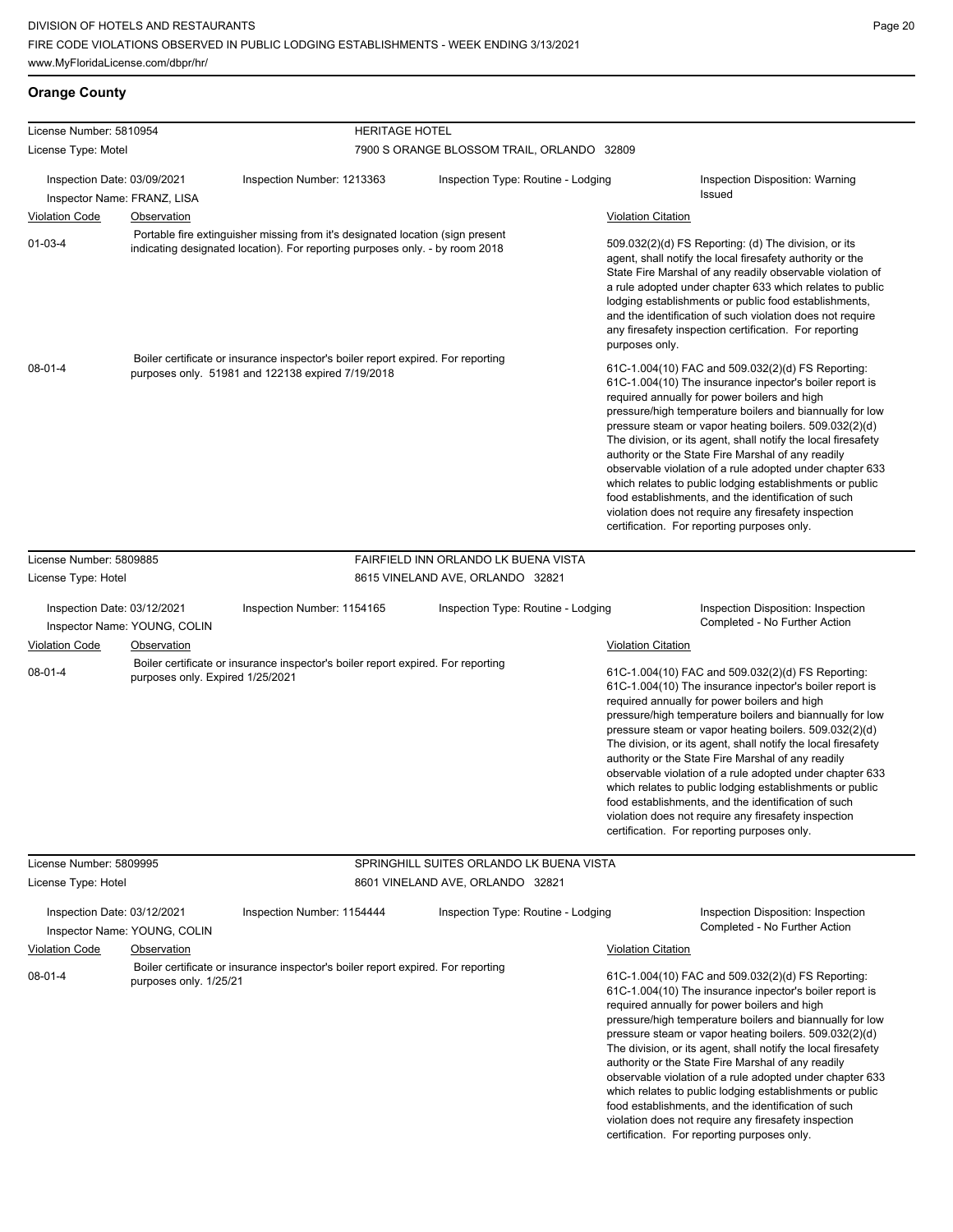**Orange County**

any firesafety inspection certification. For reporting

purposes only.

| License Number: 5809167                                                                                                                                          |                                 |                                                                                | LA QUINTA INN & SUITES UCS #180              |                           |                                                                                                                                                                                                                                                                                                                                                                                                                                                                                                                                                                                                                                                                                                 |  |  |
|------------------------------------------------------------------------------------------------------------------------------------------------------------------|---------------------------------|--------------------------------------------------------------------------------|----------------------------------------------|---------------------------|-------------------------------------------------------------------------------------------------------------------------------------------------------------------------------------------------------------------------------------------------------------------------------------------------------------------------------------------------------------------------------------------------------------------------------------------------------------------------------------------------------------------------------------------------------------------------------------------------------------------------------------------------------------------------------------------------|--|--|
| License Type: Hotel                                                                                                                                              |                                 |                                                                                | 11805 RESEARCH PKWY, ORLANDO 32826           |                           |                                                                                                                                                                                                                                                                                                                                                                                                                                                                                                                                                                                                                                                                                                 |  |  |
| Inspection Date: 03/08/2021<br>Inspector Name: JENKINS, JOSHUA                                                                                                   |                                 | Inspection Number: 1158096                                                     | Inspection Type: Routine - Lodging           |                           | Inspection Disposition: Warning                                                                                                                                                                                                                                                                                                                                                                                                                                                                                                                                                                                                                                                                 |  |  |
|                                                                                                                                                                  |                                 |                                                                                |                                              |                           | Issued                                                                                                                                                                                                                                                                                                                                                                                                                                                                                                                                                                                                                                                                                          |  |  |
| <b>Violation Code</b>                                                                                                                                            | Observation                     |                                                                                |                                              | <b>Violation Citation</b> |                                                                                                                                                                                                                                                                                                                                                                                                                                                                                                                                                                                                                                                                                                 |  |  |
| $05-02-5$                                                                                                                                                        | purposes only.                  | Hearing-impaired smoke detector is not functioning when tested. For reporting  |                                              | purposes only.            | 509.032(2)(d) FS Reporting: The division, or its agent,<br>shall notify the local firesafety authority or the State Fire<br>Marshal of any readily observable violation of a rule<br>adopted under chapter 633 which relates to public<br>lodging establishments or public food establishments,<br>and the identification of such violation does not require<br>any firesafety inspection certification. For reporting                                                                                                                                                                                                                                                                          |  |  |
| License Number: 5804083                                                                                                                                          |                                 |                                                                                | SHERATON ORLANDO LAKE BUENA VISTA RESORT     |                           |                                                                                                                                                                                                                                                                                                                                                                                                                                                                                                                                                                                                                                                                                                 |  |  |
| License Type: Motel                                                                                                                                              |                                 |                                                                                | 12205 S APOPKA VINELAND RD, ORLANDO 32836    |                           |                                                                                                                                                                                                                                                                                                                                                                                                                                                                                                                                                                                                                                                                                                 |  |  |
| Inspection Date: 03/09/2021<br>Inspector Name: SPEIGHTS, BLANCHIE MACHELLE                                                                                       |                                 | Inspection Number: 1216616                                                     | Inspection Type: Routine - Lodging           |                           | Inspection Disposition: Inspection<br>Completed - No Further Action                                                                                                                                                                                                                                                                                                                                                                                                                                                                                                                                                                                                                             |  |  |
| <b>Violation Code</b>                                                                                                                                            | Observation                     |                                                                                |                                              |                           | Violation Citation                                                                                                                                                                                                                                                                                                                                                                                                                                                                                                                                                                                                                                                                              |  |  |
| Boiler certificate or insurance inspector's boiler report expired. For reporting<br>08-01-4<br>purposes only.<br>Observed boiler certification expired 4/21/2018 |                                 |                                                                                |                                              |                           | 61C-1.004(10) FAC and 509.032(2)(d) FS Reporting:<br>61C-1.004(10) The insurance inpector's boiler report is<br>required annually for power boilers and high<br>pressure/high temperature boilers and biannually for low<br>pressure steam or vapor heating boilers. 509.032(2)(d)<br>The division, or its agent, shall notify the local firesafety<br>authority or the State Fire Marshal of any readily<br>observable violation of a rule adopted under chapter 633<br>which relates to public lodging establishments or public<br>food establishments, and the identification of such<br>violation does not require any firesafety inspection<br>certification. For reporting purposes only. |  |  |
| License Number: 5800462                                                                                                                                          |                                 | <b>DAYS INN MIDTOWN</b>                                                        |                                              |                           |                                                                                                                                                                                                                                                                                                                                                                                                                                                                                                                                                                                                                                                                                                 |  |  |
| License Type: Motel                                                                                                                                              |                                 |                                                                                | 3300 S ORANGE BLOSSOM TRL, ORLANDO 328398968 |                           |                                                                                                                                                                                                                                                                                                                                                                                                                                                                                                                                                                                                                                                                                                 |  |  |
| Inspection Date: 03/10/2021                                                                                                                                      | Inspector Name: RULLAN, ALFONSO | Inspection Number: 1216642                                                     | Inspection Type: Complaint Full              |                           | Inspection Disposition: Warning<br>Issued                                                                                                                                                                                                                                                                                                                                                                                                                                                                                                                                                                                                                                                       |  |  |
| <b>Violation Code</b>                                                                                                                                            | Observation                     |                                                                                |                                              | <b>Violation Citation</b> |                                                                                                                                                                                                                                                                                                                                                                                                                                                                                                                                                                                                                                                                                                 |  |  |
| $04 - 01 - 4$<br>purposes only.                                                                                                                                  |                                 | Trouble/alarm light illuminated on the fire alarm control panel. For reporting |                                              |                           | 509.032(2)(d) FS Reporting: The division, or its agent,<br>shall notify the local firesafety authority or the State Fire<br>Marshal of any readily observable violation of a rule<br>adopted under chapter 633 which relates to public<br>lodging establishments or public food establishments,<br>and the identification of such violation does not require                                                                                                                                                                                                                                                                                                                                    |  |  |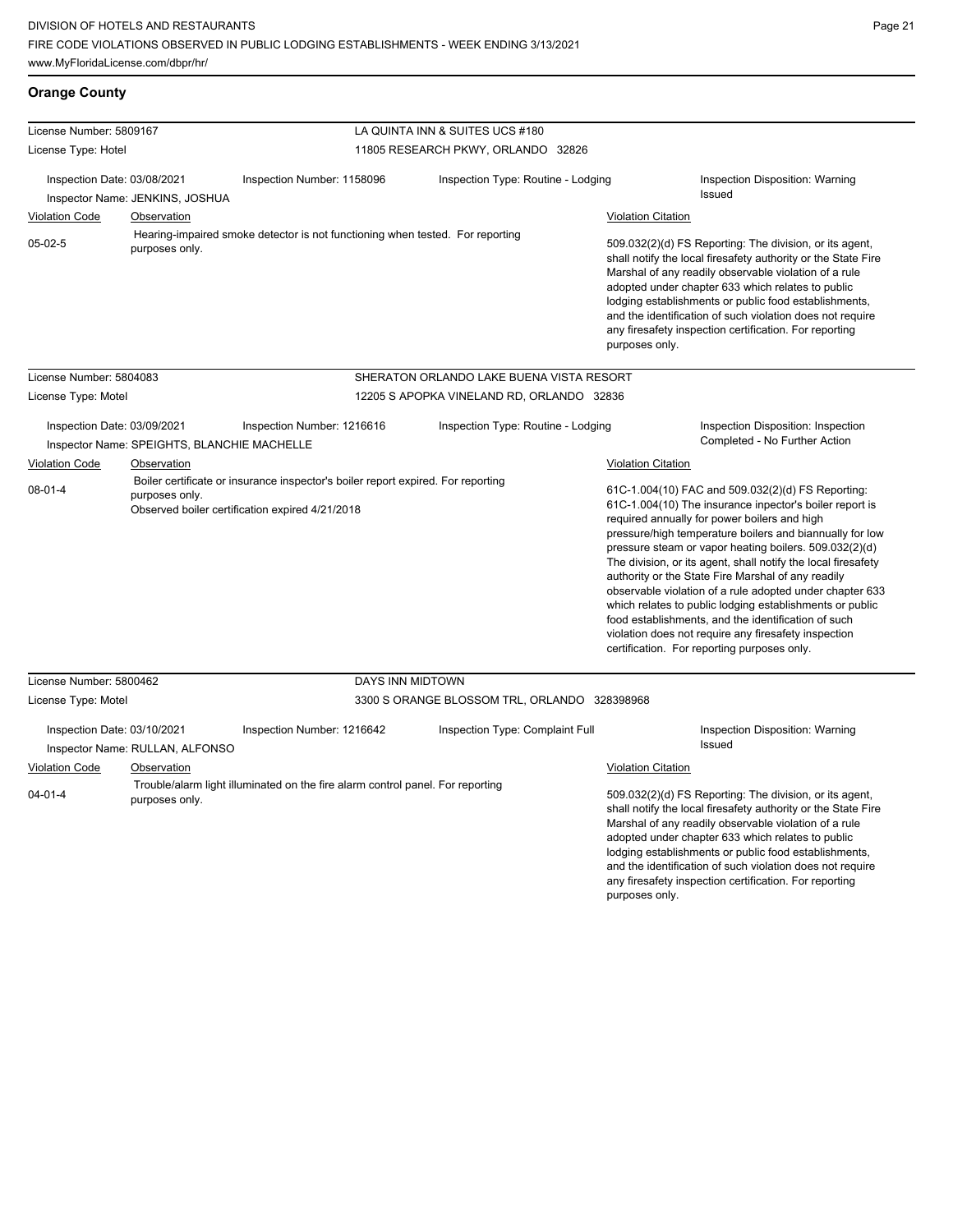| <b>Osceola County</b>                                       |                                                       |                                                                                                                                                 |                                                      |                                                                                                                                                                                                                                                                                                                                                                                                                                                                                                                                                                                                                                                                                                 |  |
|-------------------------------------------------------------|-------------------------------------------------------|-------------------------------------------------------------------------------------------------------------------------------------------------|------------------------------------------------------|-------------------------------------------------------------------------------------------------------------------------------------------------------------------------------------------------------------------------------------------------------------------------------------------------------------------------------------------------------------------------------------------------------------------------------------------------------------------------------------------------------------------------------------------------------------------------------------------------------------------------------------------------------------------------------------------------|--|
| License Number: 5912061                                     |                                                       |                                                                                                                                                 | RAMADA KISSIMMEE DOWNTOWN HOTEL                      |                                                                                                                                                                                                                                                                                                                                                                                                                                                                                                                                                                                                                                                                                                 |  |
| License Type: Hotel                                         |                                                       |                                                                                                                                                 | 4018 W VINE ST, KISSIMMEE 34741                      |                                                                                                                                                                                                                                                                                                                                                                                                                                                                                                                                                                                                                                                                                                 |  |
| Inspection Date: 03/11/2021<br>Inspector Name: LORENZO, ANA |                                                       | Inspection Number: 1158766                                                                                                                      | Inspection Type: Complaint Full                      | Inspection Disposition: Inspection<br>Completed - No Further Action                                                                                                                                                                                                                                                                                                                                                                                                                                                                                                                                                                                                                             |  |
| <b>Violation Code</b>                                       | <b>Observation</b>                                    |                                                                                                                                                 |                                                      | <b>Violation Citation</b>                                                                                                                                                                                                                                                                                                                                                                                                                                                                                                                                                                                                                                                                       |  |
| $08 - 01 - 4$                                               |                                                       | Boiler certificate or insurance inspector's boiler report expired. For reporting<br>purposes only./ 123352, 099479, 122629, 122628 exp 11/12/20 |                                                      | 61C-1.004(10) FAC and 509.032(2)(d) FS Reporting:<br>61C-1.004(10) The insurance inpector's boiler report is<br>required annually for power boilers and high<br>pressure/high temperature boilers and biannually for low<br>pressure steam or vapor heating boilers. 509.032(2)(d)<br>The division, or its agent, shall notify the local firesafety<br>authority or the State Fire Marshal of any readily<br>observable violation of a rule adopted under chapter 633<br>which relates to public lodging establishments or public<br>food establishments, and the identification of such<br>violation does not require any firesafety inspection<br>certification. For reporting purposes only. |  |
| License Number: 5913652                                     |                                                       |                                                                                                                                                 | STAYMORE EXTENDED STUDIOS                            |                                                                                                                                                                                                                                                                                                                                                                                                                                                                                                                                                                                                                                                                                                 |  |
| License Type: Motel                                         |                                                       |                                                                                                                                                 | 2407 WEST VINE ST, KISSIMMEE 34741                   |                                                                                                                                                                                                                                                                                                                                                                                                                                                                                                                                                                                                                                                                                                 |  |
| Inspection Date: 03/12/2021<br>Inspector Name: LORENZO, ANA |                                                       | Inspection Type: Routine - Lodging<br>Inspection Number: 1215419                                                                                |                                                      | Inspection Disposition: Warning<br>Issued                                                                                                                                                                                                                                                                                                                                                                                                                                                                                                                                                                                                                                                       |  |
| <b>Violation Code</b>                                       | Observation                                           |                                                                                                                                                 |                                                      | <b>Violation Citation</b>                                                                                                                                                                                                                                                                                                                                                                                                                                                                                                                                                                                                                                                                       |  |
| $01 - 02 - 4$<br>recharge. For reporting purposes only.     |                                                       | Portable fire extinguisher pressure gauge indicates the extinguisher is in need of                                                              |                                                      | 509.032(2)(d) FS Reporting: (d) The division, or its<br>agent, shall notify the local firesafety authority or the<br>State Fire Marshal of any readily observable violation of<br>a rule adopted under chapter 633 which relates to public<br>lodging establishments or public food establishments,<br>and the identification of such violation does not require<br>any firesafety inspection certification. For reporting<br>purposes only.                                                                                                                                                                                                                                                    |  |
| License Number: 5906532                                     |                                                       | <b>SECRETS HIDEAWAY</b>                                                                                                                         |                                                      |                                                                                                                                                                                                                                                                                                                                                                                                                                                                                                                                                                                                                                                                                                 |  |
| License Type: Motel                                         |                                                       |                                                                                                                                                 | 2145 EAST IRLO BRONSON MEMORIAL HWY, KISSIMMEE 34744 |                                                                                                                                                                                                                                                                                                                                                                                                                                                                                                                                                                                                                                                                                                 |  |
| Inspection Date: 03/09/2021<br><b>Violation Code</b>        | Inspector Name: BORRERO, AUDREY<br><b>Observation</b> | Inspection Number: 1214647                                                                                                                      | Inspection Type: Routine - Lodging                   | Inspection Disposition: Warning<br>Issued<br><b>Violation Citation</b>                                                                                                                                                                                                                                                                                                                                                                                                                                                                                                                                                                                                                          |  |
| $08 - 01 - 4$                                               | purposes only. Is a new boiler                        | Boiler certificate or insurance inspector's boiler report expired. For reporting                                                                |                                                      | 61C-1.004(10) FAC and 509.032(2)(d) FS Reporting:<br>61C-1.004(10) The insurance inpector's boiler report is<br>required annually for power boilers and high<br>pressure/high temperature boilers and biannually for low<br>pressure steam or vapor heating boilers. 509.032(2)(d)<br>The division, or its agent, shall notify the local firesafety<br>authority or the State Fire Marshal of any readily<br>observable violation of a rule adopted under chapter 633<br>which relates to public lodging establishments or public<br>food establishments, and the identification of such                                                                                                        |  |

violation does not require any firesafety inspection certification. For reporting purposes only.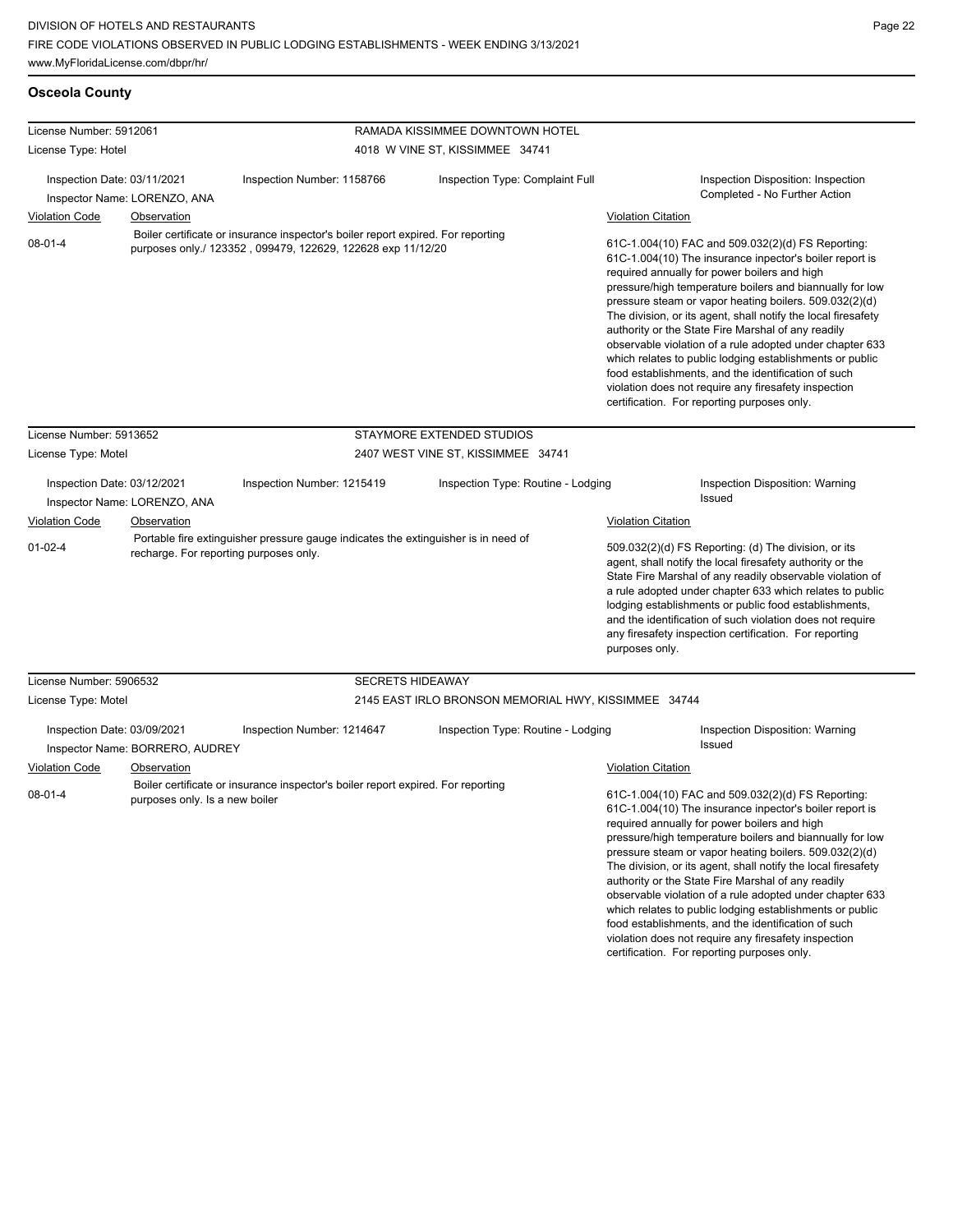## **Osceola County**

| License Number: 5912068                                                                                            |             |                            | MM LAKE HOTEL LLC                                                                                                                                                                                                                                                                                                                                                                                                                                                                                                                                                                                                                                                                                                            |  |                                           |  |  |
|--------------------------------------------------------------------------------------------------------------------|-------------|----------------------------|------------------------------------------------------------------------------------------------------------------------------------------------------------------------------------------------------------------------------------------------------------------------------------------------------------------------------------------------------------------------------------------------------------------------------------------------------------------------------------------------------------------------------------------------------------------------------------------------------------------------------------------------------------------------------------------------------------------------------|--|-------------------------------------------|--|--|
| License Type: Hotel                                                                                                |             |                            | 4944 W IRLO BRONSON MEMORIAL HWY, KISSIMMEE 34746                                                                                                                                                                                                                                                                                                                                                                                                                                                                                                                                                                                                                                                                            |  |                                           |  |  |
| Inspection Date: 03/08/2021<br>Inspector Name: BELTRAN, SANDRA                                                     |             | Inspection Number: 1157806 | Inspection Type: Routine - Lodging                                                                                                                                                                                                                                                                                                                                                                                                                                                                                                                                                                                                                                                                                           |  | Inspection Disposition: Warning<br>Issued |  |  |
| <b>Violation Code</b>                                                                                              | Observation |                            |                                                                                                                                                                                                                                                                                                                                                                                                                                                                                                                                                                                                                                                                                                                              |  |                                           |  |  |
| No boiler certificate or insurance inspector's boiler report available. For reporting<br>08-03-4<br>purposes only. |             |                            | <b>Violation Citation</b><br>61C-1.004(10) FAC and 509.032(2)(d) FS Reporting:<br>61C-1.004(10) The insurance inpector's boiler report is<br>required annually for power boilers and high<br>pressure/high temperature boilers and biannually for low<br>pressure steam or vapor heating boilers. 509.032(2)(d)<br>The division, or its agent, shall notify the local firesafety<br>authority or the State Fire Marshal of any readily<br>observable violation of a rule adopted under chapter 633<br>which relates to public lodging establishments or public<br>food establishments, and the identification of such<br>violation does not require any firesafety inspection<br>certification. For reporting purposes only. |  |                                           |  |  |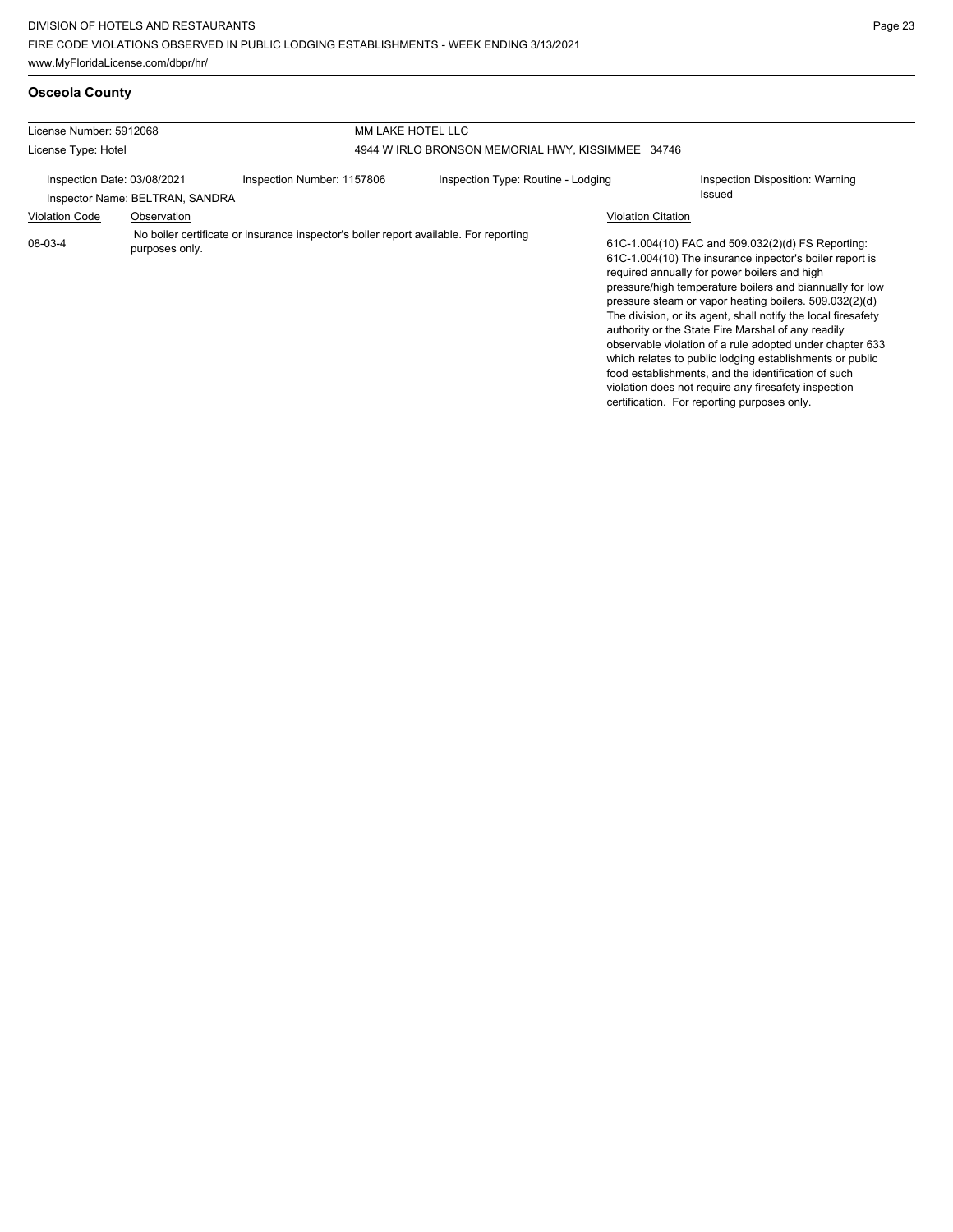### **Palm Beach County**

| License Number: 6005960                                        |                | <b>SUPER 8 MOTEL</b>                                                                                                                                                                        |                                                  |                                                                                                                                                                                                                                                                                                                                                                                                                                                                                                                                                                                                                                                                                                                              |                                                                                                                          |
|----------------------------------------------------------------|----------------|---------------------------------------------------------------------------------------------------------------------------------------------------------------------------------------------|--------------------------------------------------|------------------------------------------------------------------------------------------------------------------------------------------------------------------------------------------------------------------------------------------------------------------------------------------------------------------------------------------------------------------------------------------------------------------------------------------------------------------------------------------------------------------------------------------------------------------------------------------------------------------------------------------------------------------------------------------------------------------------------|--------------------------------------------------------------------------------------------------------------------------|
| License Type: Motel                                            |                |                                                                                                                                                                                             | 4112 W BLUE HERON BLVD, RIVIERA BEACH 33404-4855 |                                                                                                                                                                                                                                                                                                                                                                                                                                                                                                                                                                                                                                                                                                                              |                                                                                                                          |
| Inspection Date: 03/12/2021<br>Inspector Name: HORTON, TIMOTHY |                | Inspection Number: 1215154                                                                                                                                                                  | Inspection Type: Routine - Lodging               |                                                                                                                                                                                                                                                                                                                                                                                                                                                                                                                                                                                                                                                                                                                              | Inspection Disposition: Warning<br><b>Issued</b>                                                                         |
| <b>Violation Code</b>                                          | Observation    |                                                                                                                                                                                             |                                                  |                                                                                                                                                                                                                                                                                                                                                                                                                                                                                                                                                                                                                                                                                                                              |                                                                                                                          |
| 08-03-4                                                        | purposes only. | No boiler certificate or insurance inspector's boiler report available. For reporting                                                                                                       |                                                  | <b>Violation Citation</b><br>61C-1.004(10) FAC and 509.032(2)(d) FS Reporting:<br>61C-1.004(10) The insurance inpector's boiler report is<br>required annually for power boilers and high<br>pressure/high temperature boilers and biannually for low<br>pressure steam or vapor heating boilers. 509.032(2)(d)<br>The division, or its agent, shall notify the local firesafety<br>authority or the State Fire Marshal of any readily<br>observable violation of a rule adopted under chapter 633<br>which relates to public lodging establishments or public<br>food establishments, and the identification of such<br>violation does not require any firesafety inspection<br>certification. For reporting purposes only. |                                                                                                                          |
| License Number: 6011917                                        |                |                                                                                                                                                                                             | RESIDENCE INN WEST PALM BEACH                    |                                                                                                                                                                                                                                                                                                                                                                                                                                                                                                                                                                                                                                                                                                                              |                                                                                                                          |
| License Type: Hotel                                            |                |                                                                                                                                                                                             | 2461 METROCENTRE BLVD, WEST PALM BEACH 33407     |                                                                                                                                                                                                                                                                                                                                                                                                                                                                                                                                                                                                                                                                                                                              |                                                                                                                          |
| Inspection Date: 03/12/2021<br>Inspector Name: HORTON, TIMOTHY |                | Inspection Number: 1157835                                                                                                                                                                  | Inspection Type: Routine - Lodging               |                                                                                                                                                                                                                                                                                                                                                                                                                                                                                                                                                                                                                                                                                                                              | Inspection Disposition: Warning<br>Issued                                                                                |
| Violation Code                                                 | Observation    |                                                                                                                                                                                             |                                                  | <b>Violation Citation</b>                                                                                                                                                                                                                                                                                                                                                                                                                                                                                                                                                                                                                                                                                                    |                                                                                                                          |
| $04 - 03 - 4$                                                  |                | Smoke detector/alarm in guest room/unit damaged as to appear to be inoperable.<br>For reporting purposes only.<br>Room 211 - hard wired hearing impaired smoke detection device test button |                                                  |                                                                                                                                                                                                                                                                                                                                                                                                                                                                                                                                                                                                                                                                                                                              | 509.032(2)(d) FS Reporting: The division, or its agent,<br>shall notify the local firesafety authority or the State Fire |
|                                                                |                |                                                                                                                                                                                             |                                                  |                                                                                                                                                                                                                                                                                                                                                                                                                                                                                                                                                                                                                                                                                                                              | Marshal of any readily observable violation of a rule                                                                    |

iearing impaired smoke detection device test button inoperable.

adopted under chapter 633 which relates to public lodging establishments or public food establishments, and the identification of such violation does not require any firesafety inspection certification. For reporting purposes only.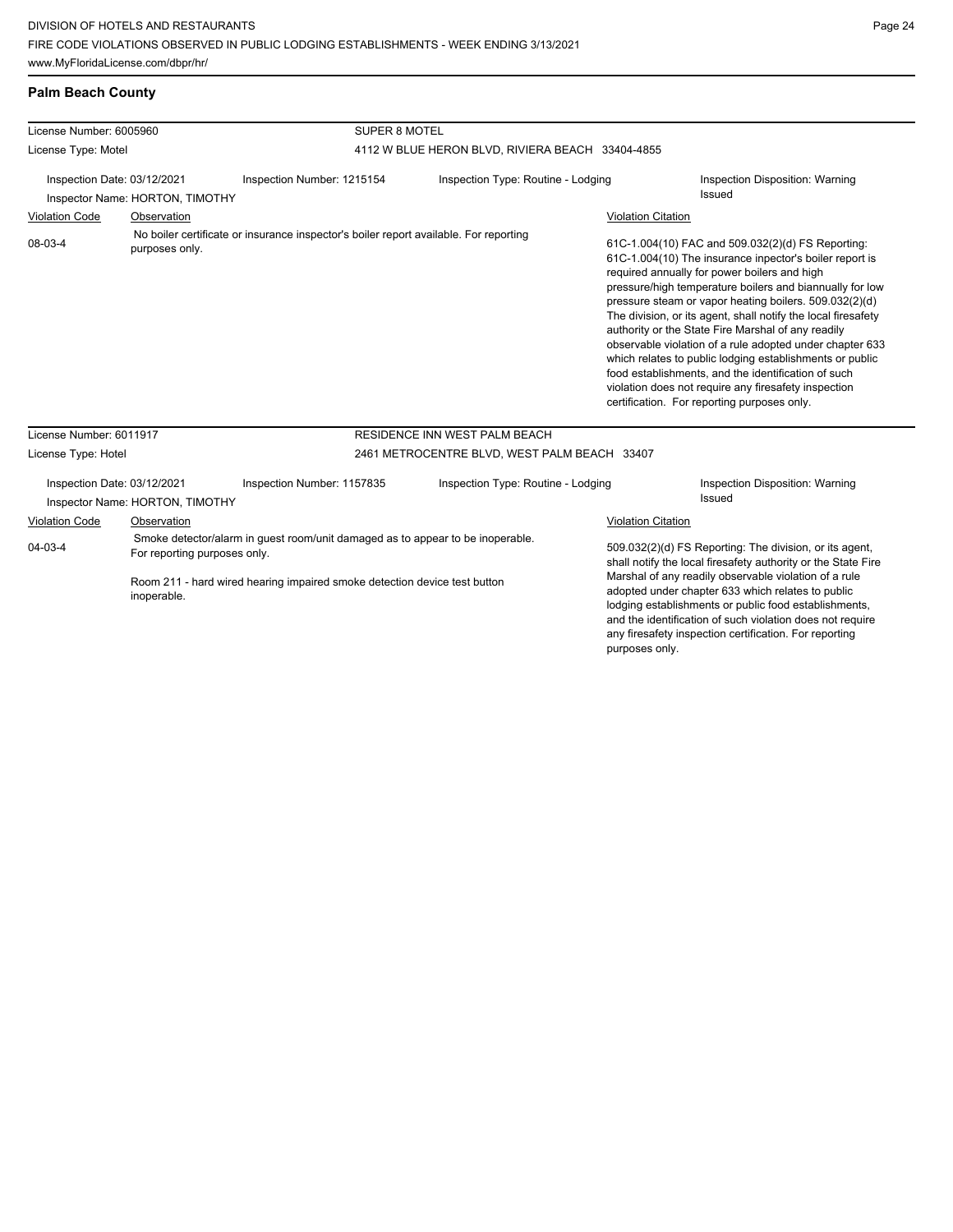## **Palm Beach County**

| License Number: 6013908                                        |                                                                                                                                                                                                                                                                  |                                                                                                                                                          | WPB MULTIFAMILY PROPERTY I LLC            |                                                                                                                                                                                                                                                                                                                                                                                                                                              |                                                                                                                                                                                                                                                                                                       |
|----------------------------------------------------------------|------------------------------------------------------------------------------------------------------------------------------------------------------------------------------------------------------------------------------------------------------------------|----------------------------------------------------------------------------------------------------------------------------------------------------------|-------------------------------------------|----------------------------------------------------------------------------------------------------------------------------------------------------------------------------------------------------------------------------------------------------------------------------------------------------------------------------------------------------------------------------------------------------------------------------------------------|-------------------------------------------------------------------------------------------------------------------------------------------------------------------------------------------------------------------------------------------------------------------------------------------------------|
| License Type: Apartment                                        |                                                                                                                                                                                                                                                                  |                                                                                                                                                          | 4400 PORTOFINO WAY, WEST PALM BEACH 33409 |                                                                                                                                                                                                                                                                                                                                                                                                                                              |                                                                                                                                                                                                                                                                                                       |
| Inspection Date: 03/12/2021<br>Inspector Name: SEVILLA, FREDDY |                                                                                                                                                                                                                                                                  | Inspection Type: Routine - Lodging<br>Inspection Number: 1497330                                                                                         |                                           |                                                                                                                                                                                                                                                                                                                                                                                                                                              | Inspection Disposition: Call Back -<br>Complied                                                                                                                                                                                                                                                       |
| <b>Violation Code</b>                                          | <b>Observation</b>                                                                                                                                                                                                                                               |                                                                                                                                                          |                                           | <b>Violation Citation</b>                                                                                                                                                                                                                                                                                                                                                                                                                    |                                                                                                                                                                                                                                                                                                       |
| $01-02-4$                                                      |                                                                                                                                                                                                                                                                  | - From initial inspection : Portable fire extinguisher pressure gauge indicates the<br>extinguisher is in need of recharge. For reporting purposes only. |                                           |                                                                                                                                                                                                                                                                                                                                                                                                                                              | 509.032(2)(d) FS Reporting: (d) The division, or its<br>agent, shall notify the local firesafety authority or the                                                                                                                                                                                     |
|                                                                | follow-up inspection                                                                                                                                                                                                                                             | Building 2 empty fire extinguisher second floor next to apartment 204 - From                                                                             |                                           | purposes only.                                                                                                                                                                                                                                                                                                                                                                                                                               | State Fire Marshal of any readily observable violation of<br>a rule adopted under chapter 633 which relates to public<br>lodging establishments or public food establishments,<br>and the identification of such violation does not require<br>any firesafety inspection certification. For reporting |
| $01 - 02 - 4$                                                  | recharge. For reporting purposes only.                                                                                                                                                                                                                           | Portable fire extinguisher pressure gauge indicates the extinguisher is in need of                                                                       |                                           | 509.032(2)(d) FS Reporting: (d) The division, or its<br>agent, shall notify the local firesafety authority or the                                                                                                                                                                                                                                                                                                                            |                                                                                                                                                                                                                                                                                                       |
|                                                                |                                                                                                                                                                                                                                                                  | Building 2 empty fire extinguisher second floor next to apartment 204                                                                                    |                                           | purposes only.                                                                                                                                                                                                                                                                                                                                                                                                                               | State Fire Marshal of any readily observable violation of<br>a rule adopted under chapter 633 which relates to public<br>lodging establishments or public food establishments,<br>and the identification of such violation does not require<br>any firesafety inspection certification. For reporting |
| $01 - 03 - 4$                                                  |                                                                                                                                                                                                                                                                  | Portable fire extinguisher missing from it's designated location (sign present<br>indicating designated location). For reporting purposes only.          |                                           | 509.032(2)(d) FS Reporting: (d) The division, or its<br>agent, shall notify the local firesafety authority or the<br>State Fire Marshal of any readily observable violation of<br>a rule adopted under chapter 633 which relates to public<br>lodging establishments or public food establishments,<br>and the identification of such violation does not require<br>any firesafety inspection certification. For reporting<br>purposes only. |                                                                                                                                                                                                                                                                                                       |
|                                                                |                                                                                                                                                                                                                                                                  | Building 7 missing fire extinguisher first floor next to apartment 110                                                                                   |                                           |                                                                                                                                                                                                                                                                                                                                                                                                                                              |                                                                                                                                                                                                                                                                                                       |
| $01 - 03 - 4$                                                  | - From initial inspection : Portable fire extinguisher missing from it's designated<br>location (sign present indicating designated location). For reporting purposes only.<br>Building 7 missing fire extinguisher first floor next to apartment 110 - From for |                                                                                                                                                          |                                           | 509.032(2)(d) FS Reporting: (d) The division, or its<br>agent, shall notify the local firesafety authority or the<br>State Fire Marshal of any readily observable violation of<br>a rule adopted under chapter 633 which relates to public<br>lodging establishments or public food establishments,<br>and the identification of such violation does not require<br>any firesafety inspection certification. For reporting<br>purposes only. |                                                                                                                                                                                                                                                                                                       |
|                                                                |                                                                                                                                                                                                                                                                  |                                                                                                                                                          |                                           |                                                                                                                                                                                                                                                                                                                                                                                                                                              |                                                                                                                                                                                                                                                                                                       |

| License Number: 6001033     |                                                                                                                                                                  |                                      | <b>BOCA MANOR APARTMENTS</b>       |                           |                                                                                                                                                                                                                                                                                                                                                                  |
|-----------------------------|------------------------------------------------------------------------------------------------------------------------------------------------------------------|--------------------------------------|------------------------------------|---------------------------|------------------------------------------------------------------------------------------------------------------------------------------------------------------------------------------------------------------------------------------------------------------------------------------------------------------------------------------------------------------|
| License Type: Apartment     |                                                                                                                                                                  | 2500 N FEDERAL HWY, BOCA RATON 33431 |                                    |                           |                                                                                                                                                                                                                                                                                                                                                                  |
| Inspection Date: 03/10/2021 | Inspector Name: CUDEMOS, HAIDA                                                                                                                                   | Inspection Number: 1501460           | Inspection Type: Routine - Lodging |                           | Inspection Disposition: Inspection<br>Completed - No Further Action                                                                                                                                                                                                                                                                                              |
| <b>Violation Code</b>       | Observation                                                                                                                                                      |                                      |                                    | <b>Violation Citation</b> |                                                                                                                                                                                                                                                                                                                                                                  |
| $01 - 02 - 4$               | Portable fire extinguisher pressure gauge indicates the extinguisher is in need of<br>recharge. For reporting purposes only.<br>Observed next to apartment #211. |                                      |                                    |                           | 509.032(2)(d) FS Reporting: (d) The division, or its<br>agent, shall notify the local firesafety authority or the<br>State Fire Marshal of any readily observable violation of<br>a rule adopted under chapter 633 which relates to public<br>lodging establishments or public food establishments,<br>and the identification of such violation does not require |

any firesafety inspection certification. For reporting

purposes only.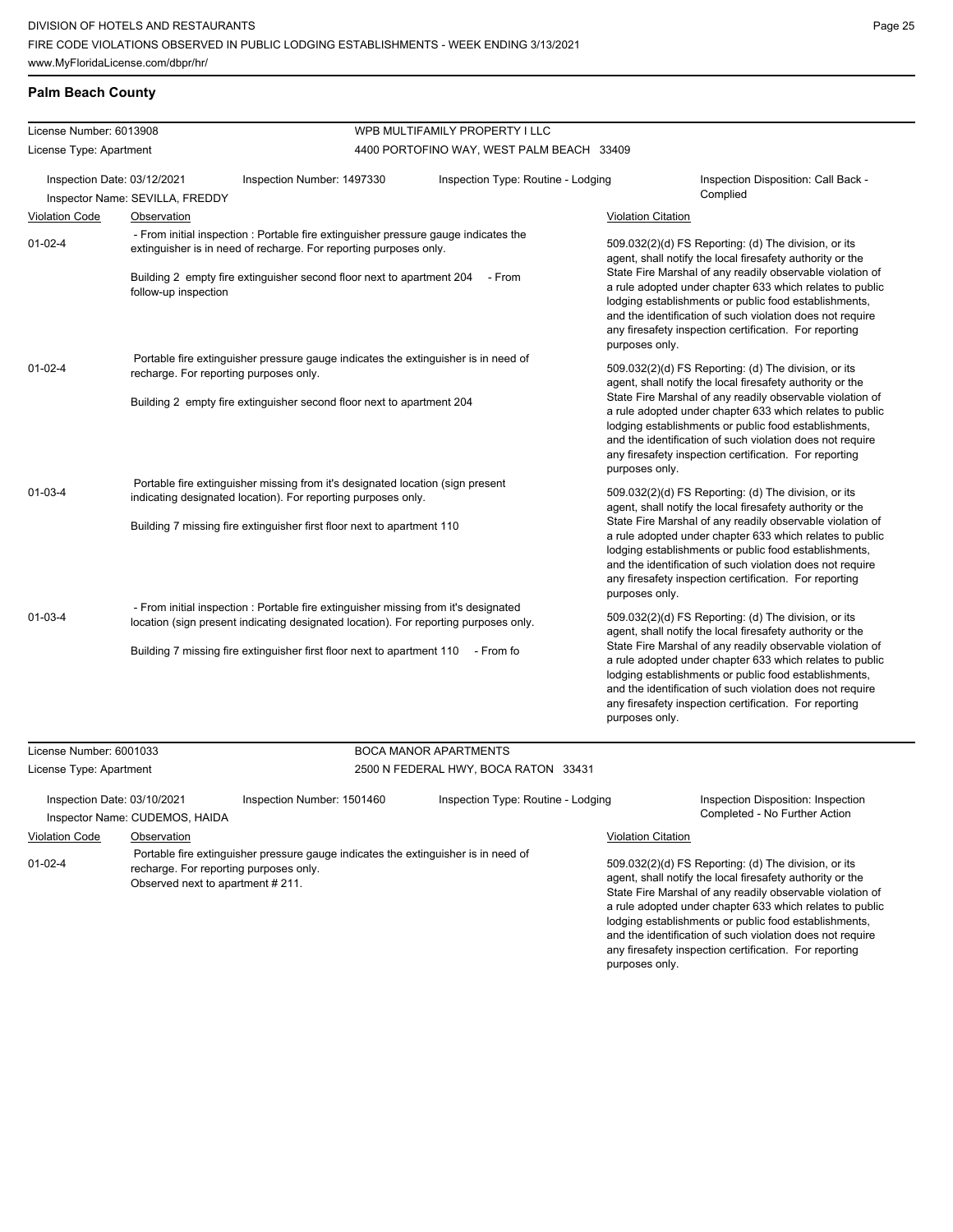**Palm Beach County**

| License Number: 6014003                                                                                                                                                    |                                             | APTS 824-828                                                                                                                                         |                                                                                                                                                                                                                                                                                                                                                                                                                                              |                                                                                                                                                                                                                                                                                                                                                                                                                                                                                                                                                                                                                                                  |  |  |
|----------------------------------------------------------------------------------------------------------------------------------------------------------------------------|---------------------------------------------|------------------------------------------------------------------------------------------------------------------------------------------------------|----------------------------------------------------------------------------------------------------------------------------------------------------------------------------------------------------------------------------------------------------------------------------------------------------------------------------------------------------------------------------------------------------------------------------------------------|--------------------------------------------------------------------------------------------------------------------------------------------------------------------------------------------------------------------------------------------------------------------------------------------------------------------------------------------------------------------------------------------------------------------------------------------------------------------------------------------------------------------------------------------------------------------------------------------------------------------------------------------------|--|--|
| License Type: Apartment                                                                                                                                                    |                                             |                                                                                                                                                      | 824 N G ST, LAKE WORTH 33460                                                                                                                                                                                                                                                                                                                                                                                                                 |                                                                                                                                                                                                                                                                                                                                                                                                                                                                                                                                                                                                                                                  |  |  |
| Inspection Date: 03/12/2021                                                                                                                                                |                                             | Inspection Number: 1495713                                                                                                                           | Inspection Type: Routine - Lodging                                                                                                                                                                                                                                                                                                                                                                                                           | Inspection Disposition: Inspection<br>Completed - No Further Action                                                                                                                                                                                                                                                                                                                                                                                                                                                                                                                                                                              |  |  |
|                                                                                                                                                                            | Inspector Name: SINGH, GAJENDRA             |                                                                                                                                                      |                                                                                                                                                                                                                                                                                                                                                                                                                                              |                                                                                                                                                                                                                                                                                                                                                                                                                                                                                                                                                                                                                                                  |  |  |
| <b>Violation Code</b>                                                                                                                                                      | Observation                                 |                                                                                                                                                      |                                                                                                                                                                                                                                                                                                                                                                                                                                              | <b>Violation Citation</b>                                                                                                                                                                                                                                                                                                                                                                                                                                                                                                                                                                                                                        |  |  |
| Portable fire extinguisher pressure gauge indicates the extinguisher is in need of<br>$01 - 02 - 4$<br>recharge. For reporting purposes only. In between apartment 6 and 7 |                                             |                                                                                                                                                      | 509.032(2)(d) FS Reporting: (d) The division, or its<br>agent, shall notify the local firesafety authority or the<br>State Fire Marshal of any readily observable violation of<br>a rule adopted under chapter 633 which relates to public<br>lodging establishments or public food establishments,<br>and the identification of such violation does not require<br>any firesafety inspection certification. For reporting<br>purposes only. |                                                                                                                                                                                                                                                                                                                                                                                                                                                                                                                                                                                                                                                  |  |  |
| License Number: 6008599                                                                                                                                                    |                                             | <b>LAQUINTA INN</b>                                                                                                                                  |                                                                                                                                                                                                                                                                                                                                                                                                                                              |                                                                                                                                                                                                                                                                                                                                                                                                                                                                                                                                                                                                                                                  |  |  |
| License Type: Motel                                                                                                                                                        |                                             |                                                                                                                                                      | 34 FISHERMANS WHARF, JUPITER 33477                                                                                                                                                                                                                                                                                                                                                                                                           |                                                                                                                                                                                                                                                                                                                                                                                                                                                                                                                                                                                                                                                  |  |  |
| Inspection Date: 03/11/2021                                                                                                                                                | Inspector Name: ROTONDI, VICTOR             | Inspection Number: 1216647                                                                                                                           | Inspection Type: Routine - Lodging                                                                                                                                                                                                                                                                                                                                                                                                           | Inspection Disposition: Warning<br>Issued                                                                                                                                                                                                                                                                                                                                                                                                                                                                                                                                                                                                        |  |  |
| <b>Violation Code</b>                                                                                                                                                      | Observation                                 |                                                                                                                                                      |                                                                                                                                                                                                                                                                                                                                                                                                                                              | <b>Violation Citation</b>                                                                                                                                                                                                                                                                                                                                                                                                                                                                                                                                                                                                                        |  |  |
| 06-03-4                                                                                                                                                                    |                                             | Marked exit is inaccessible. For reporting purposes only no emergency exit<br>sign/diagram/fire evacuation floor plan posted on door.#308,#215,#200. |                                                                                                                                                                                                                                                                                                                                                                                                                                              | 509.032(2)(d) FS Reporting: The division, or its agent,<br>shall notify the local firesafety authority or the State Fire<br>Marshal of any readily observable violation of a rule<br>adopted under chapter 633 which relates to public<br>lodging establishments or public food establishments,<br>and the identification of such violation does not require<br>any firesafety inspection certification. For reporting<br>purposes only.                                                                                                                                                                                                         |  |  |
|                                                                                                                                                                            |                                             |                                                                                                                                                      |                                                                                                                                                                                                                                                                                                                                                                                                                                              |                                                                                                                                                                                                                                                                                                                                                                                                                                                                                                                                                                                                                                                  |  |  |
| License Number: 6000173                                                                                                                                                    |                                             | <b>BRAZILIAN COURT</b>                                                                                                                               |                                                                                                                                                                                                                                                                                                                                                                                                                                              |                                                                                                                                                                                                                                                                                                                                                                                                                                                                                                                                                                                                                                                  |  |  |
| License Type: Hotel                                                                                                                                                        |                                             |                                                                                                                                                      | 301 AUSTRALIAN AVE, PALM BEACH 33480-4659                                                                                                                                                                                                                                                                                                                                                                                                    |                                                                                                                                                                                                                                                                                                                                                                                                                                                                                                                                                                                                                                                  |  |  |
| Inspection Date: 03/10/2021<br><b>Violation Code</b>                                                                                                                       | Inspector Name: AHLE, ROBERT<br>Observation | Inspection Number: 1155298                                                                                                                           | Inspection Type: Routine - Lodging                                                                                                                                                                                                                                                                                                                                                                                                           | Inspection Disposition: Warning<br><b>Issued</b><br>Violation Citation                                                                                                                                                                                                                                                                                                                                                                                                                                                                                                                                                                           |  |  |
| $08-01-4$                                                                                                                                                                  | purposes only.                              | Boiler certificate or insurance inspector's boiler report expired. For reporting                                                                     |                                                                                                                                                                                                                                                                                                                                                                                                                                              | 61C-1.004(10) FAC and 509.032(2)(d) FS Reporting:<br>61C-1.004(10) The insurance inpector's boiler report is<br>required annually for power boilers and high<br>pressure/high temperature boilers and biannually for low<br>pressure steam or vapor heating boilers. 509.032(2)(d)<br>The division, or its agent, shall notify the local firesafety<br>authority or the State Fire Marshal of any readily<br>observable violation of a rule adopted under chapter 633<br>which relates to public lodging establishments or public<br>food establishments, and the identification of such<br>violation does not require any firesafety inspection |  |  |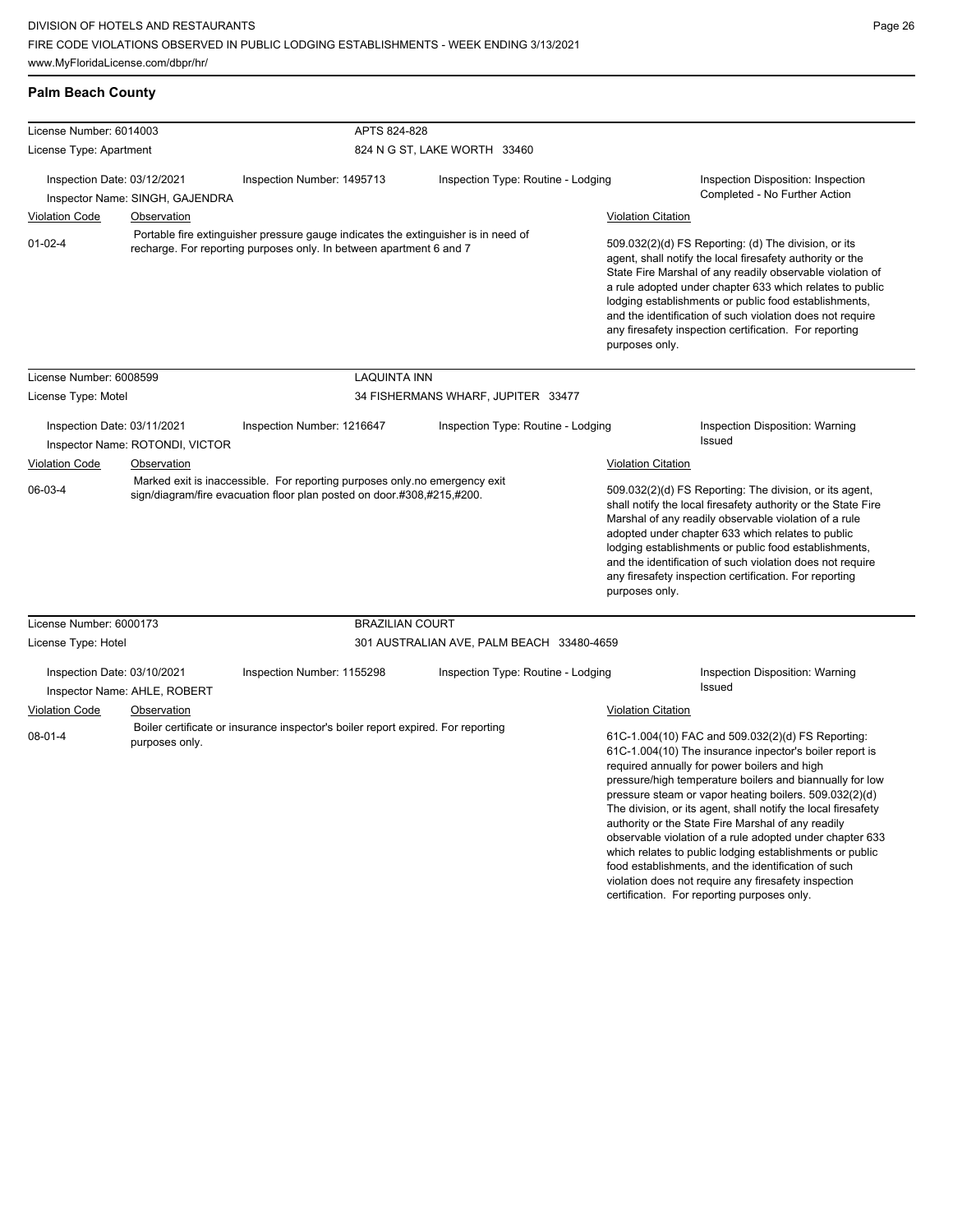**Pinellas County**

| License Number: 6215792                                      |                               | <b>HAVANA INN</b>                                                                                                                                                                                                                                     |                                                                                                                                                                                                                                                                                                                     |                           |                                                                                                                                                                                                                                                                                                                                                                                                                            |
|--------------------------------------------------------------|-------------------------------|-------------------------------------------------------------------------------------------------------------------------------------------------------------------------------------------------------------------------------------------------------|---------------------------------------------------------------------------------------------------------------------------------------------------------------------------------------------------------------------------------------------------------------------------------------------------------------------|---------------------------|----------------------------------------------------------------------------------------------------------------------------------------------------------------------------------------------------------------------------------------------------------------------------------------------------------------------------------------------------------------------------------------------------------------------------|
| License Type: Hotel                                          |                               |                                                                                                                                                                                                                                                       | 1007 GULF WAY, ST.PETE BEACH 33706                                                                                                                                                                                                                                                                                  |                           |                                                                                                                                                                                                                                                                                                                                                                                                                            |
|                                                              |                               |                                                                                                                                                                                                                                                       |                                                                                                                                                                                                                                                                                                                     |                           |                                                                                                                                                                                                                                                                                                                                                                                                                            |
| Inspection Date: 03/12/2021<br>Inspector Name: HOBBS, ANDREW |                               | Inspection Number: 1158166                                                                                                                                                                                                                            | Inspection Type: Routine - Lodging                                                                                                                                                                                                                                                                                  |                           | Inspection Disposition: Inspection<br>Completed - No Further Action                                                                                                                                                                                                                                                                                                                                                        |
| <b>Violation Code</b>                                        | Observation                   |                                                                                                                                                                                                                                                       |                                                                                                                                                                                                                                                                                                                     | <b>Violation Citation</b> |                                                                                                                                                                                                                                                                                                                                                                                                                            |
| $01 - 02 - 4$                                                |                               | recharge. For reporting purposes only. Second floor near room 208                                                                                                                                                                                     | Portable fire extinguisher pressure gauge indicates the extinguisher is in need of<br>purposes only.                                                                                                                                                                                                                |                           | 509.032(2)(d) FS Reporting: (d) The division, or its<br>agent, shall notify the local firesafety authority or the<br>State Fire Marshal of any readily observable violation of<br>a rule adopted under chapter 633 which relates to public<br>lodging establishments or public food establishments,<br>and the identification of such violation does not require<br>any firesafety inspection certification. For reporting |
| License Number: 6215897                                      |                               | KAI LUA LLC                                                                                                                                                                                                                                           |                                                                                                                                                                                                                                                                                                                     |                           |                                                                                                                                                                                                                                                                                                                                                                                                                            |
| License Type: Apartment                                      |                               |                                                                                                                                                                                                                                                       | 1200 70 ST N, ST. PETERSBURG 33710                                                                                                                                                                                                                                                                                  |                           |                                                                                                                                                                                                                                                                                                                                                                                                                            |
| Inspection Date: 03/09/2021                                  | Inspector Name: HOBBS, ANDREW | Inspection Number: 1511330                                                                                                                                                                                                                            | Inspection Type: Lodging-Licensing<br>Inspection                                                                                                                                                                                                                                                                    |                           | Inspection Disposition: Inspection<br>Completed - No Further Action                                                                                                                                                                                                                                                                                                                                                        |
| <b>Violation Code</b>                                        | Observation                   |                                                                                                                                                                                                                                                       | Violation Citation                                                                                                                                                                                                                                                                                                  |                           |                                                                                                                                                                                                                                                                                                                                                                                                                            |
| $01 - 03 - 4$                                                | 204                           | Portable fire extinguisher missing from it's designated location (sign present<br>indicating designated location). For reporting purposes only. Second floor near unit                                                                                | 509.032(2)(d) FS Reporting: (d) The division, or its<br>agent, shall notify the local firesafety authority or the<br>lodging establishments or public food establishments,<br>and the identification of such violation does not require<br>any firesafety inspection certification. For reporting<br>purposes only. |                           | State Fire Marshal of any readily observable violation of<br>a rule adopted under chapter 633 which relates to public                                                                                                                                                                                                                                                                                                      |
| License Number: 6215833                                      |                               |                                                                                                                                                                                                                                                       | TRU BY HILTON ST PETERSBURG DOWNTOWN CENTRAL AVE                                                                                                                                                                                                                                                                    |                           |                                                                                                                                                                                                                                                                                                                                                                                                                            |
| License Type: Hotel                                          |                               |                                                                                                                                                                                                                                                       | 20 17 ST S, ST. PETERSBURG 33712                                                                                                                                                                                                                                                                                    |                           |                                                                                                                                                                                                                                                                                                                                                                                                                            |
| Inspection Date: 03/09/2021                                  | Inspector Name: HOBBS, ANDREW | Inspection Number: 1158059                                                                                                                                                                                                                            | Inspection Type: Routine - Lodging                                                                                                                                                                                                                                                                                  |                           | Inspection Disposition: Call Back -<br>Complied                                                                                                                                                                                                                                                                                                                                                                            |
| <b>Violation Code</b>                                        | Observation                   |                                                                                                                                                                                                                                                       |                                                                                                                                                                                                                                                                                                                     | <b>Violation Citation</b> |                                                                                                                                                                                                                                                                                                                                                                                                                            |
| $01 - 02 - 4$                                                | recharged                     | - From initial inspection : Portable fire extinguisher pressure gauge indicates the<br>extinguisher is in need of recharge. For reporting purposes only. Near room 428<br>- From follow-up inspection 2021-03-09: Fire extinguisher still needs to be |                                                                                                                                                                                                                                                                                                                     | purposes only.            | 509.032(2)(d) FS Reporting: (d) The division, or its<br>agent, shall notify the local firesafety authority or the<br>State Fire Marshal of any readily observable violation of<br>a rule adopted under chapter 633 which relates to public<br>lodging establishments or public food establishments,<br>and the identification of such violation does not require<br>any firesafety inspection certification. For reporting |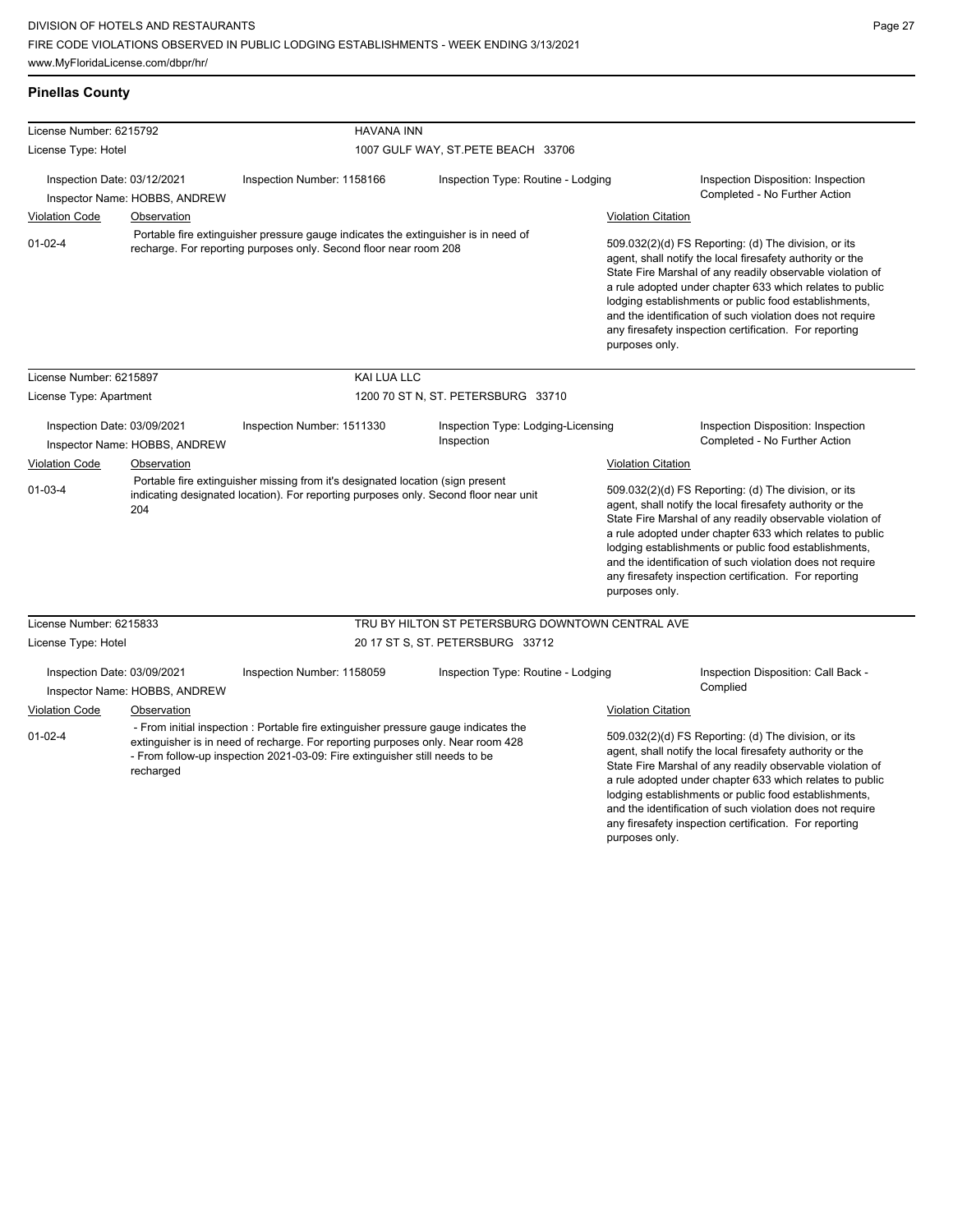|  | <b>Pinellas County</b> |  |
|--|------------------------|--|
|  |                        |  |

| License Number: 6206179                                                                                                                                                                                         |                                 |                                                                                                                                                                                                                                 | SIENNA BAY APARTMENTS                                                                                                                                                                                                                                                                                                                                                                                                                        |                                                                                                                                                                                                                                                                                                                                                                                                                                              |  |  |
|-----------------------------------------------------------------------------------------------------------------------------------------------------------------------------------------------------------------|---------------------------------|---------------------------------------------------------------------------------------------------------------------------------------------------------------------------------------------------------------------------------|----------------------------------------------------------------------------------------------------------------------------------------------------------------------------------------------------------------------------------------------------------------------------------------------------------------------------------------------------------------------------------------------------------------------------------------------|----------------------------------------------------------------------------------------------------------------------------------------------------------------------------------------------------------------------------------------------------------------------------------------------------------------------------------------------------------------------------------------------------------------------------------------------|--|--|
| License Type: Apartment                                                                                                                                                                                         |                                 |                                                                                                                                                                                                                                 | 10501 3 ST N, ST. PETERSBURG 33716                                                                                                                                                                                                                                                                                                                                                                                                           |                                                                                                                                                                                                                                                                                                                                                                                                                                              |  |  |
| Inspection Date: 03/10/2021<br>Inspector Name: LOZANO, KELVIN                                                                                                                                                   |                                 | Inspection Number: 1506072                                                                                                                                                                                                      | Inspection Type: Routine - Lodging                                                                                                                                                                                                                                                                                                                                                                                                           | Inspection Disposition: Inspection<br>Completed - No Further Action                                                                                                                                                                                                                                                                                                                                                                          |  |  |
| <b>Violation Code</b>                                                                                                                                                                                           | Observation                     |                                                                                                                                                                                                                                 |                                                                                                                                                                                                                                                                                                                                                                                                                                              | <b>Violation Citation</b>                                                                                                                                                                                                                                                                                                                                                                                                                    |  |  |
| $01 - 02 - 4$                                                                                                                                                                                                   |                                 | Portable fire extinguisher pressure gauge indicates the extinguisher is in need of<br>recharge. For reporting purposes only. 10501-C, 10742-C                                                                                   | 509.032(2)(d) FS Reporting: (d) The division, or its<br>agent, shall notify the local firesafety authority or the<br>State Fire Marshal of any readily observable violation of<br>a rule adopted under chapter 633 which relates to public<br>lodging establishments or public food establishments,<br>and the identification of such violation does not require<br>any firesafety inspection certification. For reporting<br>purposes only. |                                                                                                                                                                                                                                                                                                                                                                                                                                              |  |  |
| $01 - 06 - 4$                                                                                                                                                                                                   |                                 | Portable fire extinguisher locked in a box with no means of access to the fire<br>extinguisher. For reporting purposes only. 10452-B, 10404-A, 10481-B, 10531-A<br>fire extinguisher covered by glass and no means to break it. |                                                                                                                                                                                                                                                                                                                                                                                                                                              | 509.032(2)(d) FS Reporting: (d) The division, or its<br>agent, shall notify the local firesafety authority or the<br>State Fire Marshal of any readily observable violation of<br>a rule adopted under chapter 633 which relates to public<br>lodging establishments or public food establishments,<br>and the identification of such violation does not require<br>any firesafety inspection certification. For reporting<br>purposes only. |  |  |
| License Number: 6215858                                                                                                                                                                                         |                                 | PINE COVE VILLAS                                                                                                                                                                                                                |                                                                                                                                                                                                                                                                                                                                                                                                                                              |                                                                                                                                                                                                                                                                                                                                                                                                                                              |  |  |
| License Type: Apartment                                                                                                                                                                                         |                                 |                                                                                                                                                                                                                                 | 1824 VILLAS DR #22, CLEARWATER 33760                                                                                                                                                                                                                                                                                                                                                                                                         |                                                                                                                                                                                                                                                                                                                                                                                                                                              |  |  |
| Inspection Date: 03/08/2021                                                                                                                                                                                     | Inspector Name: WILMOT, TASHARA | Inspection Number: 1503131                                                                                                                                                                                                      | Inspection Type: Routine - Lodging                                                                                                                                                                                                                                                                                                                                                                                                           | Inspection Disposition: Inspection<br>Completed - No Further Action                                                                                                                                                                                                                                                                                                                                                                          |  |  |
| <b>Violation Code</b>                                                                                                                                                                                           | Observation                     |                                                                                                                                                                                                                                 |                                                                                                                                                                                                                                                                                                                                                                                                                                              | <b>Violation Citation</b>                                                                                                                                                                                                                                                                                                                                                                                                                    |  |  |
| Portable fire extinguisher pressure gauge indicates the extinguisher is in need of<br>$01 - 02 - 4$<br>recharge. For reporting purposes only.<br>-first floor at building 1836<br>-first floor at building 1844 |                                 |                                                                                                                                                                                                                                 |                                                                                                                                                                                                                                                                                                                                                                                                                                              | 509.032(2)(d) FS Reporting: (d) The division, or its<br>agent, shall notify the local firesafety authority or the<br>State Fire Marshal of any readily observable violation of<br>a rule adopted under chapter 633 which relates to public<br>lodging establishments or public food establishments,<br>and the identification of such violation does not require<br>any firesafety inspection certification. For reporting<br>purposes only. |  |  |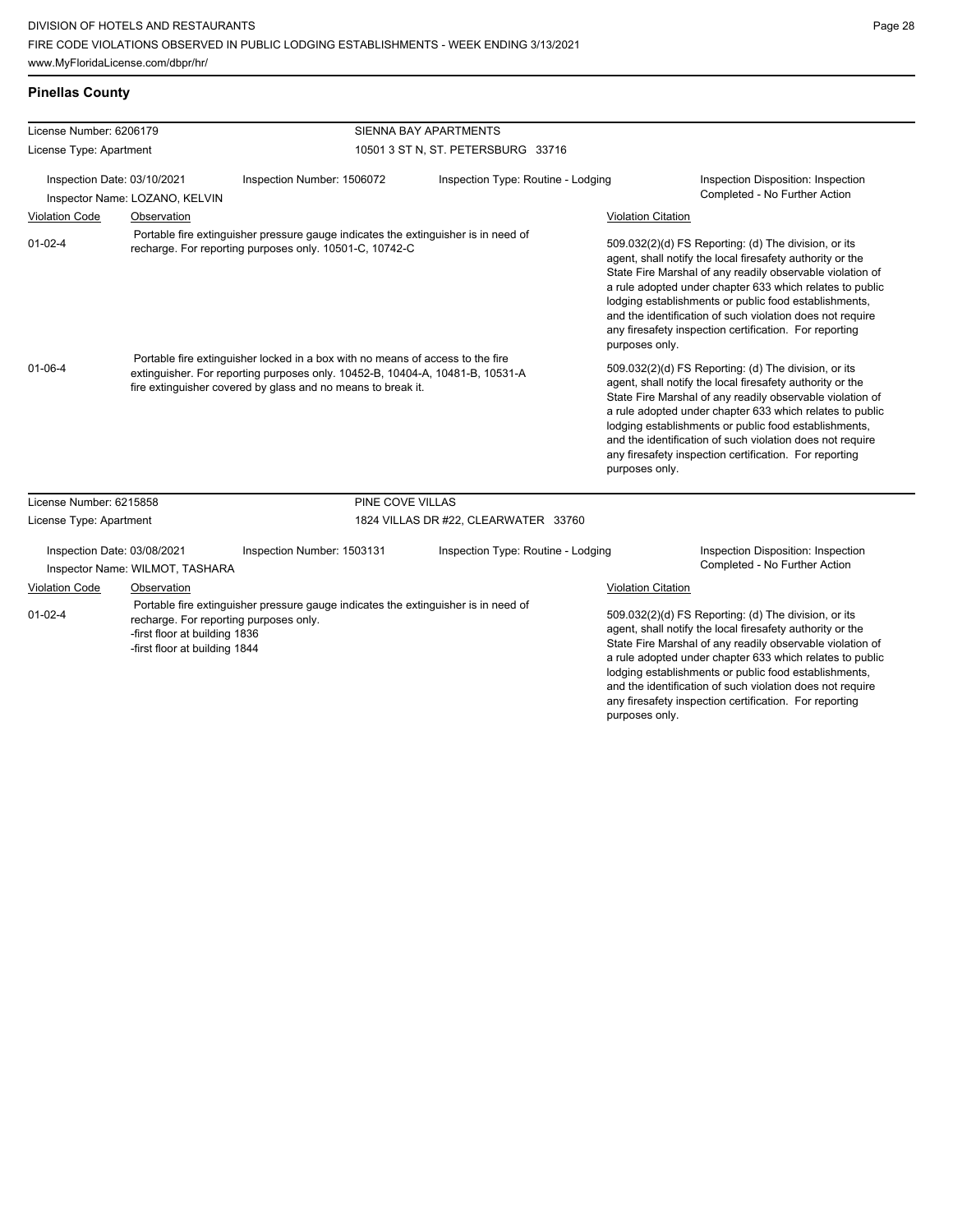| <b>Polk County</b>                                                  |             |                                                                             |                                      |  |                                                                                                                                                                                                                                                                                                                                                                                                                                                                                                                                                                                                                                                                                                                                                                                                                                                                   |  |
|---------------------------------------------------------------------|-------------|-----------------------------------------------------------------------------|--------------------------------------|--|-------------------------------------------------------------------------------------------------------------------------------------------------------------------------------------------------------------------------------------------------------------------------------------------------------------------------------------------------------------------------------------------------------------------------------------------------------------------------------------------------------------------------------------------------------------------------------------------------------------------------------------------------------------------------------------------------------------------------------------------------------------------------------------------------------------------------------------------------------------------|--|
| License Number: 6300808                                             |             |                                                                             | <b>FLORIDA GARDEN MOTEL</b>          |  |                                                                                                                                                                                                                                                                                                                                                                                                                                                                                                                                                                                                                                                                                                                                                                                                                                                                   |  |
| License Type: Motel                                                 |             |                                                                             | 2345 8 ST NW, WINTER HAVEN 338811333 |  |                                                                                                                                                                                                                                                                                                                                                                                                                                                                                                                                                                                                                                                                                                                                                                                                                                                                   |  |
| Inspection Date: 03/10/2021                                         |             | Inspection Number: 1214632                                                  | Inspection Type: Routine - Lodging   |  | Inspection Disposition: Warning<br>Issued                                                                                                                                                                                                                                                                                                                                                                                                                                                                                                                                                                                                                                                                                                                                                                                                                         |  |
| <b>Violation Code</b>                                               | Observation |                                                                             |                                      |  | <b>Violation Citation</b>                                                                                                                                                                                                                                                                                                                                                                                                                                                                                                                                                                                                                                                                                                                                                                                                                                         |  |
| Inspector Name: JACKSON, SHARON<br>$04 - 02 - 4$<br><b>Room 102</b> |             | No smoke detector provided in guest room/unit. For reporting purposes only. |                                      |  | 509.215(1) and (2) and 509.032(2)(d) FS Reporting:<br>509.215(1) Each guest room shall be equipped with an<br>approved listed single-station smoke detector meeting<br>the minimum requirements of NFPA-74 Standards for<br>the Installation, Maintenance and Use of Household Fire<br>Warning Equipment. (2) The building has smoke<br>detectors in each guest room individually annunciating<br>to a panel at a supervised location. 509.032(2)(d) The<br>division, or its agent, shall notify the local firesafety<br>authority or the State Fire Marshal of any readily<br>observable violation of a rule adopted under chapter 633<br>which relates to public lodging establishments or public<br>food establishments, and the identification of such<br>violation does not require any firesafety inspection<br>certification. For reporting purposes only. |  |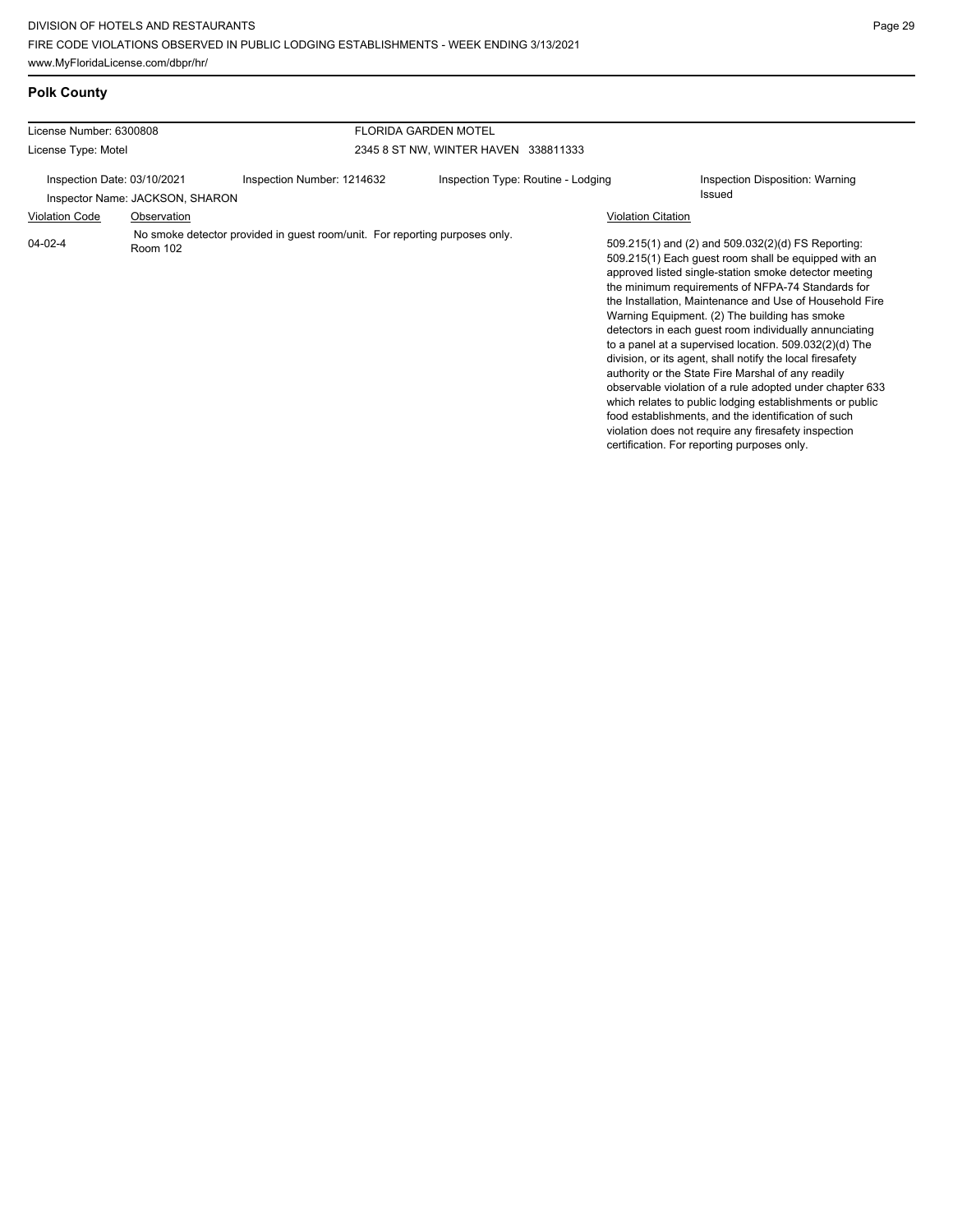## **St. Lucie County**

| License Number: 6602525                                                                                                                                    |                                 | <b>RENO MOTEL</b>                |                                    |                                                                                                                                                                                                                                                                                                                                                                                                                        |                                           |
|------------------------------------------------------------------------------------------------------------------------------------------------------------|---------------------------------|----------------------------------|------------------------------------|------------------------------------------------------------------------------------------------------------------------------------------------------------------------------------------------------------------------------------------------------------------------------------------------------------------------------------------------------------------------------------------------------------------------|-------------------------------------------|
| License Type: Motel                                                                                                                                        |                                 | 1923 AVENUE D, FORT PIERCE 34950 |                                    |                                                                                                                                                                                                                                                                                                                                                                                                                        |                                           |
| Inspection Date: 03/10/2021                                                                                                                                | Inspector Name: HARROD, JESSICA | Inspection Number: 1215211       | Inspection Type: Routine - Lodging |                                                                                                                                                                                                                                                                                                                                                                                                                        | Inspection Disposition: Warning<br>Issued |
| <b>Violation Code</b>                                                                                                                                      | Observation                     |                                  |                                    | <b>Violation Citation</b>                                                                                                                                                                                                                                                                                                                                                                                              |                                           |
| Hearing-impaired smoke detector is not functioning when tested. For reporting<br>$05-02-5$<br>purposes only. Unit is not properly working. Does not sound. |                                 |                                  | purposes only.                     | 509.032(2)(d) FS Reporting: The division, or its agent,<br>shall notify the local firesafety authority or the State Fire<br>Marshal of any readily observable violation of a rule<br>adopted under chapter 633 which relates to public<br>lodging establishments or public food establishments,<br>and the identification of such violation does not require<br>any firesafety inspection certification. For reporting |                                           |